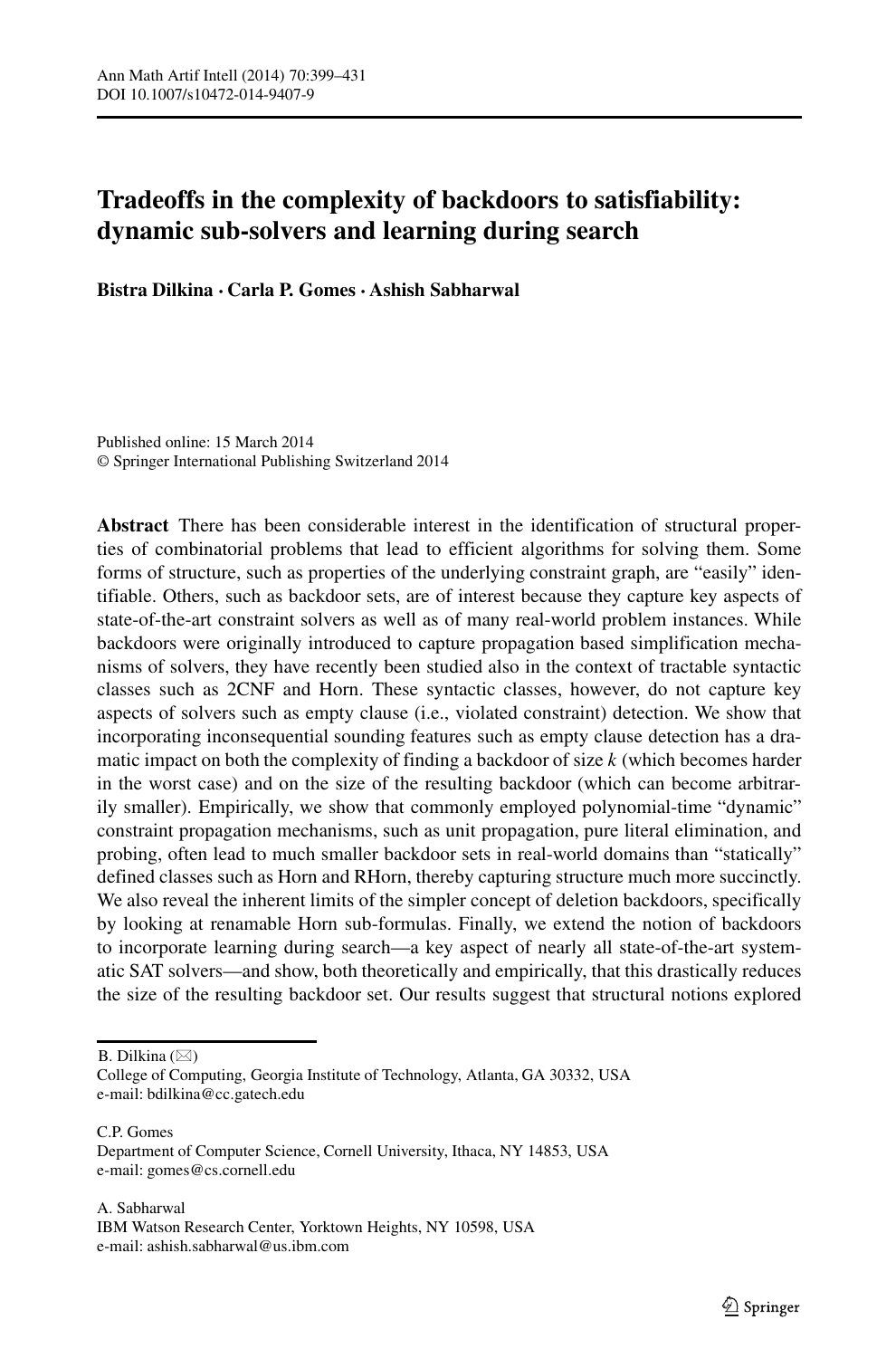for designing efficient algorithms for combinatorial problems should capture both statically and dynamically identifiable properties of the combinatorial problem being solved.

**Keywords** Boolean satisfiability · Backdoor sets · Horn RHorn · Clause learning · Search

**Mathematics Subject Classifications (2010)** 68T20 · 03B05

# **1 Introduction**

General purpose inference engines for Constraint Satisfaction Problems (CSPs), in particular for Boolean satisfiability (SAT), have witnessed tremendous progress since the early 1990s, and are increasingly becoming key components of efficient solution methodologies for many interesting problems within the realm of artificial intelligence as well as hardware and software verification. While a lot of the work done in this area in the late 1980s and early 1990s, especially on local search methods, was directed towards solving difficult combinatorial puzzles such as the N-queens problem or randomly generated problem instances that provided a wide range of challenging parameterized benchmarks to push the solvers, the development of successful techniques quickly led to the generation of a whole suite of non-random instances of direct interest to AI practitioners and the verification community alike. For example, work on bounded model checking using symbolic as well as SAT-based techniques [\[4,](#page-30-0) [6\]](#page-30-1) and planning using SAT encodings [\[36,](#page-31-0) [37\]](#page-31-1) demonstrated the tremendous potential of general purpose constraint reasoning engines as powerful tools for these communities.

Fortunately, while being able to efficiently solve all CSP or SAT instances with one polynomial-time algorithm is highly unlikely as these problems are NP-complete, many real-world instances have been found to exhibit "structural properties" very different from those of hard randomly generated instances, structures that modern constraint solvers are in fact able to exploit to, in a sense, defy the worst-case complexity of these problems. Specifically, while one would expect instances of an NP-hard problem with hundreds of thousands of variables to be completely out of reach in practice, it is not uncommon to be able to solve many such "structured" instances of interest within a few minutes to a few hours using state-of-the-art constraint solvers.

Capturing and exploiting problem structure is key to solving large real-world combinatorial problems. A very fruitful and prolific line of research that has been pursued in the study of combinatorial problems is the identification of various structural properties of instances that lead to efficient algorithms. Ideally, one prefers structural properties that are "easily" identifiable, such as topological properties of the underlying constraint graph. As an example, the degree of acyclicity of a constraint graph, measured using various graph width parameters, plays an important role with respect to the identification of tractable instances [\[8,](#page-30-2) [12,](#page-31-2) [13,](#page-31-3) [27–](#page-31-4)[29,](#page-31-5) [54\]](#page-32-0). Other useful structural properties consider the nature of the constraints, such as their so-called functionality, monotonicity, and row convexity [\[15,](#page-31-6) [58\]](#page-32-1).

Another approach for studying the nature of combinatorial problems of interest focuses on the role of *hidden structure*. One example of such hidden structure is a *backdoor set* a set of variables B such that once they are *instantiated*, the remaining problem simplifies to a tractable class [\[59,](#page-32-2) [60\]](#page-32-3). The notion of simplification or tractability in the definition of backdoor sets is captured by a polynomial-time algorithm or sub-solver that, given a formula, either correctly decides its satisfiability or rejects it. This easily captures the behavior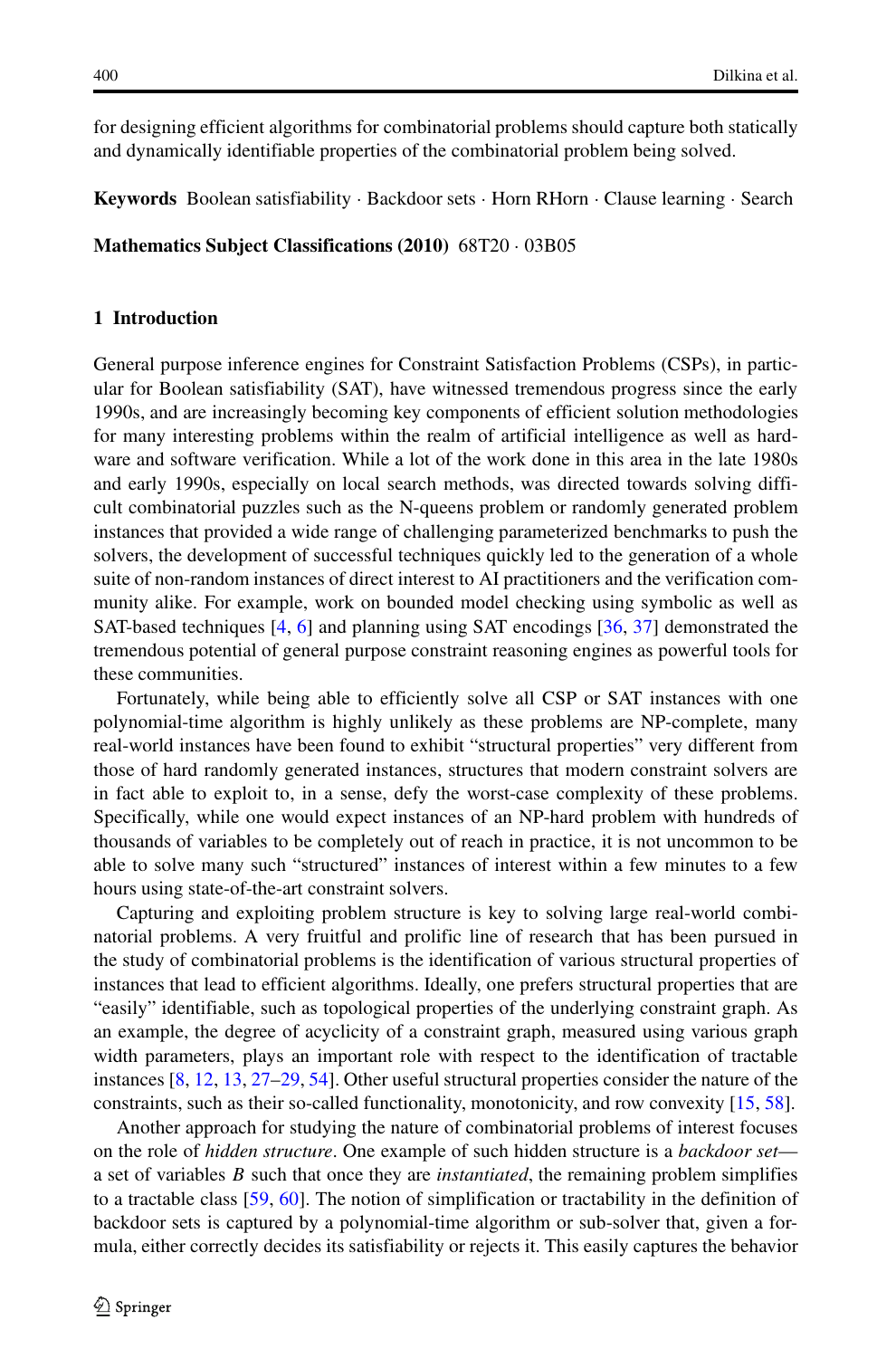of the propagation procedures of the standard Davis-Putnam-Logemann-Loveland (DPLL) algorithm [\[10,](#page-31-7) [11\]](#page-31-8) for backtrack search such as *unit propagation* and *pure literal elimination*. Note that the problem may become simple due to *different reasons* for different value assignments to the backdoor variables. Moreover, the actual semantics of the constraints may play a critical role in making the problem simple w.r.t. the sub-solver under consideration. These two aspects embedded in the notion of tractability through backdoors make this kind of structure "hidden", in contrast to other structural notions such as bounded treewidth of the underlying constraint graph. The notion of backdoors is widely applicable and has been recently investigated in the contexts of Satisfinability model counting [\[48\]](#page-32-4), QBF-Satisfiability [\[55\]](#page-32-5), mixed-integer programming [\[19\]](#page-31-9), answer set programming [\[25\]](#page-31-10), and abductive reasoning [\[50\]](#page-32-6).

If a SAT formula  $F$  has a known small backdoor set  $B$  with respect to a tractable class  $C$ of formulas (which may, e.g., be defined as the class of formulas solvable by a polynomialtime sub-solver), then one can efficiently decide the satisfiability of  $F$  by checking the satisfiability of  $2^{|B|}$  subformulas that result from all possible assignments to the variables in B and each of which belongs to the tractable class C. In other words, *branching only on the backdoor variables is essentially sufficient to solve the formula*. Directly as a solution concept, the usefulness of backdoor sets with respect to a particular tractable class depends on two factors: 1) whether problems of interest indeed have small backdoor sets with respect to the tractable class; 2) whether such small backdoor sets can be identified efficiently. We address both of these questions in this article, in the context of various underlying tractable classes and sub-solvers. We must mention, however, that the study of backdoors has also contributed *indirectly* to the design of SAT techniques—demonstrating the existence of very small backdoor sets (even if in general they cannot always be found with an efficient algorithm) has played a crucial role in motivating the use of randomization, restarts, and algorithm portfolios in existing solution approaches [\[59,](#page-32-2) [60\]](#page-32-3). In fact, the notion of backdoor sets came about as a way of explaining the high variance in performance of state-of-the-art SAT solvers, in particular heavy-tailed behavior [\[9,](#page-30-3) [31\]](#page-31-11), and as a tool for analyzing and understanding the efficient performance of these solvers on many real-world instances.

Recent work has generalized the study of backdoors from algorithmic sub-solvers to any tractable class of CNF formulas. In particular, the tractable classes of 2CNF, Horn, and RHorn (renamable Horn) have received attention. Nishimura et al. [\[47\]](#page-32-7) show that strong backdoors w.r.t. 2CNF and Horn are equivalent to so-called "deletion" backdoors with respect to these classes, where deleting all occurrences of the backdoor variables from the formula (rather than considering all possible value assignments) results in a subformula that is 2CNF or Horn, respectively. In addition, Paris et al. [\[49\]](#page-32-8) propose a heuristic procedure for finding small deletion RHorn-backdoors (which is strictly better than considering simply Horn-backdoors). Theoretically, we show that the usefulness of deletion RHorn-backdoors is limited—they are not equivalent to strong backdoors and, in fact, there are families  $\{F_n\}$ of formulas with  $n$  variables for which the smallest deletion RHorn-backdoors, as a function of  $n$ , are exponentially larger than the smallest strong RHorn-backdoors. Further, we provide integer programming encodings for finding optimal deletion Horn- and RHorn-backdoors and evaluate empirically the size of the smallest deletion backdoors for these classes. Our empirical evaluation on a set of benchmarks shows that the smallest deletion backdoors with respect to these classes are considerably larger than strong backdoors with respect to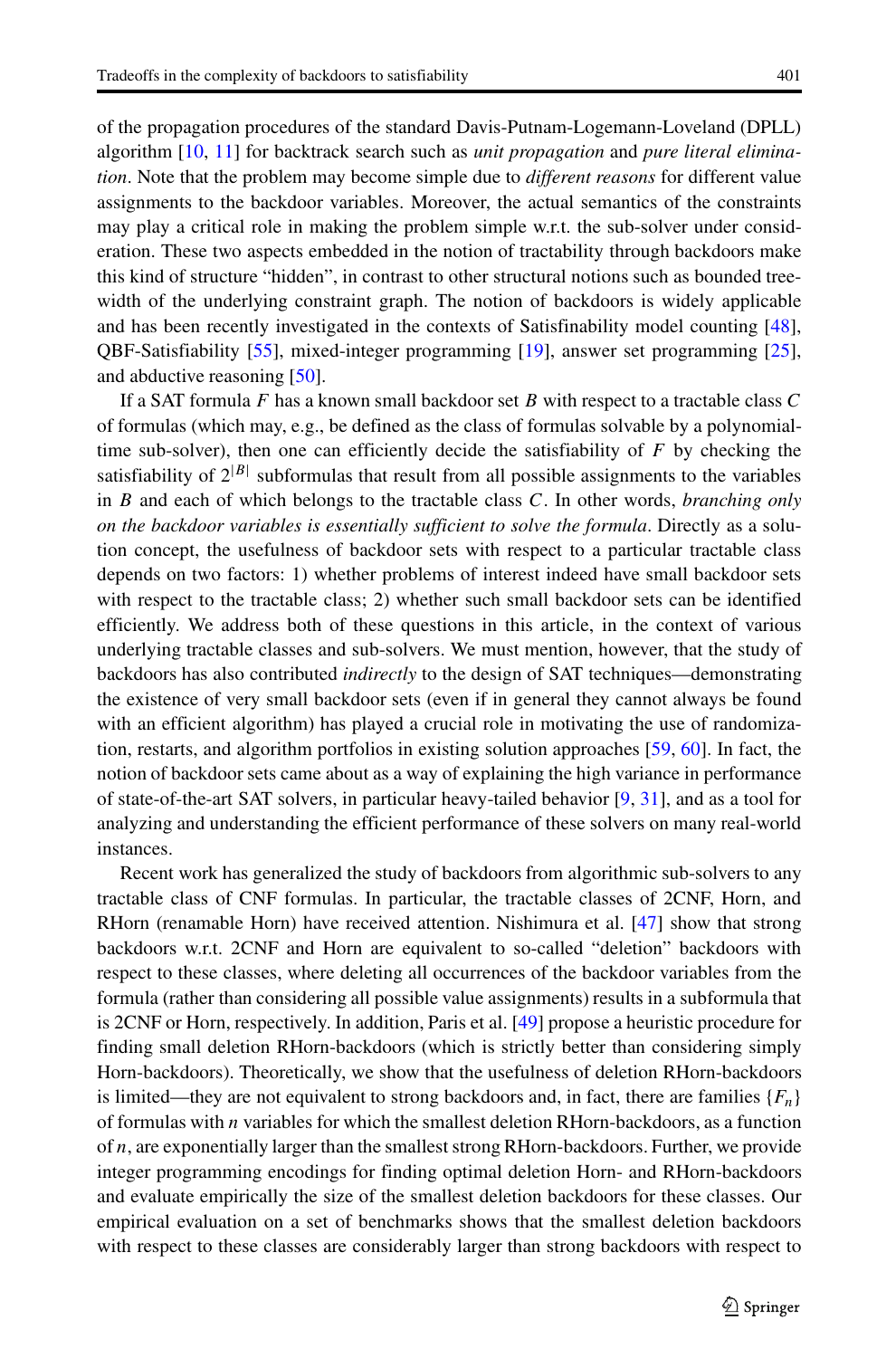$DLL$  sub-solvers<sup>[1](#page-3-0)</sup> such as unit propagation and "probing" (also known as the failed-literal rule). For example, on a set of graph coloring instances, probing results in backdoors of size less than 0.33 % of the variables while the smallest deletion/strong Horn-backdoors contain <sup>66</sup>.67 % of the variables. These results highlight the tradeoff between the favorable complexity of finding deletion 2CNF-, Horn-, and RHorn-backdoors<sup>2</sup> and the large size of the smallest such backdoors in practice.

Considering tractable classes such as 2CNF, Horn and RHorn differs from backdoors with respect to DLL sub-solvers in that they do not detect trivial inconsistencies, such as having an empty clause in an *arbitrary* formula. Being able to detect the presence of an empty clause may seem like an inconsequential feature for a tractable class or a polynomialtime sub-solver underlying a backdoor set. However, we prove that adding empty-clause detection to the classes 2CNF, Horn, or RHorn increases the worst-case complexity of backdoor detection beyond the "within NP" results known for the three pure classes [\[7,](#page-30-4) [47\]](#page-32-7) and, perhaps more importantly, can dramatically reduce the size of the resulting backdoor sets. More specifically, we prove that deciding whether a given formula has a strong 2CNF-, Horn-, or RHorn-backdoor of size  $k$  becomes both NP- and coNP-hard, and therefore strictly harder than NP assuming  $NP \neq coNP$ ,<sup>[3](#page-3-2)</sup> as soon as empty-clause detection is added to these classes. In a nutshell, this change in detection complexity and in the resulting backdoor size can be attributed to the fact that empty-clause detection can be used to easily test for trivial unsatisfiability even when the remainder of the simplified formula, after assigning values to the backdoor variables, is not yet in 2CNF, Horn, or RHorn form. As an example of a significant reduction in backdoor size, we found that in certain graph coloring instances with planted cliques of size 4, while the minimum strong Horn-backdoors involve  $\approx 67\%$  of the variables, the fraction of variables in the smallest strong backdoors w.r.t. mere empty-clause detection converges to 0 as the size of the graph grows. Theoretically, we show that there exist families of formulas for which adding empty-clause detection to the 2CNF, Horn, and RHorn classes leads to arbitrarily smaller backdoors than backdoors w.r.t. the pure 2CNF, Horn, and RHorn classes, respectively. These results again highlight the tradeoff, as a function of the underlying tractable class, between the size of the smallest backdoor sets and the computational complexity of deciding the existence of a backdoor set of a given size.

The definition of a strong backdoor set  $B$  captures the fact that a systematic tree search procedure (such as the DPLL procedure [\[10,](#page-31-7) [11\]](#page-31-8) for SAT) restricted to branching only on variables in  $B$  will successfully solve the problem, whether satisfiable or unsatisfiable. Furthermore, in this case, the tree search procedure restricted to branching on the variables in the set  $B$  will succeed independently of the order in which it explores various parts of the search tree. In addition to using sophisticated branching heuristics, data structures, etc., most of the state-of-the-art DPLL-based SAT solvers rely heavily on *clause learning*, i.e., adding new constraints or "nogoods" every time a conflict is encountered during the tree search. Clause learning has been found to be extremely useful in practice [cf. [23,](#page-31-12) [44,](#page-32-9) [45,](#page-32-10) [51,](#page-32-11) [61\]](#page-32-12), in addition enabling provably exponentially shorter proofs of unsatisfiability [\[3,](#page-30-5) [52\]](#page-32-13).

<span id="page-3-0"></span><sup>1</sup>Following [\[57\]](#page-32-14), we use the term *DLL* (or David-Logemann-Loveland) *sub-solver* to denote any polynomialtime algorithmic procedure typically employed by backtrack-style SAT solvers at every step of the search, such as unit propagation.

<span id="page-3-1"></span><sup>&</sup>lt;sup>2</sup>The computational complexity of deciding the existence of a deletion backdoor of a fixed size  $k$  is only polynomial in the number of variables [\[47,](#page-32-7) [53\]](#page-32-15).

<span id="page-3-2"></span><sup>&</sup>lt;sup>3</sup>The fact that being both NP- and coNP-hard implies being harder than NP assuming NP  $\neq$  coNP, is discussed in Remark 1.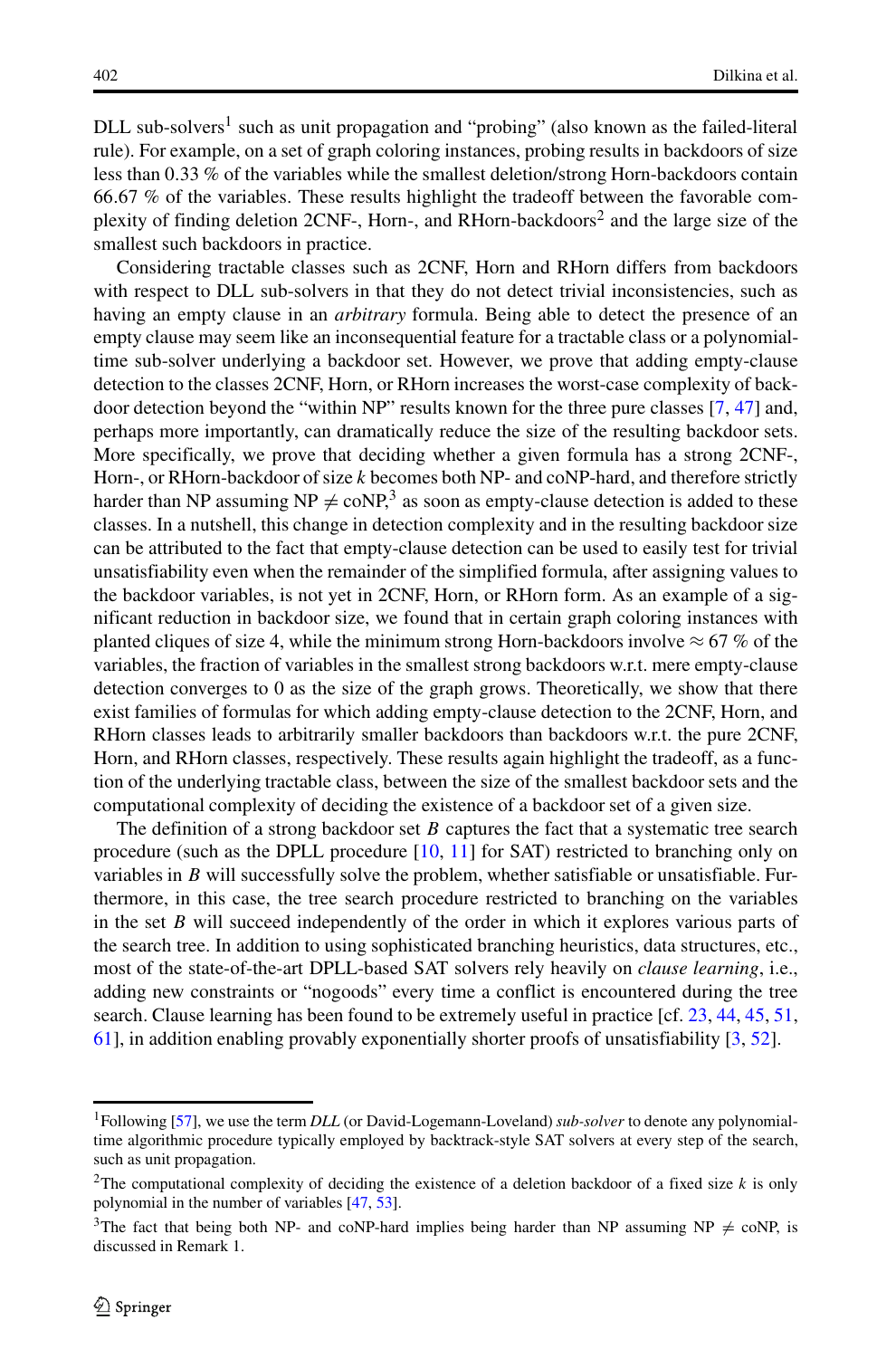Adding new information as the search progresses has, however, not been considered in the traditional concept of backdoors. In the latter part of this work, we extend the concept of backdoors to the context of learning, where information learned from previous search branches is allowed to be used by the sub-solver underlying the backdoor. This often leads to much smaller backdoors than the "traditional" ones. In particular, we prove that the smallest backdoors for SAT that take into account clause learning can be exponentially smaller than traditional backdoors oblivious to this essential solver feature. We present empirical results showing that the added power of "learning-sensitive backdoors" is also often observed in practice.

In summary, our results show that real-world SAT solvers such as *Satz* (without clause learning) and *RSat* (with clause learning) are indeed remarkably good at finding small backdoors sets. At a broader level, this work suggests that the study of structural notions that lead to efficient algorithms for combinatorial problems should consider not only "easily" identifiable *static* properties, such as having small tree-width from the outset or becoming Horn or 2CNF after assigning values to a few variables, but also *dynamic* properties that capture key aspects of state-of-the-art constraint solvers, such as unit propagation, pure literal elimination, probing, and clause learning.

*Road Map* The remainder of the article is organized as follows. Section [2](#page-4-0) introduces the necessary formal definitions and provides a summary of related work (Section [2.1\)](#page-8-0). Section [3](#page-10-0) presents two of the three main theoretical results, that while relaxing key properties of strong backdoors can make identifying backdoors computationally easier (Section [3.1\)](#page-11-0), it also can lead to exponentially larger backdoor sizes (Section [3.2\)](#page-15-0) and hence weakens the usefulness of the notion of backdoors. Section [4](#page-17-0) presents an empirical study of backdoor sets with respect to various notions of the underlying sub-solver. Section [5](#page-22-0) provides theoretical results about the drastic positive effect of clause learning on backdoor size, while Section [6](#page-27-0) supplements these results with an empirical evaluation. Finally, Section [7](#page-28-0) concludes with a summary of the work.

#### <span id="page-4-0"></span>**2 Background and related work**

In this section, we give a more formal introduction to the Boolean satisfiability problem and CNF formulas, and we introduce the notion of backdoor sets and describe several types of backdoors.

<sup>A</sup> *conjunctive normal form (CNF)* formula F is a conjunction of a finite set of clauses, a *clause* is a disjunction of a finite set of literals, and a *literal* is a Boolean variable or its negation. The literals associated with a variable x are denoted by  $x^{\epsilon}$ ,  $\epsilon \in \{0, 1\}$ , with  $x^{1}$  denoting the "positive" literal (the one that is satisfied when  $x = 1$ ) and  $x^{0}$  denoting the denoting the "positive" literal (the one that is satisfied when  $x = 1$ ) and  $x^0$  denoting the "negative" literal (the one that is satisfied when  $x = 0$ ). We sometimes specify a clause by just a set of literals, the disjunction operator being implicit. *var*(F) denotes the set of variables that occur in F. A *(partial) truth assignment* (or *variable assignment*, or simply *assignment*) is a map  $\tau : B \to \{0, 1\}$  defined on some set  $B \subseteq \text{var}(F)$ ; if  $B = \text{var}(F)$ ,  $\tau$ is called a *complete* assignment. A *solution* to a CNF formula F is a complete assignment  $\tau$  that satisfies all the clauses of F. For a proper subset B of  $var(F)$ , together with an assignment  $\tau$  to the variables in B as well as a variable  $x \in \text{var}(F) \setminus B$  and  $\epsilon \in \{0, 1\}$ , we<br>will use  $\tau \cup \{x^{\epsilon}\}\$  to denote the assignment to the variables in  $B \cup \{x\}$  that comprises the will use  $\tau \cup \{x^{\epsilon}\}\)$  to denote the assignment to the variables in  $B \cup \{x\}$  that comprises the simplified assignments  $\tau$  and  $x \mapsto \epsilon$ . For  $x \in var(F)$  and  $\epsilon \in \{0, 1\}$ ,  $F[\epsilon/x]$  denotes the simplified form  $E$  by removing all clauses that contain the literal  $x^{\epsilon}$  and removing formula obtained from F by removing all clauses that contain the literal  $x^{\epsilon}$  and removing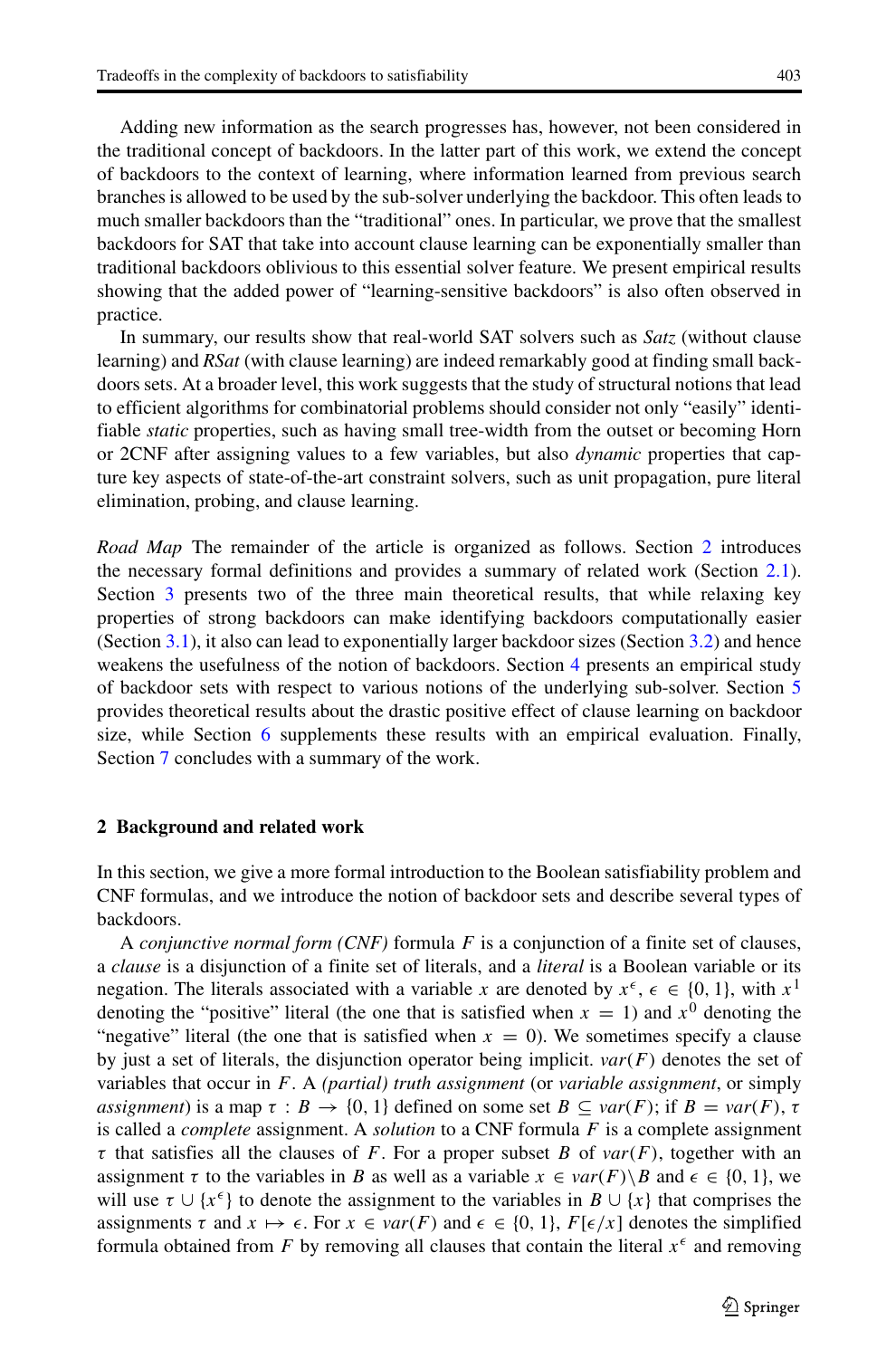the literal  $x^{1-\epsilon}$  from the remaining clauses. For  $B \subseteq var(F)$  and an assignment  $\tau$  to the variables in  $B \to E[\tau/R]$  denotes the simplified formula obtained after setting the variables variables in B,  $F[\tau/B]$  denotes the simplified formula obtained after setting the variables in B according to  $\tau$ . Following [\[47\]](#page-32-7), we define *deletion* of the variable x from the formula F (denoted by  $F - x$ ) as removal of the literals of x from every clause c of F:  $F - x =$  $\{c \setminus \{x^0, x^1\} \mid c \in F\}$ . For  $X \subseteq var(F)$ ,  $F - X$  is defined similarly.

<sup>A</sup> *unit clause* is a clause that contains only one literal. A *pure literal* in F is a literal x<sup>-</sup> such that  $x \in Var(F)$  and  $x^{-1}$  does not occur in  $F$ . A *hom clause* is a clause that<br>contains at most one positive literal  $x^1$ . A *binary clause* is a clause that contains exactly<br>two literals. A formula is called  $\epsilon$  such that  $x \in \text{var}(F)$  and  $x^{1-\epsilon}$  does not occur in F. A *Horn clause* is a clause that two literals. A formula is called *Horn* (resp., *2CNF*) if all its clauses are Horn (binary). We also use Horn and 2CNF to denote the corresponding classes of formulas. Both of these classes are tractable: Satisfiability of Horn formulas can be decided in linear time [\[14,](#page-31-13) [21,](#page-31-14) [32\]](#page-31-15), as can satisfiability of 2CNF formulas [\[2,](#page-30-6) [14\]](#page-31-13). *Renaming* (or *flipping*) a variable x in F means replacing every occurrence of  $x^1$  in F with  $x^0$  and vice versa. F is a *renamable Horn* (RHorn) if all the clauses of F can be made Horn by flipping the variables in some subset of  $var(F)$ . The class of RHorn formulas is tractable: A renaming of the variables to obtain a Horn formula, if one exists, can be found in linear time [\[1,](#page-30-7) [14,](#page-31-13) [41\]](#page-31-16).

The concept of backdoors and their theoretical foundations were introduced by Williams, Gomes, and Selman [\[59,](#page-32-2) [60\]](#page-32-3). Informally, a strong backdoor set for a formula F is a set  $B \subseteq$  $var(F)$  such that for every truth assignment to the variables in  $B$ , the resulting simplified formula is tractable. Williams et al. [\[59\]](#page-32-2) formalized backdoors with respect to tractable classes of formulas, where tractability is captured in terms of a polynomial-time *sub-solver* (defined shortly). This notion of tractability is quite general, and it applies even to tractable classes for which there is no clean syntactic characterization.

**Definition 1** ([\[59\]](#page-32-2)) A set B of variables is a *strong backdoor* for a formula F w.r.t. a subsolver S if  $B \subseteq \text{var}(F)$  and for *every* truth assignment  $\tau : B \to \{0, 1\}$ , S returns a satisfying assignment for  $F[\tau/B]$  or concludes that  $F[\tau/B]$  is unsatisfiable.

**Definition 2** ([\[59\]](#page-32-2)) A set B of variables is a *weak backdoor* for a formula F w.r.t. a subsolver S if  $B \subseteq \text{var}(F)$  and for *some* truth assignment  $\tau : B \to \{0, 1\}$ , S returns a satisfying assignment for  $F[\tau/B]$ .

For brevity, we will often use the notation S*-backdoors* to refer to backdoor w.r.t. a sub-solver S. A sub-solver is a polynomial-time procedure formally defined as follows:

**Definition 3** ([\[59\]](#page-32-2)) A *sub-solver* S is an algorithm that, given a formula F as input, satisfies the following conditions:

- a) *Trichotomy:* S either rejects F (gives up) or correctly determines it (as unsatisfiable or satisfiable, returning a solution if satisfiable),
- b) *Efficiency: S* runs in polynomial time,<br>c) *Trivial solvability: S* can determine
- *Trivial solvability:* S can determine whether  $F$  is trivially true (has no clauses) or trivially false (has the empty clause, denoted by {}), and
- d) *Self-reducibility:* If S determines F, then for every  $x \in var(F)$  and  $\epsilon \in \{0, 1\}$ , S determines  $F[\epsilon/x]$ determines  $F[\epsilon/x]$ .

The properties of sub-solvers most relevant to our discussion will be efficiency and trivial solvability.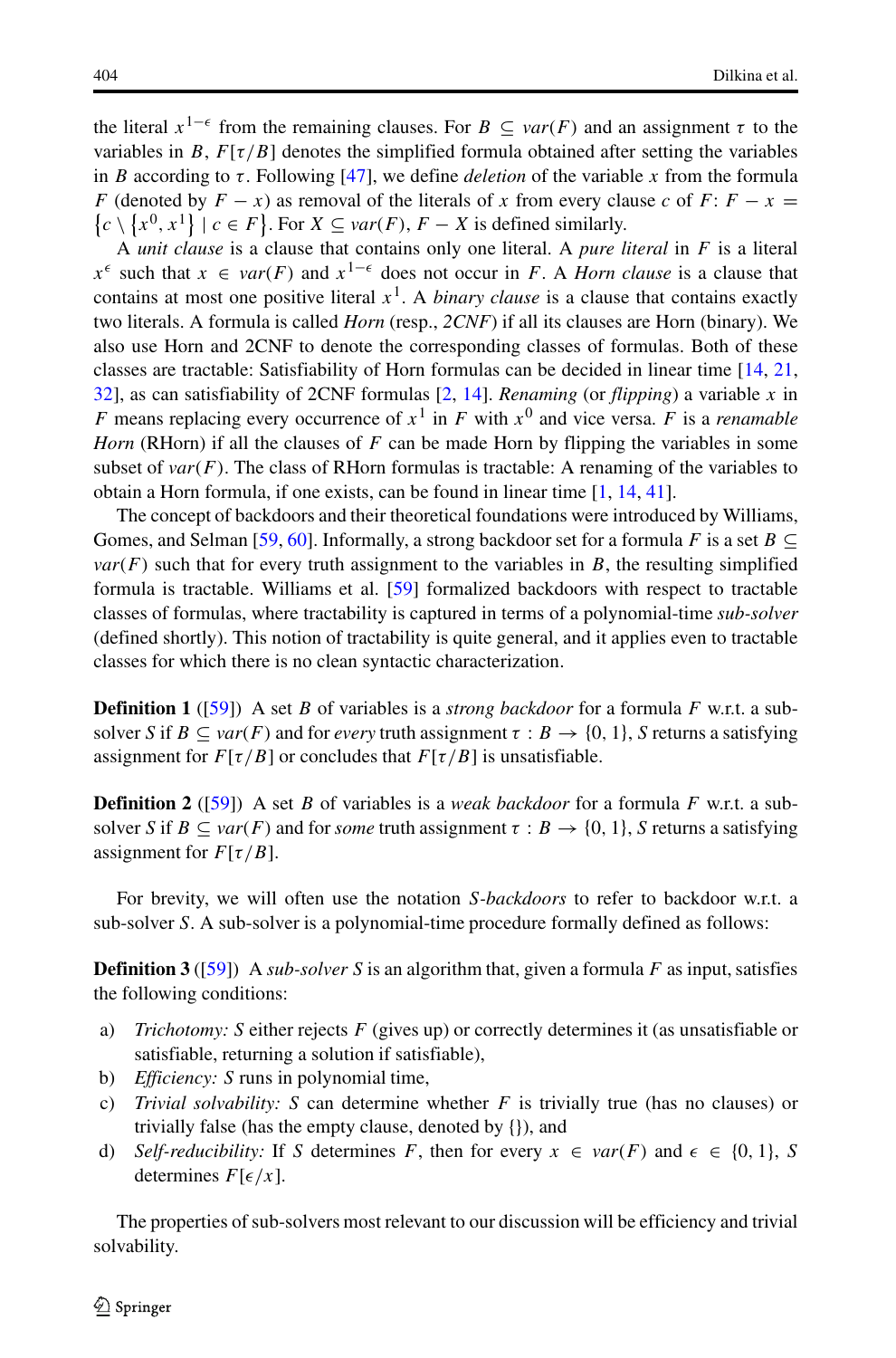The notion of sub-solver introduced by Williams et al. [\[59\]](#page-32-2) captures the key properties of SAT solvers based on the Davis–Putnam–Logemann–Loveland (DPLL) algorithm [\[10,](#page-31-7) [11\]](#page-31-8), a backtrack search procedure in which one systematically chooses the next variable to assign and applies polynomial-time propagation procedures (or sub-solvers) such as *unit propagation* and *pure literal elimination* to infer as many additional assignments as possible. The simplest and most *trivial sub-solver* that fulfills the conditions in Definition 3 is the one that checks for only two conditions: whether the formula is empty after simplification (and is thus trivially satisfiable), and whether it contains the empty clause (and is thus trivially unsatisfiable). We use  $E$  to denote this trivial sub-solver. More relevant subsolvers, employed in practice by DPLL-style SAT solvers, are unit propagation (UP), pure literal elimination ( $PL^{\{i\}}$ ), and their combination (UP+PL). Yet another, more advanced, propagation technique based on lookahead is probing (PROB). We formally describe these sub-solvers in Table [1.](#page-7-0)

Every sub-solver S correctly determines a particular sub-class of CNF formulas and rejects others, which implicitly defines the class of formulas that it can determine in polynomial time. A natural variant of the definition of a backdoor does not explicitly appeal to a sub-solver, but rather requires the formula that remains after values are assigned to the backdoor variables to fall within a known tractable class of CNF formulas such as 2CNF, Horn, or RHorn. We will refer to such backdoors as 2CNF-backdoors, Horn-backdoors, and RHorn-backdoors, respectively.[4](#page-6-0)

In general, for any class C of tractable formulas, one may thus speak of a*strong* C*-backdoor*, i.e., a set of variables such that for every truth assignment to them, the resulting simplified formula belongs to the class  $C$ . Note that this way of defining backdoors *de facto* corresponds to relaxing the assumption of trivial solvability for a sub-solver . The tractable class implicitly defined by any given sub-solver includes by definition all formulas that are trivially satisfiable or trivially unsatisfiable, while many well-known tractable classes C do not include such formulas. For example, an arbitrary formula containing the empty clause may not be Horn. However, such formulas—with the empty clause in them are important for our discussion. We use  $E$  to denote not only the trivial sub-solver but also the class of formulas that it decides, that is, the empty formula and all formulas that contain the empty clause.

**Definition 4** E is the class of all CNF formulas that contain the empty clause,  $\{\}$ . For any class C of formulas,  $C^{\{\}}$  denotes the class  $C \cup E$ .

A  $C^{1}$ -backdoor thus corresponds to a set of variables such that for every assignment to the variables in the backdoor, the resulting simplified subformula either contains the empty clause or belongs to C. Table [1](#page-7-0) summarizes all the tractable CNF classes that are relevant to the study of backdoors in this work.

<span id="page-6-0"></span><sup>4</sup>One may, of course, consider other tractable sub-classes as well. However, certain sub-classes such as that of CNF translations of XOR constraints (i.e., linear equations modulo 2 represented as a set of clauses) are not very suitable as a base class for defining backdoors. This is because, even though formulas representing a set of XOR constraints can be solved efficiently using Gaussian elimination, *identifying* whether the residual formula (after assigning truth values to the backdoor variables) falls in this sub-class is itself computationally challenging, limiting the practical utility of XOR-backdoors in a SAT solver.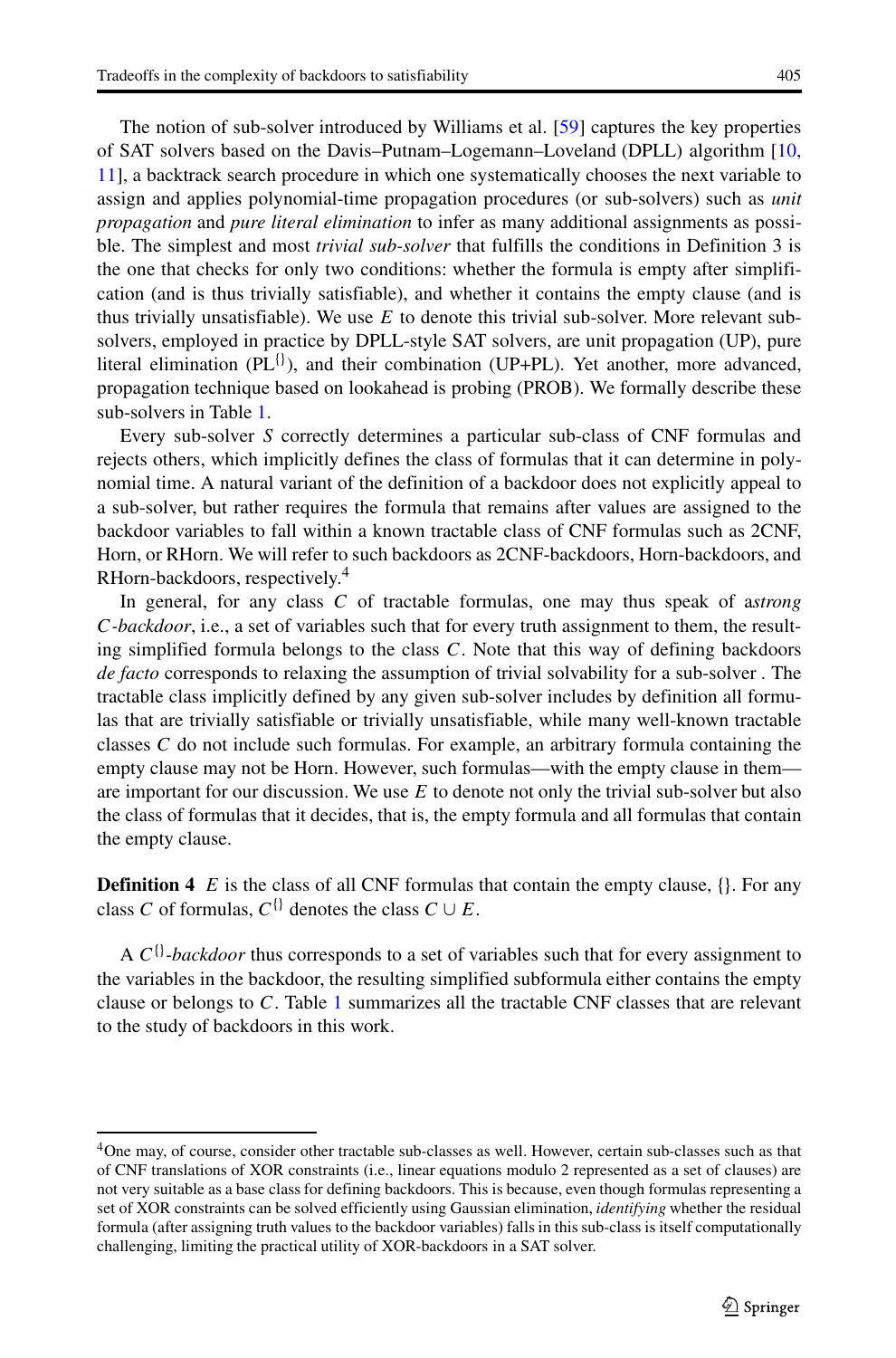<span id="page-7-0"></span>**Table 1** Sub-solvers and tractable classes w.r.t. which backdoors are studied in this work. Top section: propagation based or DLL sub-solvers. Middle section: syntactic tractable classes. Bottom section: syntactic classes with empty-clause detection

- $E$  The sub-solver simply checks for the empty formula and the empty clause and determines the formula accordingly. If neither holds, the formula is rejected.
- $PL$ <sup>{}</sup> The pure literal elimination sub-solver checks for variables that appear as pure literals, and then assigns each of them the corresponding value and simplifies, until the formula is trivially solvable (notice that PL cannot decide unsatisfiable instances). If the remaining formula is not trivially solvable but contains no more pure literals, then it is rejected. To fulfill the definition of sub-solver, every formula is also first checked for the empty clause. For simplicity, we will refer to this sub-solver as PL.
- UP Given a formula  $F$ , the unit propagation sub-solver (UP) checks whether the formula is empty or contains the empty clause, in which case it is trivially solvable; otherwise, it checks whether the formula contains a unit clause. If the formula contains no unit clauses, it is rejected; otherwise, it assigns the variable in the unit clause the corresponding satisfying value and recurses on the simplified formula.
- UP+PL The sub-solver first applies unit propagation until there are no more unit clauses and then applies the pure literal rule. If the formula is not simplified to one that is trivially solvable or trivially inconsistent, it is rejected.
- PROB Probing, also known as the *failed literal rule*, first applies UP. If the formula is not determined, then true and false are assigned separately to some unassigned variable and UP is applied to the resulting subformulas. If either of the two assignments results in a complete satisfying assignment, the formula is deemed satisfiable. If both assignments result in an unsatisfiable subformula, then the formula is determined unsatisfiable. If only one of the two assignments results in an unsatisfiable subformula, then the other value is assigned to that variable and the procedure recurses. Otherwise, another unassigned variable is probed until all unassigned variables are probed. If the formula is not simplified to one that is trivially solvable or trivially inconsistent, it is rejected.<sup>a</sup>
- PROB This sub-solver applies probing as above, but at each probing assignment it uses UP+PL as the
- +PL subprocedure instead of UP.
- 2CNF First checks for membership by scanning all clauses and checking whether each contains two literals. If this check fails, the formula is rejected; otherwise, the formula is decided in linear time [e.g., [2,](#page-30-6) [14\]](#page-31-13).
- Horn First checks for membership by scanning all clauses and checking whether each contains at most one positive literal. If this check fails, the formula is rejected; otherwise, the formula is decided by running unit propagation and setting any remaining variables to 0 [\[32\]](#page-31-15) [see also [14\]](#page-31-13).
- RHorn First checks for membership by finding a valid variable renaming if one exists; this can be accomplished with known linear-time algorithms [\[1,](#page-30-7) [14,](#page-31-13) [41\]](#page-31-16). If this check fails, the formula is rejected; otherwise, the resulting Horn formula is solved.
- $2CNF{}^{[}$  First checks for empty clause. If that does not apply, then checks 2CNF.
- $Horn$ <sup>{}</sup> First checks for empty clause. If that does not apply, then checks Horn.

 $R$ Horn<sup>{}</sup>First checks for empty clause. If that does not apply, then checks RHorn.

<sup>&</sup>lt;sup>a</sup> This sub-solver will need to apply UP at most  $O(n^2)$  times. Each time a variable is set by probing, we must re-probe all the remaining unassigned variables re-probe all the remaining unassigned variables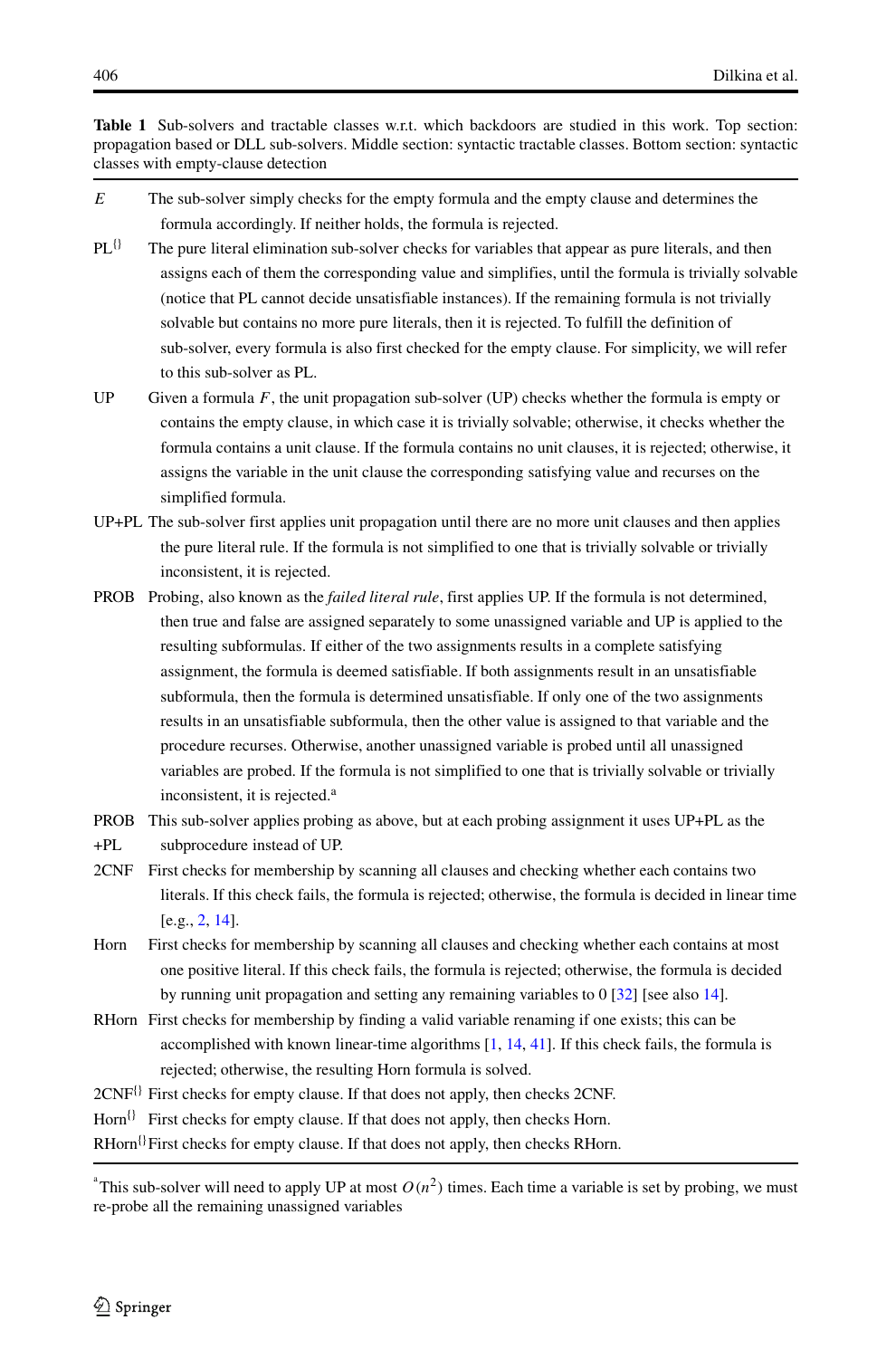## <span id="page-8-0"></span>2.1 Related work

Several studies have demonstrated an empirical correlation between the size of the smallest strong backdoors and the search effort required by SAT solvers. Lynce and Marques-Silva [\[43\]](#page-32-16) show that the search effort required by the SAT solver *zChaff* [\[45,](#page-32-10) [61\]](#page-32-12) to prove a random 3-SAT formula unsatisfiable is correlated with the size of the strong backdoors w.r.t. the trivial sub-solver E. Kilby et al. [\[39\]](#page-31-17) study strong SATZ-backdoors: sets B of variables such that for every assignment  $\tau$  to these variables, the SAT solver *Satz* [\[42\]](#page-32-17) solves the simplified formula  $F[\tau/B]$  without making any branching decisions (i.e., with a "branchfree" search). *Satz* is a DPLL-based SAT solver that incorporates a strong variable selection heuristic and a propagation sub-solver that applies a limited form of PROB+PL (probing is not applied recursively—the variables are scanned only once, even if probing yields a successful assignment). Kilby et al. [\[39\]](#page-31-17) measure problem hardness, defined as the logarithm of the number of search nodes required by *Satz*, and find that it is correlated with the size of the smallest strong SATZ-backdoors.

Computing a *smallest backdoor* is in general intractable in the worst case. This intractability result assumes that the size of the smallest backdoors is unknown and can be as large as  $n$ , the number of variables. However, one can ask the decision question of whether a given formula  $F$  has a backdoor of size at most  $k$ . We refer to this decision problem as the problem of STRONG S-BACKDOOR DETECTION for sub-solvers (and, similarly, STRONG C-BACKDOOR DETECTION for tractable classes).

STRONG S-BACKDOOR DETECTION

Input: A formula F

Parameter: A positive integer  $k$ 

Question: Does F have a strong backdoor of size at most  $k$  with respect to sub-solver  $S$ ?

For any sub-solver S, given  $\langle F, k \rangle$  as input, the problem of deciding whether F has a no S-hackdoor of size k is in the complexity class  $\Sigma^P$  as we can (informally) formulate strong *S*-backdoor of size k is in the complexity class  $\Sigma_2^P$  as we can (informally) formulate<br>it as: Does there exist a backdoor set  $R \subseteq \text{var}(F)$ ,  $|R| = k$  such that for every truth it as: Does there *exist* a backdoor set  $B \subseteq var(F)$ ,  $|B| = k$ , such that for *every* truth assignment  $\tau : B \to \{0, 1\}$ , S correctly determines  $F[\tau/B]$ <sup>5</sup> If the size k of the backdoor is small compared to the number  $n$  of variables in  $F$ , one can search for the backdoor in a brute-force manner by considering all  $\binom{n}{k}$  subsets of k variables and all  $2^k$  truth assignments<br>to these candidate variables. This is technically a nolynomial-time process for a fixed value to these candidate variables. This is technically a polynomial-time process for a fixed value of k, although even for moderate values of  $k$  the runtime becomes infeasible in practice. Can one do better? This is a question considered in the area of parameterized complexity theory [\[22\]](#page-31-18).

An instance of a parameterized problem is a pair  $\langle I, k \rangle$  where I is the main part and k is<br>parameter. A parameterized problem is called fixed-parameter tractable (EPT) w.r.t. the parameter. A parameterized problem is called *fixed-parameter tractable* (FPT) w.r.t. k

<span id="page-8-1"></span><sup>&</sup>lt;sup>5</sup>Here is how one may formally define the problem of STRONG (or WEAK) S-BACKDOOR DETECTION. Let the variables of F be  $X = \{X_1, X_2, ..., X_n\}$ . For  $I \subseteq \{1, 2, ..., n\}$ , let  $X_I$  denote  $\{X_i \in X \mid i \in I\}$ , that is, the subset of variables indexed by the indices in I. Let  $g_S(F)$  be a predicate that evaluates to True if S correctly determines F, and to False otherwise. Since S is a polynomial-time sub-solver,  $g_S(F)$  can be evaluated in (deterministic) polynomial time. With this notation, we can formalize WEAK S-BACKDOOR DETECTION as the NP problem of determining the truth value of the following formula:  $\exists I \subseteq \{1, 2, ..., n\} : (|I| =$ <br>Land  $\exists V \in \{0, 1\}^k$ ,  $\alpha$  (EU/X, B) Similarly we get formalize STRONG S PAGYPOOP PETERTIONs the k and ∃V  $\in \{0, 1\}^k$ :  $g_S(F[V/X_I])$ ). Similarly, we can formalize STRONG S-BACKDOOR DETECTION as the  $\Sigma^p$  graph log of determining the truth value of the following formula:  $\overline{J}f \subset (1, 2, \ldots, n)$ , (11) h and  $\overline{VI} \subset R$  $\{0, 1\}^k : g_S(F[V/X_I])$ . P problem of determining the truth value of the following formula:  $\exists I \subseteq \{1, 2, ..., n\} : (|I| = k \text{ and } \forall V \in \mathbb{R}$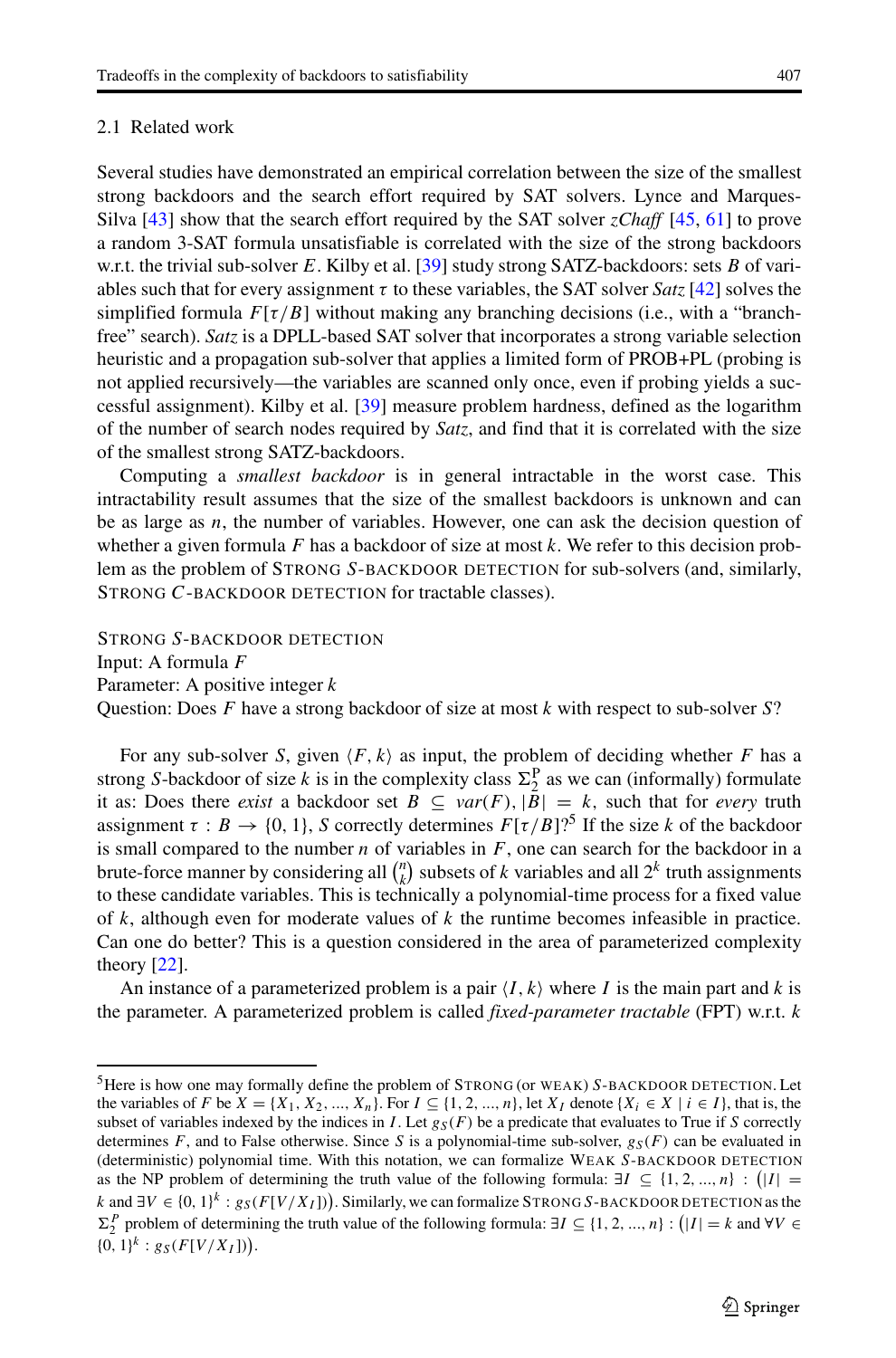if it can be solved in time  $O(f(k)||I||^c)$  where f is any computable function, ||I|| denotes the size of I, and c is a constant (independent of k). Parameterized complexity<sup>[6](#page-9-0)</sup> offers a completeness theory, similar to the theory of NP-completeness, described by a hierarchy of parameterized-complexity classes, which are defined as the closure of certain parameterized problems under parameterized reductions:

$$
FPT \subseteq W[1] \subseteq W[2] \subseteq \cdots \subseteq W[P] \subseteq XP.
$$

A parameterized problem known to be W[t]-hard (under parameterized reductions) for some  $t \geq 1$  is very unlikely to be fixed-parameter tractable (i.e., the class containment is probably strict). Fixed-parameter tractability of a W[t]-hard problem would imply that the Exponen-tial Time Hypothesis fails [\[26\]](#page-31-19) (i.e., it would imply the existence of a  $2^{o(n)}$  algorithm for n-variable 3SAT). A canonical example of a fixed-parameter tractable problem is Vertex Cover, while Clique is W[1]-complete, and Set Cover is W[2]-complete, with the parameter k as the size of the solution  $[22]$ .

The parameterized version of STRONG S-BACKDOOR DETECTION treats the size  $k$  of the backdoor as a parameter. Note that if backdoor detection for some tractable class or sub-solver is shown to be fixed-parameter tractable, then one can decide the existence of a backdoor set of size k in time  $O(f(k)n^c)$ , where c does not depend on k—as opposed to the runtime of the brute-force approach discussed earlier—meaning that in principle one could search fairly efficiently for potentially large backdoors.

Szeider [\[57\]](#page-32-14) studied the complexity of finding strong backdoors w.r.t. DLL sub-solvers. For  $S \in \{UP, PL, UP+PL\}$  and with k as the parameter of interest, he proved that the problem of deciding whether there exists a strong  $S$ -backdoor of size  $k$  is complete for the parameterized complexity class  $W[P]$ .<sup>[7](#page-9-1)</sup> Interestingly, the naïve brute-force procedure for this problem already has complexity  $O(n^k 2^k n^{\alpha})$  and works by enumerating all subsets of size  $\leq k$ , trying all assignments for each such subset, and running the  $O(n^{\alpha})$  time sub-solver. This, combined with the W[P]-completeness of the problem, indicates that asymptotically, in terms of worst-case behavior, we are unlikely to find a smallest strong backdoor w.r.t. UP, PL, or UP+PL more efficiently than with brute-force search [\[57\]](#page-32-14).

Nishimura et al. [\[47\]](#page-32-7) studied the complexity of finding strong backdoors with respect to the classes 2CNF and Horn. They observed that an important general property of these two classes is the following:

**Definition 5** A class C of formulas is *closed under removal of clauses* if removing arbitrary clauses from any formula in C keeps the formula in C.

For tractable classes of formulas that are closed under clause removal, one can consider a different notion of backdoors, one that involves a set of variables such that once these variables are "deleted" from the formula, the remaining formula falls into a given tractable class (without considering any simplification due to truth assignments).

**Definition 6** ([\[47\]](#page-32-7)) A set B of variables is a *deletion backdoor* for a formula F w.r.t. a class C if  $B \subseteq var(F)$  and  $F - B \in C$ .

<sup>&</sup>lt;sup>6</sup>For a detailed treatment of the theory of parameterized complexity, we refer the reader to [\[22\]](#page-31-18).

<span id="page-9-1"></span><span id="page-9-0"></span> ${}^{7}A$  discussion of parameterized complexity classes such as W[P] is beyond the scope of this article, except for the mention that W[P] contains FPT and the containment is generally believed to be strict.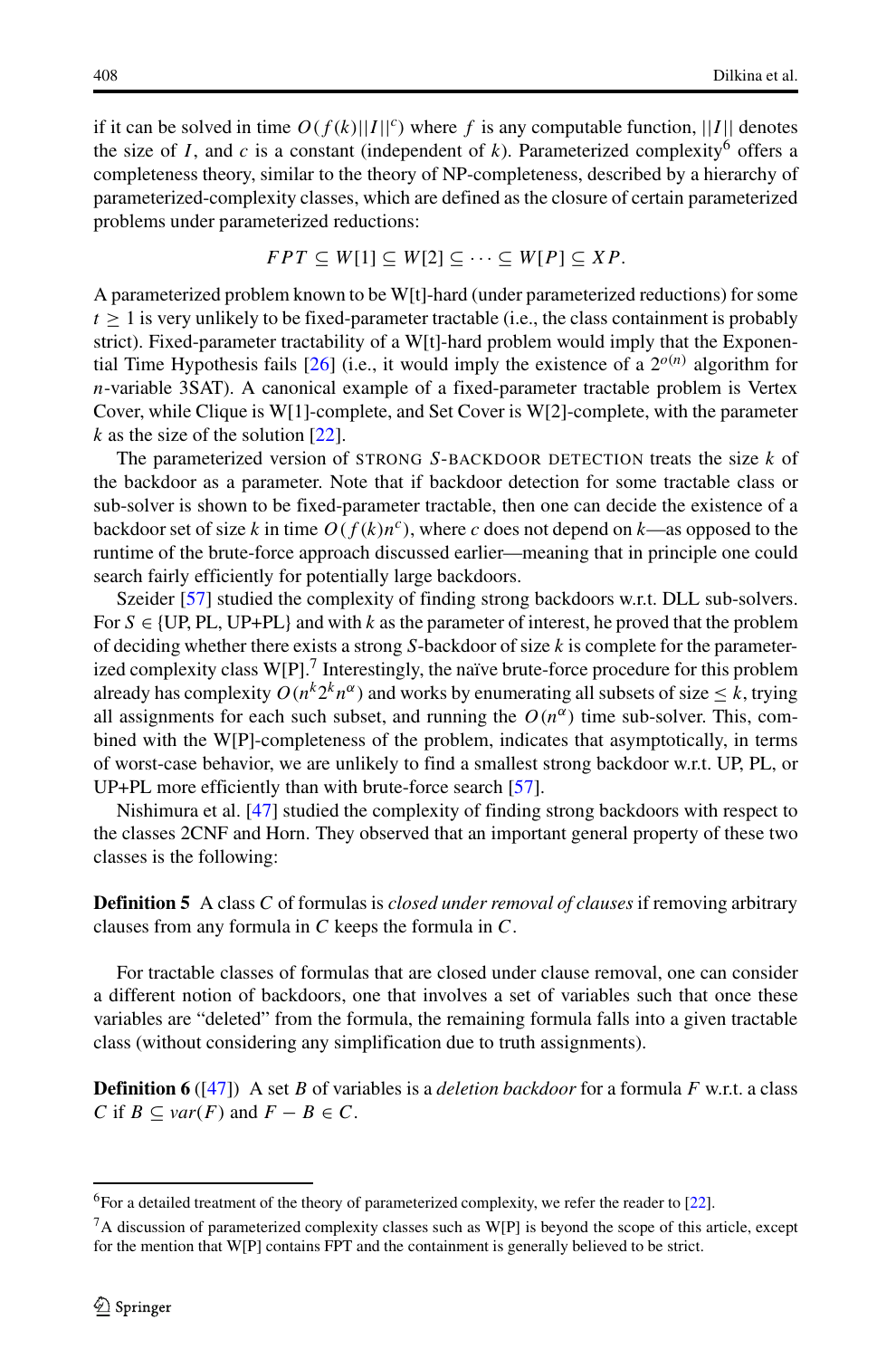Deletion backdoors for classes satisfying closure under clause deletion are useful in capturing structure in a backtrack search solver because of the following observation, which implies that restricting branching to the variables of a deletion backdoor (w.r.t. tractable classes closed under clause deletion) is sufficient to efficiently solve the formula.

**Proposition 1** ([\[47\]](#page-32-7)) *Let* C *be a tractable class of CNF formulas that is closed under clause removal. Then, every deletion* C*-backdoor is also a strong* C*-backdoor. In particular, this holds for*  $C \in \{Horn, 2CNF\}$ *.* 

In general, strong C-backdoors are not deletion C-backdoors, because assigning values to variables (as opposed to deleting variables) usually leads to further simplification of the formula. We will show, for example, that there is an exponential separation between the size of the smallest deletion RHorn-backdoors and the smallest strong RHorn-backdoors. Nonetheless, Nishimura et al. [\[47\]](#page-32-7) show that for  $C \in \{2CNF, Horn\}$ , deletion backdoors and strong backdoors are equivalent.

In terms of the problem of identifying a deletion backdoor of a certain size, the following proposition formalizes the easy to observe fact that given a candidate deletion backdoor, verifying its validity is a straightforward task. This, as we will later see, is not always possible for a strong backdoor (unless P=NP).

**Proposition 2** *When membership in* C *can be checked in polynomial time, the problem of deciding whether* F *has a deletion* C*-backdoor of size* k *is in NP.*

For  $C \in \{2CNF, Horn\}$ , Nishimura et al. [\[47\]](#page-32-7) show that the problem of deciding whether F has a deletion C-backdoor of size  $k$  is, in fact, NP-complete but also fixed parameter tractable (FPT)—in particular, that it can be solved in time  $O(2<sup>k</sup>n)$  and  $O(3<sup>k</sup>n)$  for Horn and 2CNF respectively, where  $n$  is the number of literals that occur in  $F$ . Together with the result that strong Horn-backdoors are also deletion Horn-backdoors, and that strong 2CNF-backdoors are also deletion 2CNF-backdoors, this shows that strong {Horn,2CNF} -backdoor detection is FPT, in contrast to the W[P]-completeness result for strong {UP, PL, UP+PL}-backdoor detection mentioned earlier.

Another tractable class of CNF formulas that is closed under clause removal is RHorn. Hence by Proposition 1, deletion RHorn-backdoors are also strong RHorn-backdoors. Similarly to Horn, the problem of deciding whether  $F$  has a deletion RHorn-backdoor of size  $k$  is NP-complete [\[7\]](#page-30-4) and has recently been shown to also be FPT, using a result for MAX-2-SAT [\[53\]](#page-32-15). Two studies have proposed heuristic methods for finding small deletion RHorn-backdoors. Paris et al. [\[49\]](#page-32-8) proposed a two-step heuristic approach for finding deletion RHorn-backdoors that are not necessarily of minimal size. They found that branching on the variables occurring in the backdoors detected with their approach can significantly speed up DPLL solvers. Later, Kottler et al. [\[40\]](#page-31-20) introduced two additional ways of computing deletion RHorn-backdoors, both of which generally outperform the method of [\[49\]](#page-32-8). The authors provide empirical results regarding backdoors sizes for several SAT benchmark instances.

## <span id="page-10-0"></span>**3 Theoretical results for various sub-subsolvers**

While other approaches to studying structural properties of combinatorial problems have looked at instance characteristics that are "statically" identifiable, such as the topology of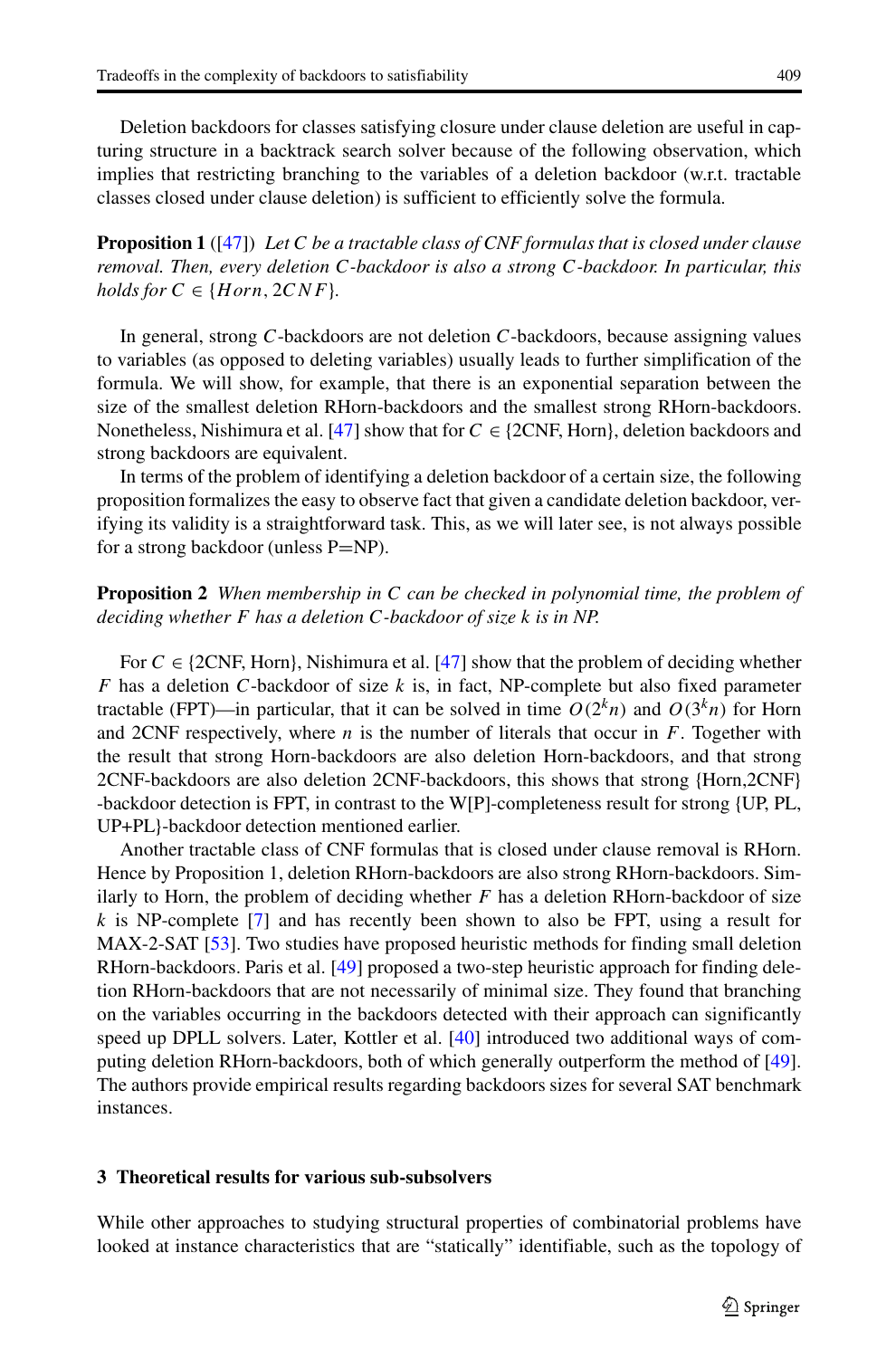the underlying constraint graph, the notion of backdoors captures "hidden" structure. A key property of the strong backdoor definition is that it allows for "dynamic" constraint reasoning as a function of variable assignments: for *every assignment* to the backdoor variables, the resulting simplified formula should be decidable by the sub-solver. "Static" properties, on the other hand, can be evaluated without considering variable assignments. Examples of such properties are verifying whether a variable subset  $B \subseteq X$  is a cutset, or whether deleting the variables in B from the formula results in a Horn/RHorn/2CNF sub-formula.

Another important property of backdoors is that the definition of a sub-solver captures inconsistency detection (the solvability property), a key feature underlying the efficiency of SAT solvers. In this section, we show that while relaxing each of these properties can make identifying backdoors computationally easier (Section [3.1\)](#page-11-0), it also can lead to exponentially larger backdoor sizes (Section [3.2\)](#page-15-0) and hence weakens the usefulness of the notion of backdoors.

## <span id="page-11-0"></span>3.1 The impact of empty-clause detection

First, we show that strong backdoors w.r.t.  $2CNF^{\{ \}}$ , Horn $^{\{ \}}$ , and RHorn $^{\{ \}}$  behave very differently, in terms of both the complexity of finding backdoors and the backdoor size, compared to strong backdoors w.r.t. 2CNF, Horn, and RHorn, respectively.<sup>[8](#page-11-1)</sup> In particular, we prove that the problem of deciding whether a formula has a strong backdoor of size k w.r.t.  $C \in$  ${2CNF<sup>{1}</sup>$ , Horn<sup>{}</sup>, RHorn<sup>{}</sup>} is NP-hard and coNP-hard. This shows that unless NP = coNP, this problem is much harder<sup>9</sup> than determining whether there exist strong backdoors of size k w.r.t.  $C \in \{2CNF, Horn, RHorn\}$ , which is known to be NP-complete and is thus within NP [\[7,](#page-30-4) [47\]](#page-32-7).

Before we present our worst-case complexity results, we start with a relatively simple observation, which highlights the potential positive impact of considering empty-clause detection as in the classes  $2CNF^{0}$ , Horn<sup>{{}}</sup>, and RHorn<sup>{{}}</sup>. Consider the following unsatisfiable family  ${F_n}_{n>4}$  of formulas:

$$
F_n = (x_1) \wedge (\neg x_1) \wedge (x_1 \vee x_2 \vee \ldots \vee x_n) \wedge (\neg x_1 \vee \neg x_2 \vee \ldots \vee \neg x_n)
$$

It is clear that the variable  $x_1$  is the "cause" of  $F_n$  being unsatisfiable. Indeed,  $\{x_1\}$  is a strong E-backdoor of size 1 for  $F_n$ , and hence also a strong  $C^{\{\}}$ -backdoor for any class C. On the other hand, one must assign values to at least  $n - 1$  variables before the third clause of  $F_n$ becomes Horn. Similarly, one must assign values to at least  $n - 2$  variables before the third and fourth clauses of  $F_n$  become 2CNF or RHorn.<sup>[10](#page-11-3)</sup> This example shows that empty-clause detection can lead to not only *exponentially* smaller but even *arbitrarily* smaller backdoor sets than those with respect to the classes 2CNF, Horn, and RHorn.

**Proposition 3** *Let* C *be any class of formulas. There are families*  ${F_n}_{n>4}$  *of formulas with a strong* C{}*-backdoor of size 1 but for which all strong Horn-, RHorn-, or 2CNF-backdoors are of size at least*  $n - 2$ *.* 

<span id="page-11-1"></span><sup>&</sup>lt;sup>8</sup>Recall that adding the set E of all formulas with an empty clause to 2CNF, Horn, or RHorn corresponds to adding empty-clause detection to the sub-solver for that class.

<sup>&</sup>lt;sup>9</sup>This is further discussed in Remark 1.

<span id="page-11-3"></span><span id="page-11-2"></span><sup>&</sup>lt;sup>10</sup>For RHorn, if we assign values to at most  $n - 3$  variables of  $F_n$ , then under every renaming, at least two of the remaining variables will be positive in at least one of the two long clauses of  $F_n$ , violating the Horn property.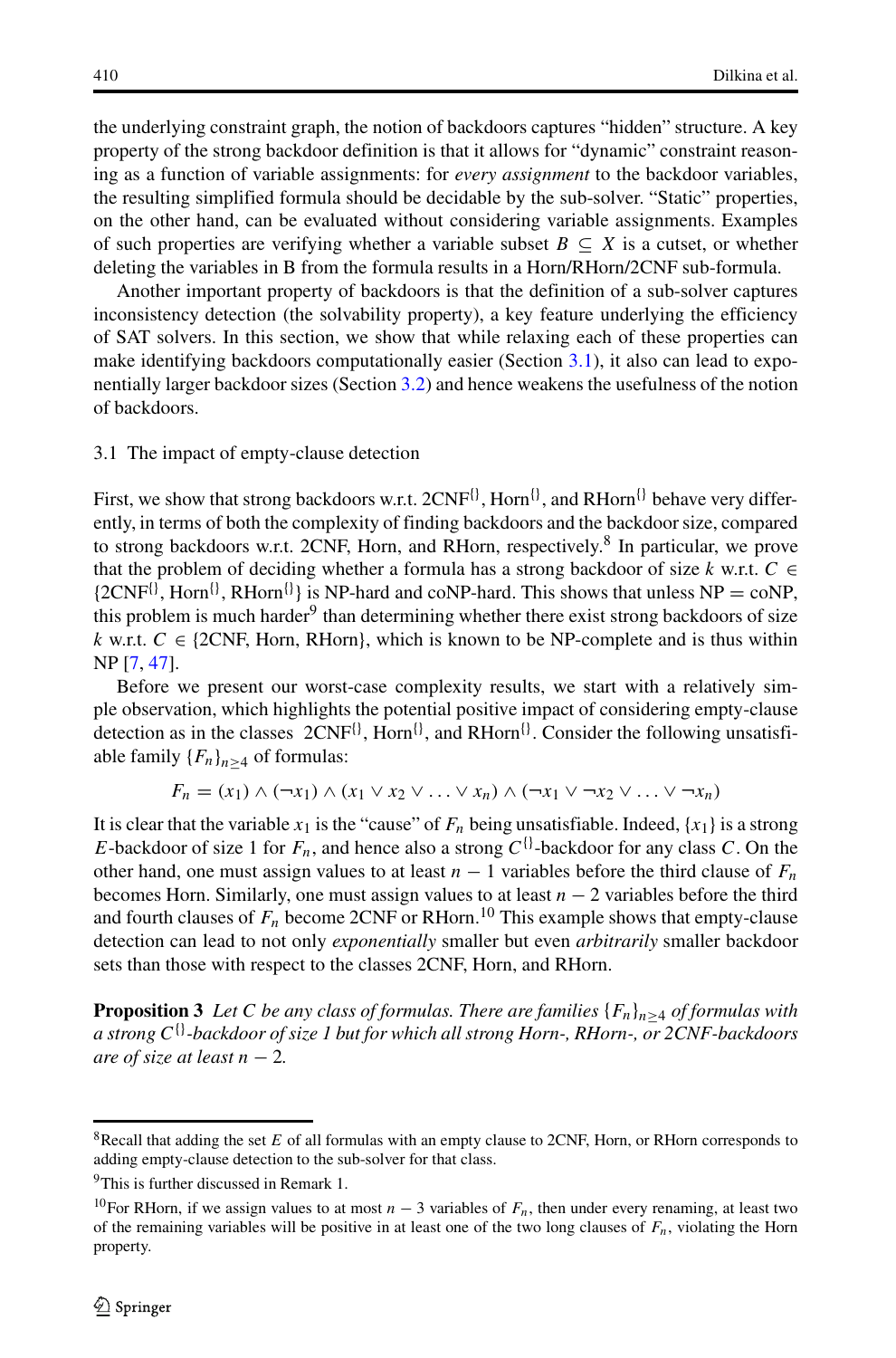Let us return to the subject of analyzing the worst-case complexity of finding small backdoors when empty-clause detection is added to the underlying class. To prove the NPhardness result mentioned above, we extend the argument originally used by Nishimura et al. [\[47\]](#page-32-7) for (pure) 2CNF- and Horn-backdoors, employing a reduction from the NPcomplete Vertex Cover problem. In the other direction, we prove coNP-hardness of backdoor detection w.r.t. these classes, enriched by empty-clause detection, by directly reducing UNSAT, the coNP-complete problem of deciding whether a given CNF formula is unsatisfiable, to strong  $C^{\{\}}$ -backdoor detection, exploiting the fact that the classes Horn, RHorn, and 2CNF are closed under clause deletion. These two results are formally stated as Lemmas 1 and 2 below, which together lead to our first main result, Theorem 1.

**Lemma 1** Let  $C \in \{Horn, RHorn, 2CNF\}$ . Given a formula F and  $k \geq 0$ , the problem of *deciding whether* <sup>F</sup> *has a strong* <sup>C</sup>{}*-backdoor of size* k *is NP-hard.*

*Proof* We extend the argument originally used by Nishimura et al. [\[47\]](#page-32-7) for (pure) 2CNFand Horn-backdoors. The polynomial-time reduction is from the NP-complete Vertex Cover problem: Given an undirected graph  $G = (V, E)$  and a number  $k \ge 0$ , does G have a vertex cover of size  $k$ ? A vertex cover U is a subset of V such that every edge in E has at least one endpoint in U. Given an instance  $\langle G, k \rangle$  of this problem, we will construct a formula<br>  $F_{11}$  with  $n > k$  variables and with all positive literals such that  $F_{11}$  has a strong Horn<sup>{{}</sup>}- $F_{\text{Horn}}$  with  $n \geq k$  variables and with all positive literals such that  $F_{\text{Horn}}$  has a strong Horn<sup>{}</sup>backdoor of size  $k$  if and only if  $G$  has a vertex cover of size  $k$ . Similarly, we will construct  $F_{\rm RHorn}$  and  $F_{\rm 2CNF}$ .

(I)  $F_{\text{Horn}}$  has |V| variables and |E| clauses. The variables are  $x_v$  for each  $v \in V$  and the clauses are defined as follows:

$$
F_{\text{Horn}} = \bigwedge_{\substack{\{u,v\} \in E \\ u < v}} (x_u \vee x_v)
$$

It is easy to see that if G has a vertex cover U of size  $k$ , then the corresponding variable set  $X_U = \{x_u \mid u \in U\}$  is a strong Horn-backdoor, and hence a strong Horn<sup>{}</sup>-backdoor, of size k: for any assignment  $\tau$  to  $X_U$ ,  $F_{\text{Horn}}[\tau/X_U]$  contains clauses of length at most one, and is thus trivially in Horn (and thus in Horn<sup>{}</sup>). For the other direction, suppose  $X_U$  is a strong Horn<sup>{}</sup>-backdoor of size k. We claim that the variables in  $X_U$  must touch every clause of  $F<sub>Horn</sub>$ , implying that the corresponding vertices U touch every edge of G and thus form a vertex cover of size k. To see this, consider the all-1's assignment  $\tau_1$  to  $X_U$ . Since  $X_U$  is a strong Horn<sup>{}</sup>-backdoor and assigning variables according to  $\tau_1$  cannot result in creating the empty clause,  $F_{\text{Horn}}[\tau_1/X_U]$  must be Horn. If  $X_U$  did not touch a clause c of  $F_{\text{Horn}}$ , then c would appear in  $F<sub>Hom</sub>[\tau_1/X_U]$  as a binary clause with two positive literals, violating the Horn property. Hence, the claim holds.

(II)  $F_{\text{RHorn}}$  has  $|V| + |E|$  variables and  $4|E|$  clauses. The variables are  $x_v$  for each  $v \in V$ and  $y_{u,v}$  for each  $\{u,v\} \in E, u \lt v$ . The clauses of  $F_{\text{RHorn}}$  are defined as follows:

$$
F_{\text{RHorn}} = \bigwedge_{\substack{\{u,v\} \in E \\ u < v}} \left( \frac{(x_u \lor x_v \lor \neg y_{u,v}) \land (x_u \lor \neg x_v \lor \neg y_{u,v}) \land}{(\neg x_u \lor x_v \lor \neg y_{u,v}) \land (\neg x_u \lor \neg x_v \lor \neg y_{u,v})} \right)
$$

Note that the only clauses of  $F_{\rm RHorn}$  violating the Horn property are the |E| clauses of the form  $(x_u \vee x_v \vee \neg y_{u,v})$ . Note also that  $F_{\text{RHorn}}$  is not a renamable Horn formula, as any renaming of the x variables will leave at least one clause per edge in non-Horn form. As before, if G has a vertex cover U of size k, then the corresponding variable set  $X_U$  =  ${x_u | u \in U}$  is in fact a strong Horn-backdoor, and hence also a strong RHorn<sup>{}</sup>-backdoor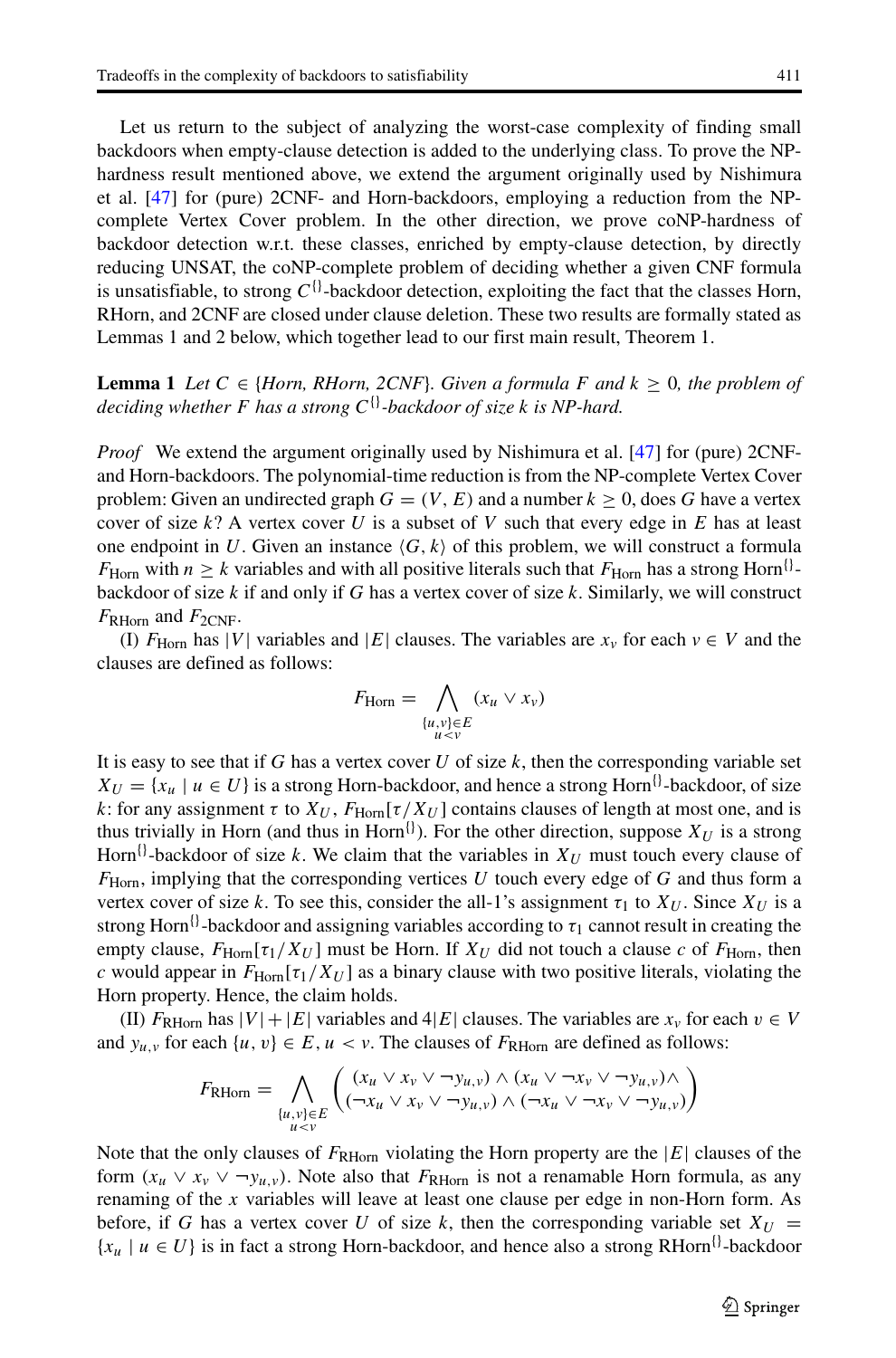of size k: For any assignment  $\tau$  to  $X_U$ , the |E| clauses of  $F_{\rm RHorn}$  violating the Horn property either become satisfied or are reduced to having at most one positive literal, and thus become Horn. For the other direction, suppose  $B = X_U \cup Y$  is a strong RHorn<sup>{{}-</sup>backdoor for  $F_{\text{RHorn}}$  of size k, where Y denotes a (possibly empty) subset of the y variables. We claim that variables of  $X_U$  must touch every clause of  $F_{\rm RHorn}$ , implying that the corresponding vertices U touch every edge of G and thus form a vertex cover of size  $\leq k$ . (Since  $k \leq n$ , we can extend U to a vertex cover of size exactly k by adding to it  $k - |U|$  arbitrary vertices of  $G$ .) To see this, suppose for the sake of contradiction that the vertex set  $U$  does not touch edge  $(u, v)$  of G and is therefore not a valid vertex cover. In other words, B contains neither  $x_u$  nor  $x_v$ . Consider the truth assignment  $\tau$  that sets  $B \setminus \{y_{u,v}\}$  to 0 and  $B \cap \{y_{u,v}\}$  to 1.<br>In words, this says that  $\tau$  assigns all variables of *R* the value 0, except for  $y_{u,v}$  which is  $y_{u,v}$  to 0 and  $B \cap \{y_{u,v}\}$ <br>alue 0 except for  $y_{u,v}$  w In words, this says that  $\tau$  assigns all variables of B the value 0, except for  $y_{u,v}$ , which is<br>assigned the value 1 if it is part of B (and left unset otherwise) All  $A(|E| = 1)$  clauses of assigned the value 1 if it is part of B (and left unset otherwise). All  $4(|E| - 1)$  clauses of  $F_{\rm RHorn}$  not involving  $y_{\mu,\nu}$  contain at least one negative literal and therefore cannot generate an empty clause in  $F_{\text{RHorn}}[\tau/B]$ . By assumption, B contains neither  $x_u$  nor  $x_v$ , and thus the 4 clauses involving  $y_{u,v}$  also do not generate the empty clause in  $F_{\text{RHorn}}[\tau/B]$ . Since B is a strong RHorn<sup>{{}-backdoor, it follows that  $F_{\rm RHorn}[\tau/B]$  must be in RHorn. However, this</sup> formula contains either the 4 clauses

$$
(x_u \vee x_v), (x_u \vee \neg x_v), (\neg x_u \vee x_v), (\neg x_u \vee \neg x_v)
$$

or the 4 clauses,

$$
(x_u \vee x_v \vee \neg y_{u,v}), (x_u \vee \neg x_v \vee \neg y_{u,v}), (\neg x_u \vee x_v \vee \neg y_{u,v}), (\neg x_u \vee \neg x_v \vee \neg y_{u,v}),
$$

depending on whether or not  $y_{u,v} \in B$ , and is therefore not in RHorn in either case because under any renaming at least one of the 4 clauses will have at least two positive literals—a contradiction. It follows that B must have included at least one of  $x_u$  and  $x_v$  to begin with, and thus  $U$  is a valid vertex cover for  $G$ , as desired.

(III)  $F_{2CNF}$  has  $|V| + |E|$  variables and  $|E|$  clauses. The variables are  $x<sub>v</sub>$  for each  $v \in V$ and  $y_{u,v}$  for each  $\{u, v\} \in E, u < v$ . The clauses of  $F_{2CNF}$  are defined as follows:

$$
F_{2CNF} = \bigwedge_{\substack{u,v\} \in E \ a \le v} (x_u \vee x_v \vee y_{u,v})
$$
  
see of the reduction is very simil

The argument for the correctness of the reduction is very similar to the one for  $F_{\text{Horn}}$ , relying<br>on the all-1's assignment. The only difference is that if we have a strong backdoor.  $Y_{U}$  if on the all-1's assignment. The only difference is that if we have a strong backdoor  $X_U$ , it may contain some of the y variables, and so there is no direct way of obtaining a vertex cover out of  $X_U$ . However, this is easy to fix. If  $X_U$  contains  $y_{u,v}$  and also at least one of  $x_u$  and  $x_v$ , we can simply disregard  $y_{u,v}$  when constructing a vertex cover. If  $X_U$  contains  $y_{u,v}$  but neither  $x_u$  nor  $x_v$ , we can replace  $y_{u,v}$  with either of these two variables and obtain a backdoor set of the same size but with fewer (and eventually no) such v variables. a backdoor set of the same size but with fewer (and eventually no) such y variables.

We now prove coNP-hardness of backdoor detection w.r.t. Horn ${}^{1}$ , RHorn ${}^{1}$ , and 2CNF ${}^{1}$ . In fact, the result holds for any class C having two natural properties. The first property, "closure under clause removal," was introduced in Definition 5, and the other property is as follows:

**Definition 7** A class C of formulas is said to *support large strong backdoors* if there exists a polynomial (in k) time constructible family  ${G_k}_{k>0}$  of formulas such that the smallest strong C-backdoors for  $G_k$  have size larger than k.

In particular,  $2CNF^{[]}$  and Horn<sup>{}</sup> support large strong backdoors as witnessed by the following simple single-clause family of formulas:  $G_k = (x_1 \vee x_2 \vee \ldots \vee x_{k+3})$ . It can be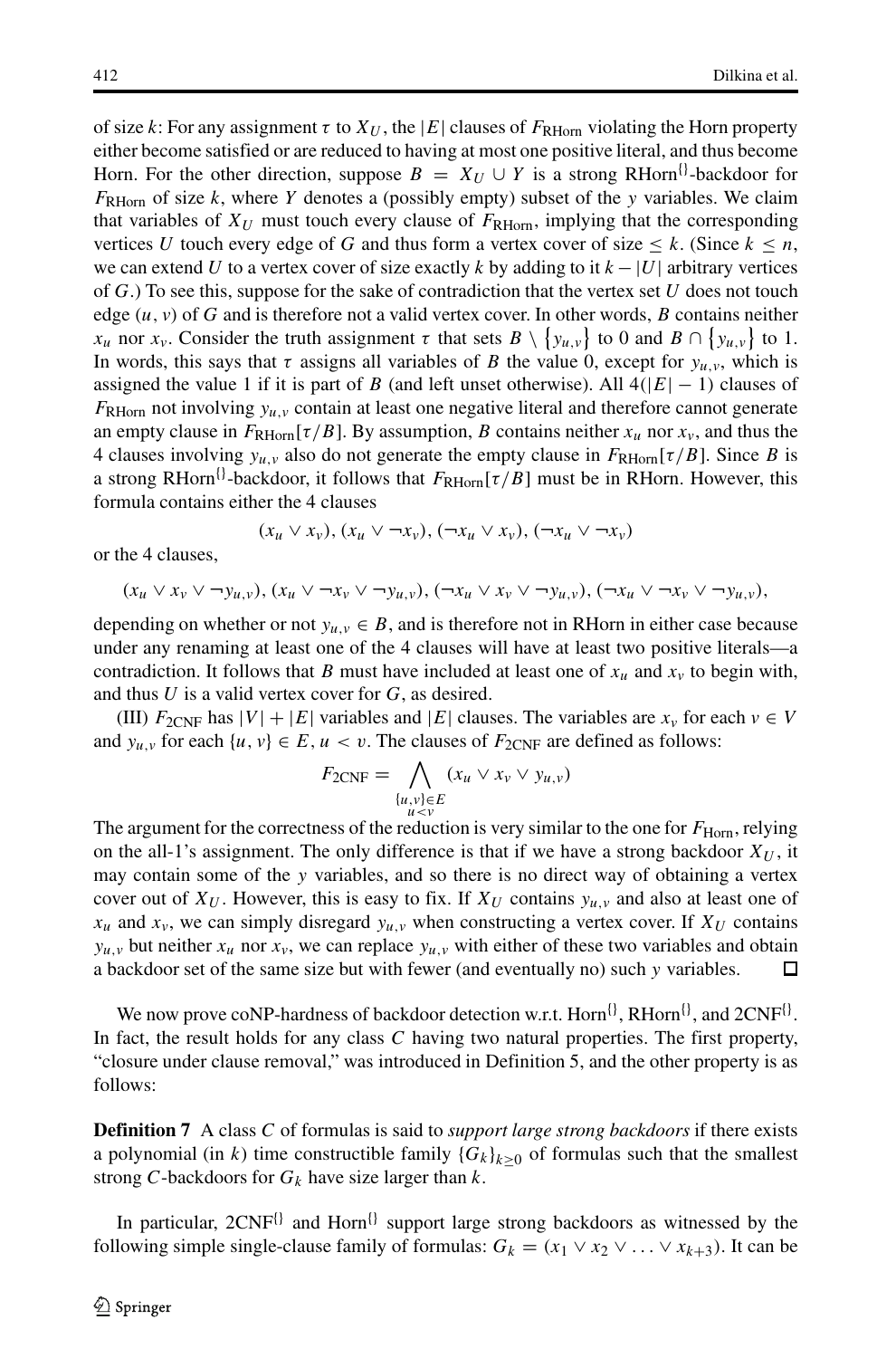RHorn ${}^{1}$  also supports large strong backdoors, although the argument is slightly more involved. Consider the following family of formulas over  $3(k + 1)$  variables and  $2(k + 1)$ clauses:

$$
G_k = \bigwedge_{1 \leq i \leq k+1} ((x_i \vee y_i \vee z_i) \wedge (\neg x_i \vee \neg y_i \vee \neg z_i))
$$

Suppose  $G_k$  has an RHorn<sup>{}</sup>-backdoor B of size k. Clearly, there is at least one  $i \in$  $\{1, 2, \ldots, k+1\}$  such that none of  $x_i$ ,  $y_i$ , and  $z_i$  belongs to B. Then, for any assignment  $\tau$  to B, and in any renaming of  $x_i$ ,  $y_i$ , and  $z_i$ , at least one of the two clauses involving them will have at least two positive literals, and will thus not be Horn violating the RHorn property of  $G_k[\tau/B]$ . Then, since B is a strong RHorn<sup>{}</sup>-backdoor, for every assignment  $\tau$  to B,  $G_k[\tau/B]$  must contain an empty clause. For any k variables that participate in B, it can be easily verified that an assignment  $\tau$  to B, where  $\tau(x_i) = 0$  for all  $x_i \in B$  and  $\tau(y_i) = 1$  for all  $y_i \in B$ , does not lead to an empty clause in  $G_k[\tau/B]$ . Thus, the smallest RHorn<sup>{}</sup>-backdoors for  $G_k$  are of size larger than k, as desired.

**Lemma 2** *Let* C *be a class of formulas such that (1)* C *is closed under removal of clauses and (2)*  $C^{\{\}}$  *supports large strong backdoors. Then, given a formula* F *and*  $k \geq 0$ *, the problem of deciding whether* <sup>F</sup> *has a strong* <sup>C</sup>{}*-backdoor of size* k *is coNP-hard.*

*Proof* Let UNSAT denote the coNP-complete problem of deciding whether a given CNF formula is unsatisfiable. We prove the lemma by reducing UNSAT to  $C^{\{ \}}$ -backdoor detection. Let H be a CNF formula over variables  $V_H$ ,  $|V_H| = k$ . We create a formula F such that F has a strong  $C^{i}$ -backdoor of size k if and only if H is unsatisfiable. The idea is to start with  $H$  and append to it a formula on a disjoint set of variables such that for any assignment to  $k$  backdoor variables, the combined formula does not reduce to a formula in C and must therefore contain the empty clause in order to belong to  $C^{\{ \}}$ .

F is constructed as follows. Using the fact that  $C^{1}$  supports large strong backdoors, construct in polynomial time a formula G over a disjoint set of variables (i.e., variables not appearing in H) such that G does not have a strong  $C^{\{\}}$ -backdoor of size k. Now let  $F = H \wedge G$ . We prove that  $H \in \text{UNSAT}$  if and only if F has a strong  $C^{\{ \}}$ -backdoor of size k.

 $(\Rightarrow)$  Suppose H is unsatisfiable. This implies that every truth assignment  $\tau$  to  $V_H$ , the variables of H, violates some clause of H. It follows that for each such  $\tau$ ,  $F[\tau/V_H] =$  $H[\tau/V_H] \wedge G[\tau/V_H]$  contains the empty clause and is therefore in  $C^{\{\}}$ . Hence  $V_H$  gives us the desired backdoor of size k.

(←) Suppose F has a strong  $C^{\{\}}$ -backdoor B of size k. Partition B into  $B_H \cup B_G$ , where  $B_H$  has the variables of H and  $B_G$  has the variables of G. By the construction of G and because  $|B_G| \le k$ ,  $B_G$  cannot be a strong  $C^{ij}$ -backdoor for G. In other words, there exists an assignment  $\tau_G$  to  $B_G$  such that  $G[\tau_G/B_G] \notin C$  and  $G[\tau_G/B_G]$  does not contain an empty<br>clause. Because of the closure of C under removal of clauses and the variable disjointness clause. Because of the closure of C under removal of clauses and the variable disjointness of H and G, it follows that  $F[\tau/B] \notin C$  for every extension  $\tau = (\tau_H, \tau_G)$  of  $\tau_G$  to all of B.<br>However since B is a strong  $C\{\}$ -backdoor for E it must be that  $E[\tau/B] \in C\{\}$  and the only However, since B is a strong C<sup>{{}-</sup>backdoor for F, it must be that  $F[\tau/B] \in C^{\{}$ }, and the only possibility left is that  $F[\tau/B] \in E$ . Since  $G[\tau_G/B_G] \notin E$ , it must be that  $H[\tau_H/B_H] \in E$ <br>for all such extensions  $\tau$  of  $\tau_G$ . In words, this says that  $H[\tau_H/B_H]$  contains a violated for all such extensions  $\tau$  of  $\tau_G$ . In words, this says that  $H[\tau_H/B_H]$  contains a violated clause for every truth assignment to  $B_H$ . Therefore, H is unsatisfiable as desired. clause for every truth assignment to  $B<sub>H</sub>$ . Therefore, H is unsatisfiable as desired.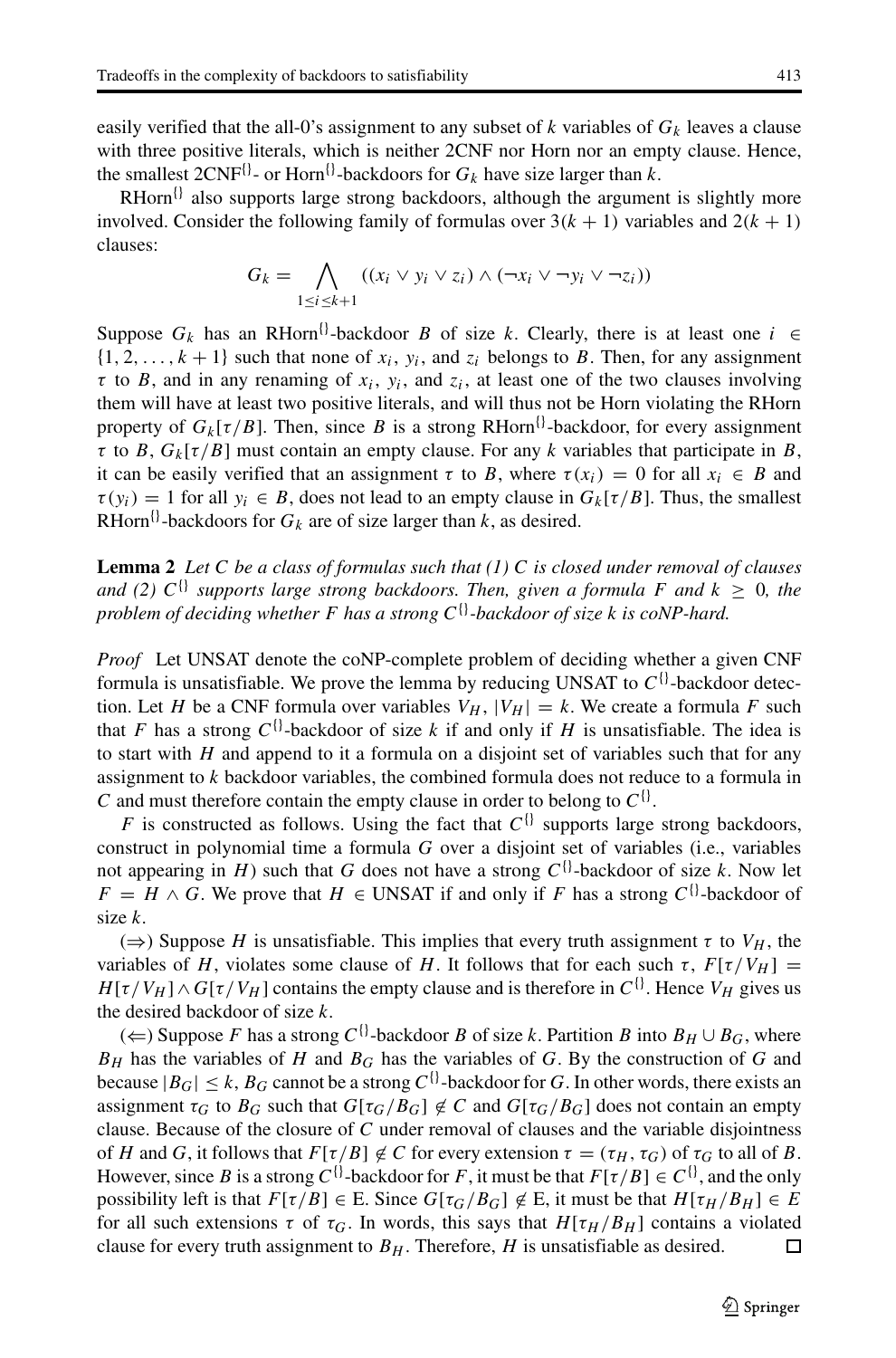Lemmas 1 and 2 together give us our first main theorem:

**Theorem 1** *Let*  $C \in \{Horn, RHorn, 2CNF\}$ *. Given a formula* F and  $k \geq 0$ *, the problem of deciding whether* F *has a strong* C{}*-backdoor of size* k *is both NP-hard and coNP-hard.*

*Remark 1* It is well known that if a problem  $\mathscr P$  is both NP-hard and coNP-hard, then it is harder than both NP and coNP assuming  $NP \neq \text{coNP}$ . For completeness, we briefly review the argument here. Suppose for the sake of contradiction that  $\mathscr P$  is in NP while the above assumptions hold. Since  $\mathscr P$  is assumed to be coNP-hard, this implies that all problems in coNP are also in NP, that is, coNP  $\subseteq$  NP. We will show that the reverse must also hold, i.e., NP  $\subseteq$  coNP, together implying NP = coNP—a contradiction to one of our starting assumptions. Since  $\mathscr P$  is assumed to be in NP, its complement,  $\mathscr P$ , is, by definition, in coNP. Since we had coNP  $\subseteq$  NP, we also have that  $\mathscr P$  is in NP. This, by definition, implies that the complement of  $\mathscr{P}$ , which is  $\mathscr{P}$  itself, is in coNP. Similar to the earlier reasoning, *P* being NP-hard and in coNP implies that all problems in NP are also in coNP, that is, NP ⊆ coNP, as desired. This finishes the proof that if *P* is both NP-hard and coNP-hard, and is in NP, then it must be that NP = coNP. A symmetric argument works if  $\mathscr P$  is assumed to be in coNP.

#### <span id="page-15-0"></span>3.2 Strong backdoors vs. deletion backdoors

Let us turn our attention to the relationship between strong and deletion backdoors. While these two kinds of backdoors are known to be equivalent for the classes 2CNF and Horn, we prove an exponential separation for a slightly stronger class that has a slight "dynamic" flavor to it—that of renamable-Horn or RHorn formulas, where the specific renaming used to convert a sub-formula to the Horn form may differ depending on the variable restriction that yields that sub-formula. Specifically, we demonstrate the existence of formulas for which strong RHorn-backdoors are exponentially smaller than the smallest deletion RHornbackdoors. This suggests that strong RHorn-backdoors are more likely to succinctly capture structural properties of interest in formulas than strong backdoors w.r.t. purely static classes like Horn.

The main idea behind the proof is the following. Suppose  $B$  is a strong RHorn-backdoor for F. Then for each assignment  $\tau$  to the variables in B, there exists a renaming  $r_{\tau}$  such that  $F[\tau/B]$  under the renaming  $r_{\tau}$  yields a Horn formula. If F is such that for different  $\tau$ , the various renamings  $r<sub>\tau</sub>$  are different and mutually incompatible, then there is no single renaming r under which  $F - B$ , the formula obtained by deleting the variables in B, becomes Horn. The following example illustrates this point, which we will generalize to an exponential separation in the proof of Theorem 2.

*Example 1* Consider the following formula:

$$
F = (x_1 \vee x_2) \wedge (\neg y_1 \vee \neg y_2) \wedge (\neg x_1 \vee y_1 \vee z) \wedge (\neg x_1 \vee y_2 \vee \neg z)
$$
  
 
$$
\wedge (\neg x_2 \vee y_1 \vee z) \wedge (\neg x_2 \vee y_2 \vee \neg z)
$$

First, observe that  $B = \{z\}$  is a strong RHorn-backdoor for F. This is because for  $z = 0$ we can rename  $x_1$  and  $y_1$ , and for  $z = 1$  we can rename  $x_1$  and  $y_2$ , and obtain a Horn formula in each case. On the other hand,  $\{z\}$  certainly does not work as a deletion RHornbackdoor because we must rename at least one of  $x_1$  and  $x_2$ , which, after deleting z from all clauses that it appears in, forces both  $y_1$  and  $y_2$  to be renamed, resulting in a renaming under which the second clause of  $F$  does not satisfy the Horn property. In fact, it can be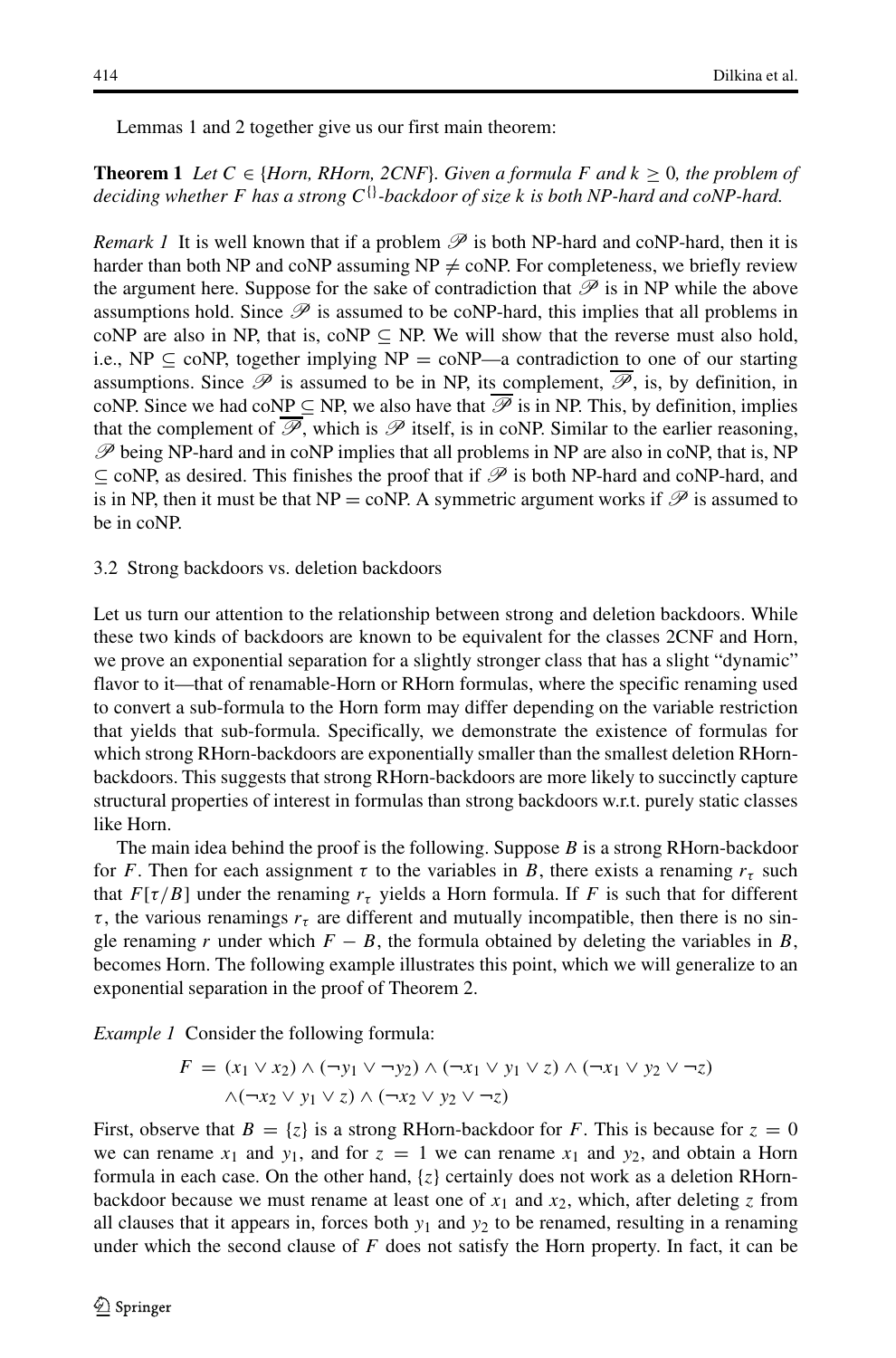easily verified that both  $\{x_1\}$  and  $\{y_1\}$  are also not valid deletion RHorn-backdoors. From the symmetry between  $x_1$  and  $x_2$  and between  $y_1$  and  $y_2$ , it follows that F does not have a deletion RHorn-backdoor of size 1.

# **Theorem 2** *There are formulas for which the smallest strong RHorn-backdoors are exponentially smaller than any deletion RHorn-backdoors.*

*Proof* Let s be a power of 2,  $t = s + \log_2 s$ , and  $n = s + \log_2 s + t = 2 \cdot (s + \log_2 s)$ . We will prove the theorem by explicitly constructing a family of formulas  $\{F_n\}$  such that  $F_n$  is defined over *n* variables,  $F_n$  has a strong RHorn-backdoor of size log<sub>2</sub>  $s = \Theta(\log n)$ , and every deletion RHorn-backdoor for  $F_n$  is of size at least  $s + \log_2 s - 1 = \Theta(n)$ .

 $F_n$  is constructed on three kinds of variables:  $\{x_i \mid 1 \le i \le t\}$ ,  $\{y_j \mid 1 \le j \le s\}$ , and  $\{1 \le k \le \log_2 s\}$ . Variables z<sub>i</sub> are used to encode all s 0-1 sequences of length  $\log_2 s$ .  $\{z_k \mid 1 \le k \le \log_2 s\}$ . Variables  $z_k$  are used to encode all s 0-1 sequences of length  $\log_2 s$ . Specifically, for  $1 \le j \le s$ , let  $D_z^j$  be the unique clause involving all z variables where each  $\frac{1}{2}$ , appears negated in  $D_z^j$  if and only if the like high sit of it written in the hinery representation.  $z_k$  appears negated in  $D_z^j$  if and only if the  $k^{th}$  bit of j, written in the binary representation,<br>is a 1. For example, for  $i = 0.1101$ ,  $D^j = (z_1 \vee \neg z_1 \vee \neg z_2 \vee \neg z_3 \vee \neg z_4)$ . Note that  $D^j$  is is a 1. For example, for  $j = 01101$ ,  $D_z^j = (z_1 \vee \neg z_2 \vee \neg z_3 \vee z_4 \vee \neg z_5)$ . Note that  $D_z^j$  is falsified precisely by the unique assignment that corresponds to the binary representation of falsified precisely by the unique assignment that corresponds to the binary representation of j.  $F_n$  is defined to have exactly the following  $st + 2$  clauses:

$$
C_x \equiv (x_1 \lor x_2 \lor \dots \lor x_t)
$$
  
\n
$$
C_y \equiv (\neg y_1 \lor \neg y_2 \lor \dots \lor \neg y_s)
$$
  
\n
$$
C_z^{i,j} \equiv (\neg x_i \lor y_j \lor D_z^j)
$$
  
\n
$$
\forall i \in \{1, \dots, t\}, j \in \{1, \dots, s\}
$$

We now analyze RHorn-backdoors for  $F_n$ . First, we show that  $\{z_k | 1 \le k \le \log_2 s\}$  is a strong RHorn-backdoor for  $F_n$ . To see this, fix any assignment  $\tau \in \{0, 1\}^{\log_2 s}$  to the z<br>variables. By the discussion above,  $\tau$  existence all but ano alove  $D^f$ . Let us denote this variables. By the discussion above,  $\tau$  satisfies all but one clause  $D_z^j$ . Let us denote this falsified clause by  $D^{\tau}$ . It follows that the reduced formula  $F[\tau/\tau]$  consists of  $C = C$  and falsified clause by  $D_z^{\tau}$ . It follows that the reduced formula,  $F_n[\tau/z]$ , consists of  $C_x$ ,  $C_y$ , and for each  $i \in \{1, \ldots, t\}$  the binary clause  $(\neg x \vee y)$ . We can convert this formula to Horn by for each  $i \in \{1,\ldots,t\}$ , the binary clause  $(\neg x_i \lor y_{\tau})$ . We can convert this formula to Horn by renaming or flipping the signs of all  $x_i$ , and of  $y_\tau$ . This renaming makes  $C_x$  Horn. Further, it preserves the Horn property of  $C_y$  as well as of each of the t residual binary clauses. Hence the z variables form a strong RHorn-backdoor of size  $\log_2 s$ .

To derive a lower bound on the size of every deletion RHorn-backdoor  $B$ , notice that if B includes at least  $t - 1$  of the x variables, then  $|B| \ge t - 1 = s + \log_2 s - 1$ , as claimed. Otherwise,  $B$  does not contain at least two of the x variables, and we must therefore rename at least one of these two variables, say  $x_1$ , to make  $C_x$  Horn. This implies that we must flip all variables  $y_j \notin B$  because of the clauses  $C_5^{1,j}$  which now already have a positive literal,  $y_j \notin B$  because of the clause  $C$ , we can flin at most one y variable, and it follows  $x_1$ . However, because of the clause  $C_y$ , we can flip at most one y variable, and it follows that at least  $s - 1$  of the y variables are in B. Moreover, we also have that all log<sub>2</sub> s of the z variables are in  $B$ , because otherwise, irrespective of how the z variables are renamed, in at least one  $C_5^{1,j}$  clause a z variable will appear positively, violating the Horn property. Hence,  $|R| > s - 1 + \log_2 s$  as claimed. This finishes the proof  $|B| \geq s - 1 + \log_2 s$ , as claimed. This finishes the proof.

The relationship between the minimum strong and deletion backdoor size w.r.t. Horn and RHorn can be summarized as follows:

strong RHorn<sup>{}</sup> < strong RHorn < del RHorn < strong Horn = del Horn

To understand the justification for the above relationships, recall that a strong Hornbackdoor is also a deletion Horn-backdoor, which is also a deletion RHorn-backdoor. That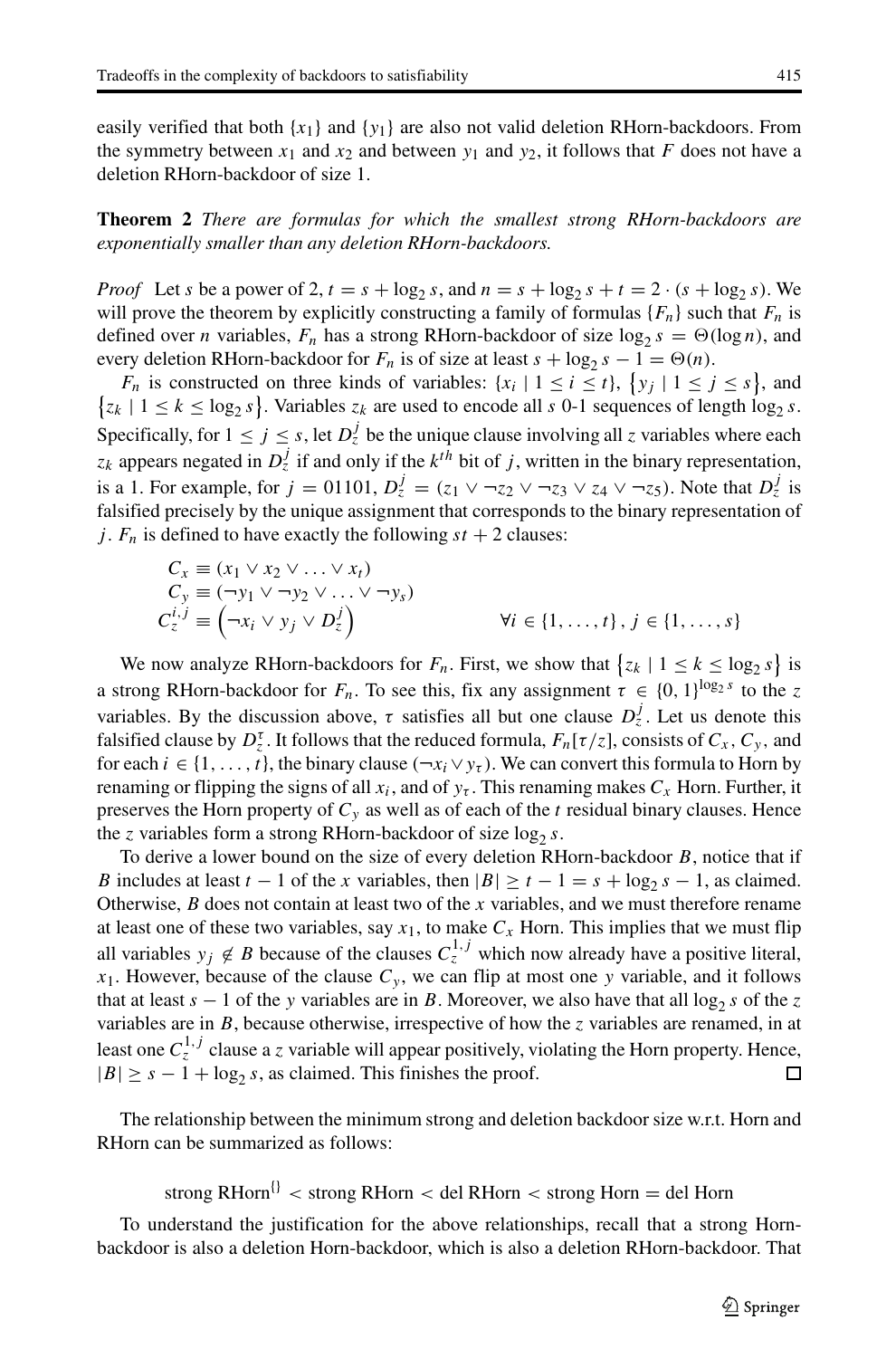the third inequality is strict follows from the simple observation that for a RHorn formula  $F$  that is not a Horn formula, the smallest deletion RHorn-backdoor is of size zero while the smallest deletion Horn-backdoors (and hence the smallest strong Horn-backdoors) are of a non-zero size. The second of these inequalities follows from Theorem 2, and the first inequality is supported by Proposition 3.

## <span id="page-17-0"></span>**4 Empirical evaluation of backdoor size with different sub-solvers**

This section presents an empirical study of the size of backdoor sets in various settings involving a number of static and dynamic sub-solvers. Section [4.1](#page-17-1) describes our methodology (i.e., how we compute or approximate a smallest size backdoor set), Section [4.2](#page-18-0) discusses the benchmark domains used for the experiments, and Section [4.3](#page-19-0) presents the results.

#### <span id="page-17-1"></span>4.1 Computing smallest backdoors

Given a CNF formula, how can we compute a smallest backdoor for it with respect to a given sub-solver? We consider this question w.r.t. the tractable classes Horn and RHorn, as well as w.r.t. polynomial-time sub-solvers that capture the propagation mechanisms employed by DPLL-style SAT solvers.

Recall from Proposition 2 that deciding whether there is a deletion backdoor of size  $k$  for a formula F is a problem within NP. Hence, we can simply write, for example, an *integer program* to compute such a backdoor. The known equivalence between deletion and strong backdoors w.r.t. the class Horn [\[47\]](#page-32-7) implies that we can actually use this procedure to compute the smallest strong Horn-backdoors. On the other hand, Theorem 2, which shows that strong RHorn-backdoors are not equivalent to deletion RHorn-backdoors, implies that finding the minimum deletion RHorn-backdoor size will yield only an upper bound on the minimum size of strong RHorn-backdoors in general, which is what we obtained in our experiments. Similarly, the problem of deciding the existence of a size-k backdoor is not known to be in NP for any of the propagation-based sub-solvers that we consider. Hence, we resorted to indirect techniques for obtaining upper bounds on the minimum size of strong backdoors w.r.t. DPLL-style sub-solvers.

*Smallest strong horn-backdoors* The problem of finding a smallest strong Horn-backdoor can be formulated as a 0–1 integer programming problem using the equivalence to deletion backdoors [\[47\]](#page-32-7). Given a formula F, associate with each Boolean variable  $x_i$  a 0–1 variable  $y_i$ , where  $y_i = 0$  denotes that the corresponding variable  $x_i$  is deleted from F (and added to the backdoor). For every clause  $c \in F$ , let  $c^+ = \{i \mid x_i^1 \in c\}$  and  $c^- = \{i \mid x_i^0 \in c\}$ . The smallest deletion/strong Horn-backdoor problem is formulated as follows: smallest deletion/strong Horn-backdoor problem is formulated as follows:

minimize 
$$
\sum_{i \in \text{var}(F)} (1 - y_i)
$$
  
subject to  $\sum_{i \in c^+} y_i \le 1$   $\forall c \in F$   
 $y_i \in \{0, 1\}$   $\forall x_i \in \text{var}(F)$ 

The constraints ensure that each clause is Horn (in each clause, the total number of nondeleted positive literals is at most one). The objective function minimizes the size of the backdoor.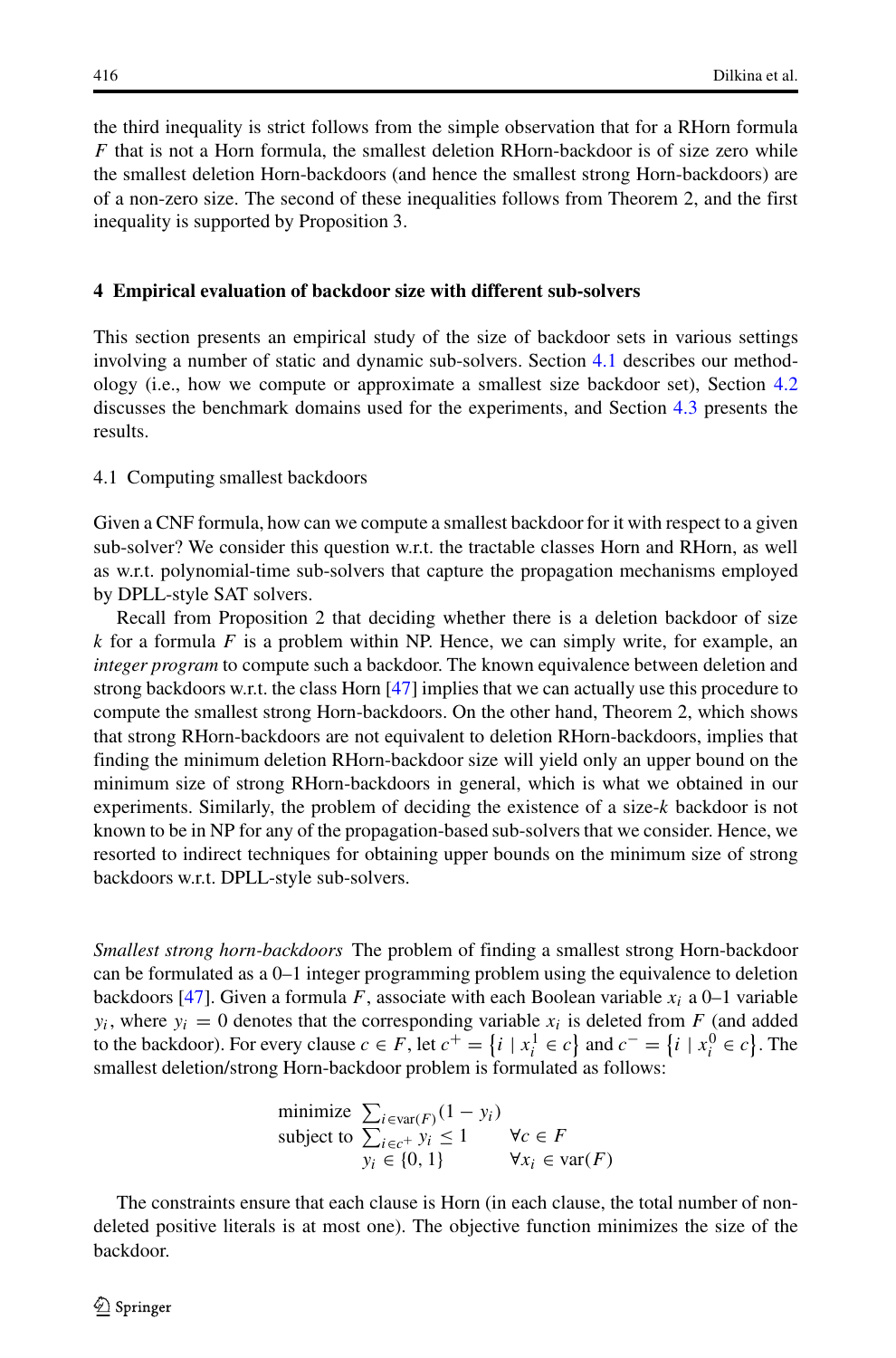*Smallest deletion RHorn-backdoors* The problem of finding a smallest deletion RHornbackdoor can be formulated similarly. Given a formula  $F$ , associate with each Boolean variable  $x_i$  three 0–1 variables  $y_{1i}$ ,  $y_{2i}$ ,  $y_{3i}$ , where  $y_{1i} = 1$  denotes that  $x_i$  is not renamed in F,  $y_{2i} = 1$  denotes that  $x_i$  is renamed in F, and  $y_{3i} = 1$  denotes that  $x_i$  is deleted from  $F$  (and added to the deletion backdoor). The smallest deletion RHorn-backdoor problem is formulated as follows:

minimize 
$$
\sum_{i \in \text{var}(F)} y_{3i}
$$
  
subject to 
$$
y_{1i} + y_{2i} + y_{3i} = 1 \qquad \forall x_i \in \text{var}(F)
$$

$$
\sum_{i \in c^+} y_{1i} + \sum_{i \in c^-} y_{2i} \le 1 \ \forall c \in F
$$

$$
y_{1i}, y_{2i}, y_{3i} \in \{0, 1\} \qquad \forall x_i \in \text{var}(F)
$$

The first set of constraints ensures that each Boolean variable  $x_i$  is either non-renamed, anned or deleted. The second set of constraints ensures that each clause is Horn (in each renamed, or deleted. The second set of constraints ensures that each clause is Horn (in each clause, the total number of non-renamed positive literals and renamed negative literals is at most one). The objective function minimizes the size of the backdoor.

We use the above encodings and the IBM ILOG CPLEX libraries [\[35\]](#page-31-21) for experimenting with Horn- and RHorn-backdoors.

*Smallest strong (PROB+PL)-, PROB-, (UP+PL)-, UP-, and PL-backdoors* Following previous work [\[39,](#page-31-17) [59\]](#page-32-2), we used the complete randomized solver *Satz-Rand* [\[30\]](#page-31-22) to find small strong backdoors. *Satz-Rand* employs a randomized variable selection heuristic as well as a laborious propagation procedure applied at each search node which includes probing, unit propagation, and pure literal elimination. We modified the *Satz-Rand* code so that we could turn on/off each of the propagation techniques (probing, $^{11}$  $^{11}$  $^{11}$  UP, and PL) while keeping the randomized branch heuristic. This allowed us to consider the sub-solvers  $S \in \{PL^{\{\}}$ , UP, UP+PL, PROB, PROB+PL}. We obtained an upper bound on the size of the smallest strong S-backdoor by running *Satz-Rand* multiple times with different seeds<sup>[12](#page-18-2)</sup> and recording the set of variables on which the solver branched when proving unsatisfiability.<sup>[13](#page-18-3)</sup> For every possible assignment  $\tau$  to this set B of variables, *Satz* decided the simplified formula  $F[\tau/B]$  in a branch-free manner by applying the propagation mechanism  $S$ , hence the size of  $B$  is an upper bound on the minimum strong S-backdoor size. For each problem instance and each sub-solver, we recorded the smallest backdoor size found across all runs as an upper bound on the minimum strong backdoor size for this instance–sub-solver combination.

# <span id="page-18-0"></span>4.2 Benchmark domains

We considered five benchmark domains for our experiments.

*Graph coloring* This domain encodes the problem of computing a legal k-coloring of a given undirected graph with a given  $k$ . The instances were generated using the clique-hiding graph generator of [\[5\]](#page-30-8). All of the graphs generated contained a (hidden) clique of size 4, and each remaining possible edge in the graph was included with probability 0.5. All SATencoded instances are unsatisfiable when the number of colors is 3. The twelve variables

<span id="page-18-1"></span><sup>&</sup>lt;sup>11</sup>The probing propagation procedure (PROB) was applied until closure, similarly to UP and PL, that is, until no variable could be determined by probing—as opposed to the default, where *Satz* scans the variables with probing only once.

<sup>&</sup>lt;sup>12</sup>Within each run, restarts were disabled.

<span id="page-18-3"></span><span id="page-18-2"></span><sup>&</sup>lt;sup>13</sup>All our benchmark instances are unsatisfiable.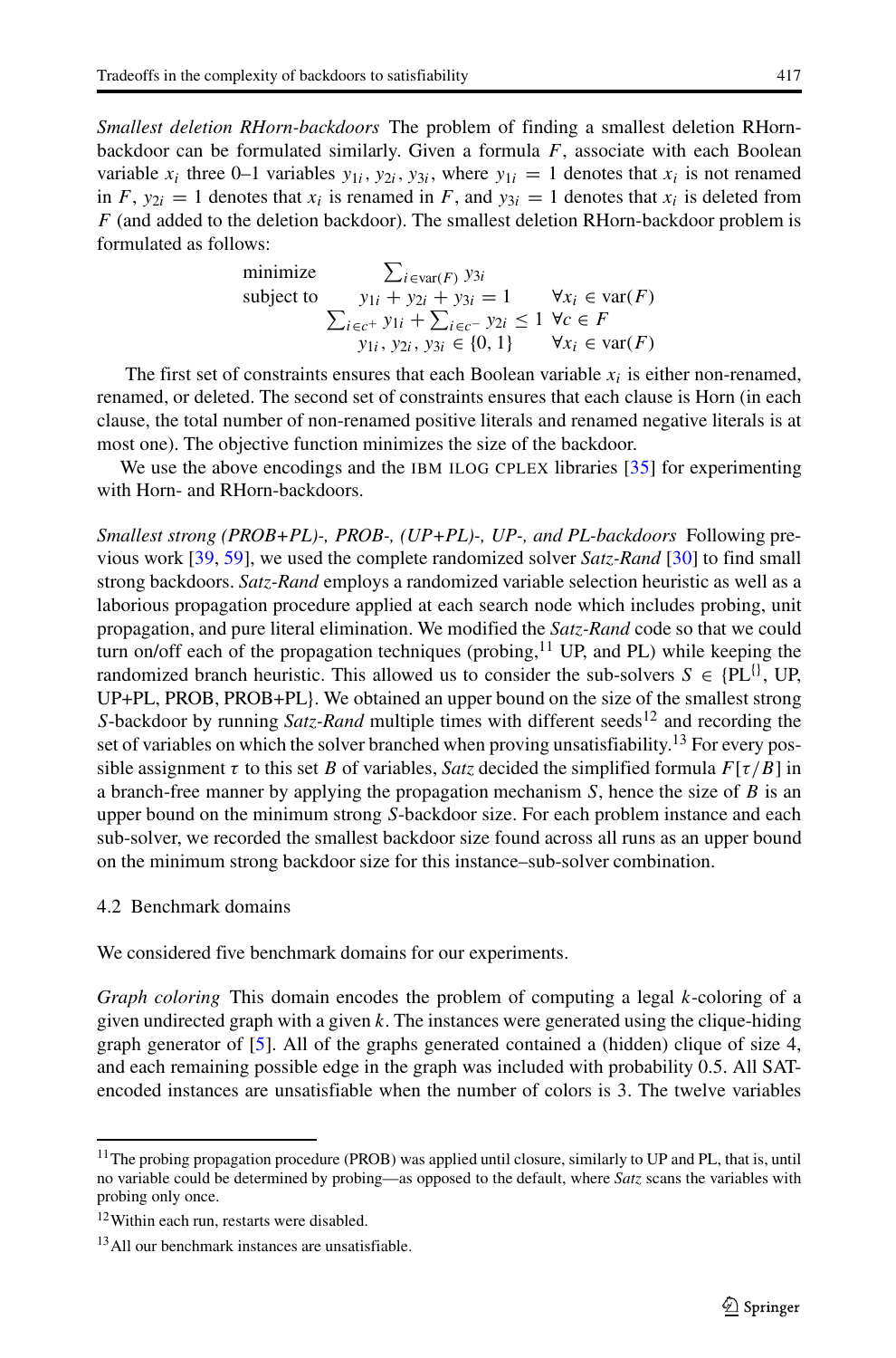representing color assignments to the four vertices in the hidden 4-clique constitute a strong E-backdoor, since any assignment of colors to these four vertices will fail at least one coloring constraint.

*MAP planning (AI planning)* This is a synthetic logistics planning domain for which the size of strong UP-backdoors is well understood [\[33\]](#page-31-23). In this domain,  $n$  is the number of nodes in the map graph and  $k$  is the number of locations to visit. All MAP instances considered are unsatisfiable—they encode possible visit plans which are of length one planning step less than the length of the shortest feasible plan. Hoffmann et al. [\[33\]](#page-31-23) show that MAP instances with  $k = 2n - 3$  (called asymmetric) have logarithmic-size DPLL refutations (and backdoors). We evaluated the size of the backdoors in asymmetric MAP instances of various sizes from  $n = 5$  to  $n = 50$ .

*Pure Nash equilibrium (Game Theory)* These instances encode the problem of computing the existence of an equilibrium strategy  $[46]$  in a multi-player graphical game. They were used for the first time in a study of the existence of such equilibria under varying network topology by Dilkina et al. [\[17\]](#page-31-24). In a game, interactions between players can be represented by an undirected graph where nodes represent players and edges represent mutual dependencies between players [\[38\]](#page-31-25). Each player has a finite set of actions and a payoff function that assigns a real number to every selection of actions by the player and his neighbors. Here we considered binary games, where each player has exactly two available actions. Our focus was on random graphical games where each payoff value is chosen uniformly and independently at random from the interval [0, <sup>1</sup>] and the interaction graphs are drawn from the Erdös-Rényi random graph model  $\mathbb{G}(n, p)$  [\[24\]](#page-31-26). In a pure Nash equilibrium (PNE), each player chooses an action and has no incentive to unilaterally deviate and change his action, since the actions chosen by the other players remain fixed (i.e., each player chooses an action which is the best response to the choices of his neighbors). We encoded the problem of deciding whether a graphical game has a PNE as a CNF formula that is satisfiable if and only if the given game has a PNE. The details of this encoding may be found in the Appendix.

*Automotive configuration* This is a real-world SAT benchmark whose instances encode problems from the validation and verification of automotive product configuration data for Daimler Chrysler's Mercedes car lines [\[56\]](#page-32-19). We considered a set of unsatisfiable instances which is available at [http://www-sr.informatik.uni-tuebingen.de/](http://www-sr.informatik.uni-tuebingen.de/~sinz/DC/)∼sinz/DC/.

*Bridge faults (Verification)* This benchmark set is part of SATLIB [\[34\]](#page-31-27), where it is listed as BF. This is a real-world SAT benchmark whose instances encode problems from the verification of bridge faults. The instances were generated by Nemesis, a test-pattern generation program for realistic bridge faults in CMOS integrated circuits. We also obtained results on the *ssa0432-003* instance, which is one of the eight instances that test for single-at-stuck faults (also part of the BF benchmark set).

<span id="page-19-0"></span>4.3 Strong backdoor size in practice

The complexity of backdoor detection limits the usefulness of backdoors as a solution concept for combinatorial problems. However, the notion of backdoors can be applied as a tool for analyzing and understanding the efficiency of performance of state-of-the-art solvers on many real-world instances. In this section, we demonstrate that although one may not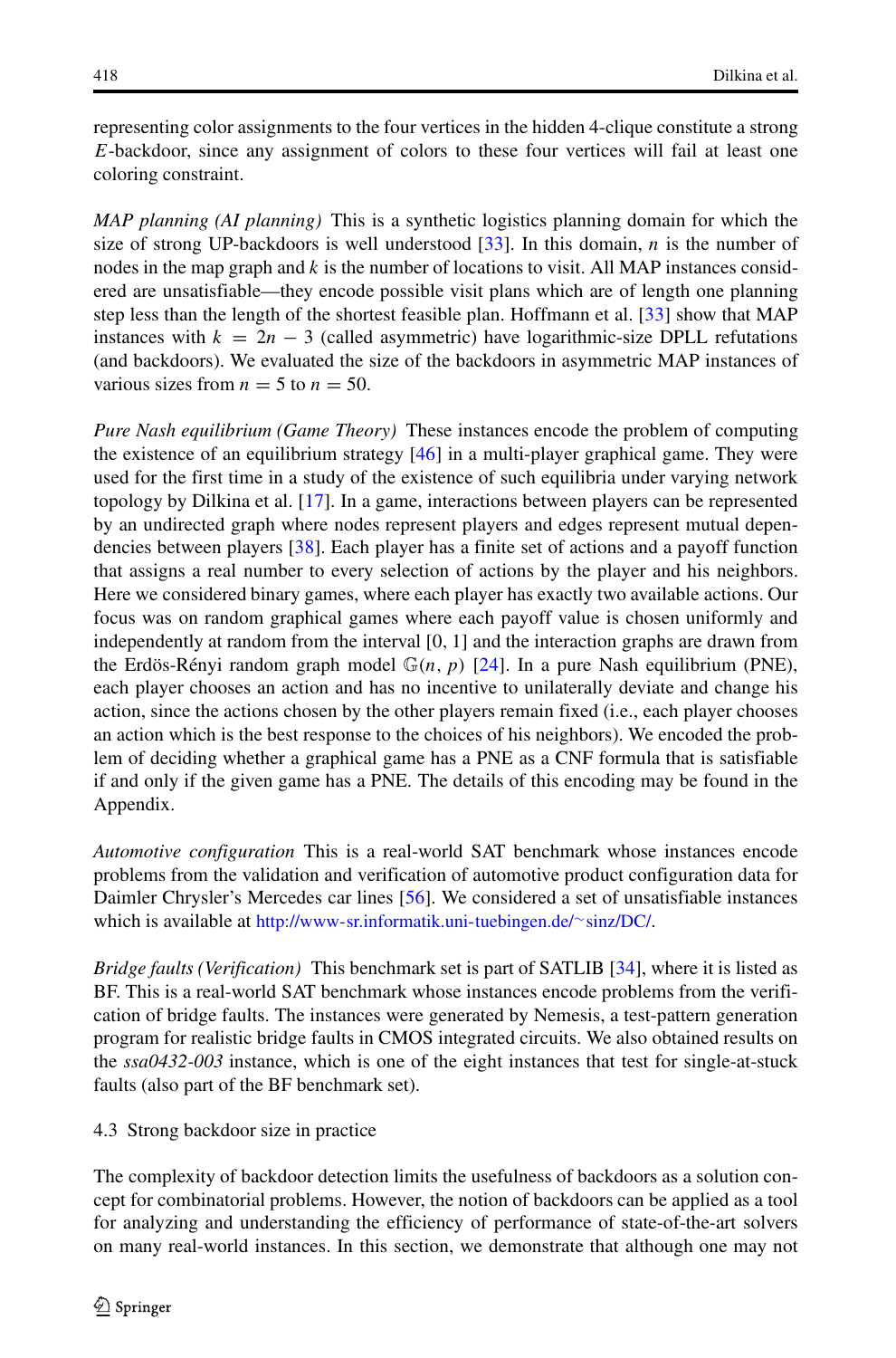always be able to efficiently identify small backdoor sets, in practice many *real-world* combinatorial problems have surprisingly small dynamic backdoors—and SAT solvers (such as *Satz*, which we employed in our experiments) often detect reasonably small backdoors.

Specifically, in our experimental evaluation we computed upper bounds on the minimum size of deletion Horn- and RHorn-backdoors, and of strong backdoors w.r.t. several subsolvers in the five problem domains discussed earlier in this section. The results for Graph Coloring, MAP Planning, and Pure Nash Equilibrium are shown in Table [2,](#page-20-0) and those for Automotive Configuration and Bridge Faults are presented in Table [3.](#page-21-0)

In solving the integer programming instances to determine minimum deletion Horn- and RHorn-backdoors, the CPLEX solver was allocated a maximum of 20 minutes. The Horn computation was in fact very easy for CPLEX. All instances were solved to optimality in less than 1 second, except for the Pure Nash Equilibrium instances with 3000 and 4000 variables, which took up to 3 seconds. Computing optimal deletion RHorn-backdoor sizes was computationally easy for the Automotive Configuration, MAP Planning, and Pure Nash Equilibrium benchmarks: less than 6 seconds for all Automotive Configuration instances, less than 20 seconds for the MAP instances, and less than 13 seconds for the PNE instances. However, the integer programming instances encoding the problem of finding minimum deletion RHorn-backdoors for the Graph Coloring and Bridge Fault instances were very hard to solve to optimality. Here we report results based on the best feasible solutions found

| xx               |             |                 |                    |          |                                  |                  |      |      |                 |   |
|------------------|-------------|-----------------|--------------------|----------|----------------------------------|------------------|------|------|-----------------|---|
| instance<br>set  | num<br>vars | num<br>clauses  | Static (opt, $%$ ) |          | Dynamic (upper bound, $\%$ )     |                  |      |      |                 |   |
|                  |             |                 |                    |          | HORN RHORN PROB+PL PROB UP+PL UP |                  |      |      | $PL^{\{ \} }$   | E |
| Graph Coloring   |             |                 |                    |          |                                  |                  |      |      |                 |   |
| gcp 100 (5)      | 300         | 7,557.7         | 66.67              | $*57.73$ | 0.33                             | 0.33             | 1.43 |      | 1.47 34.63 4.00 |   |
| gcp_200 (5)      | 600         | 30,122.0        | 66.67              | $*62.47$ | 0.17                             | 0.17             | 0.73 | 0.73 | 30.43 2.00      |   |
| gcp 300 (5)      | 900         | 67,724.4        | 66.67              | $*63.82$ | 0.11                             | 0.11             | 0.51 | 0.51 | 27.36 1.33      |   |
| gcp 400 (5)      | 1,200       | 119,997.4       | 66.67              | $*64.48$ | 0.08                             | 0.08             | 0.38 | 0.40 | 26.82 1.00      |   |
| gcp_500 (5)      | 1,500       | 187,556.0 66.67 |                    | $*64.88$ | 0.07                             | 0.07             | 0.40 |      | 0.41 32.75 0.80 |   |
| AI Planning: MAP |             |                 |                    |          |                                  |                  |      |      |                 |   |
| map $5.7(1)$     | 249         | 720             | 38.96              | 37.75    | $\overline{0}$                   | $\mathbf{0}$     | 2.41 |      | 2.41 62.65      |   |
| map $10.17(1)$   | 1,284       | 5,000           | 44.55              | 44.31    | $\theta$                         | $\mathbf{0}$     | 1.25 |      | 1.25 59.27      |   |
| map 20.37 (1)    | 5,754       | 33,360          | 47.31              | 47.25    | $\theta$                         | $\boldsymbol{0}$ | 0.63 |      | 0.63 57.72      |   |
| map 30.57 (1)    | 13,424      | 103,120         | 48.21              | 48.19    | $\theta$                         | $\mathbf{0}$     | 0.42 |      | 0.42 57.22      |   |
| map 40.77 (1)    | 24,294      | 232,280         | 48.66              | 48.65    | $\theta$                         | $\mathbf{0}$     | 0.31 |      | 0.31 56.97      |   |
| map 50_97 (1)    |             | 38,364 438,840  | 48.93              | 48.92    | $\mathbf{0}$                     | $\boldsymbol{0}$ | 0.25 |      | 0.25 56.83      |   |
| Game Theory: PNE |             |                 |                    |          |                                  |                  |      |      |                 |   |
| pne (20)         | 2,000       | 40,958.9        | 67.88              | 66.86    | 0.00                             | 0.00             | 0.07 | 0.09 | 0.22            |   |
| pne $(20)$       | 3,000       | 60,039.7        | 67.66              | 66.55    | 0.00                             | 0.00             | 0.03 | 0.04 | 0.08            |   |
| pne $(20)$       | 4,000       | 78,839.1        | 67.97              | 66.93    | 0.00                             | 0.00             | 0.03 | 0.03 | 0.07            |   |
| pne $(20)$       | 5,000       | 98,930.8        | 67.81              | 66.80    | 0.00                             | 0.00             | 0.02 | 0.02 | 0.05            |   |
|                  |             |                 |                    |          |                                  |                  |      |      |                 |   |

<span id="page-20-0"></span>**Table 2** Average strong backdoor size, as a percentage of the number of variables, for various ensembles of instances from Graph Coloring, MAP Planning, and Pure Nash Equilibrium (PNE). For each ensemble, the number of instances averaged over is given in parentheses after the problem name. The RHorn figures are for deletion backdoors. Horn- and RHorn-backdoor sizes are optimal (minimum), except the ones marked with an asterisk; the rest are upper bounds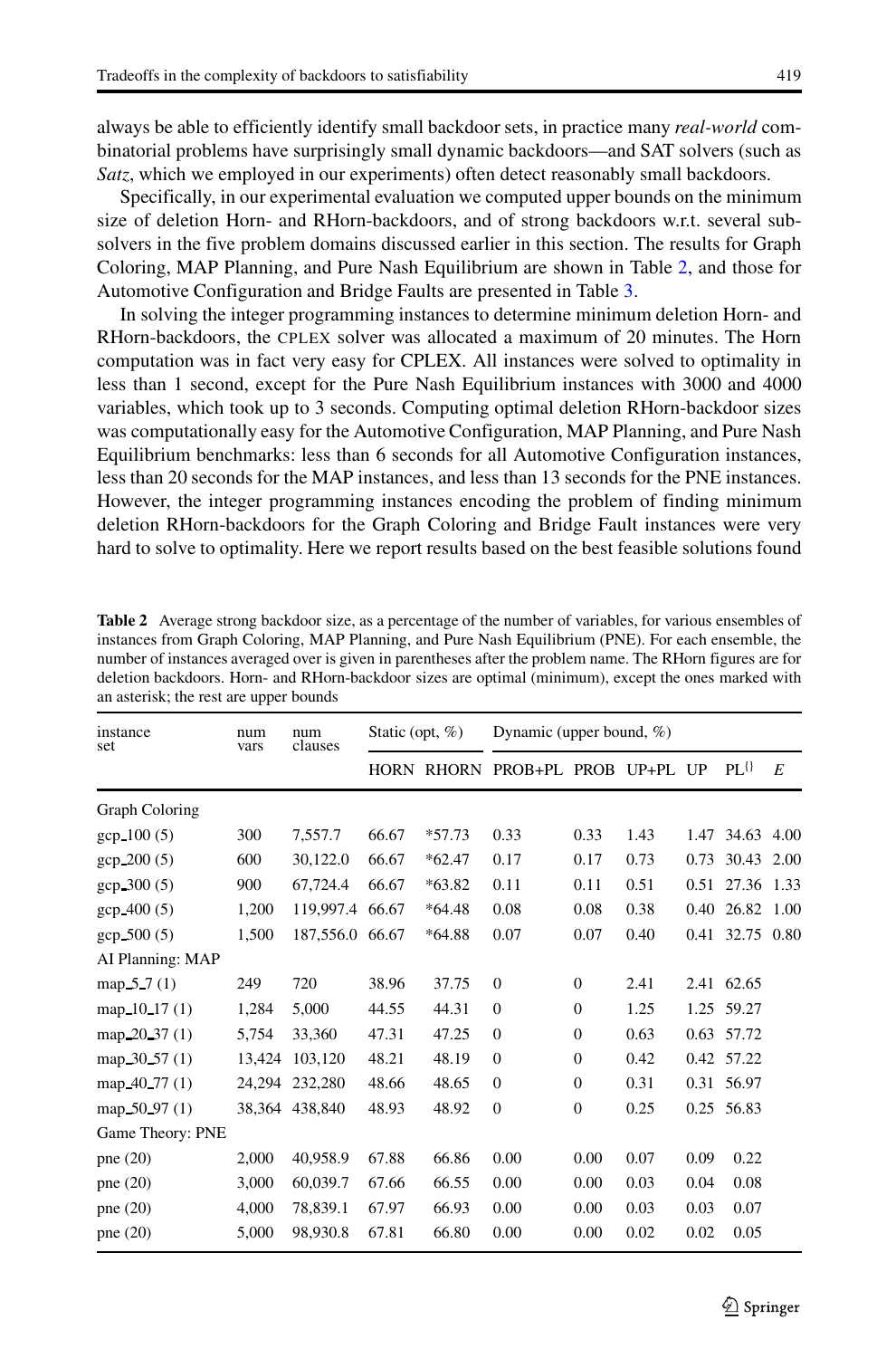<span id="page-21-0"></span>

| <b>Table 3</b> Average strong backdoor size, as a percentage of the number of variables, for various ensembles |
|----------------------------------------------------------------------------------------------------------------|
| of instances from Automotive Configuration and Bridge Faults (BF). For each ensemble, the number of            |
| instances averaged over is given in parentheses after the problem name. The RHorn figures are for dele-        |
| tion backdoors. Horn- and RHorn-backdoor sizes are optimal (minimum), except the ones marked with an           |
| asterisk; the rest are upper bounds                                                                            |

| instance<br>set                 | num<br>vars | num<br>clauses       | Static (optimal, $\%$ ) |                   | Dynamic (upper bound, $\%$ ) |      |       |             |            |
|---------------------------------|-------------|----------------------|-------------------------|-------------------|------------------------------|------|-------|-------------|------------|
|                                 |             |                      |                         | <b>HORN RHORN</b> | PROB+PL PROB UP+PL UP        |      |       |             | PL         |
| <b>Automotive Configuration</b> |             |                      |                         |                   |                              |      |       |             |            |
| $c168$ fw sz $(5)$              |             | 1,698 5,646.8        | 14.32                   | 2.83              | 0.06                         | 0.06 | 0.45  | 0.60        | 4.16       |
| $c168$ fw ut $(8)$              |             | 1.909 7.489.3        | 23.62                   | 5.50              | 0.00                         | 0.00 | 0.06  | 0.06        | 10.84      |
| $c170$ fr sz $(5)$              |             | 1,659 4,989.8        | 9.98                    | 3.57              | 0.00                         | 0.00 | 0.45  | 0.48        | 3.40       |
| $c202$ fs sz $(8)$              |             | 1,750 6,227.8        | 12.31                   | 4.55              | 0.00                         | 0.00 | 0.21  | 0.27        | 4.11       |
| $c202$ _fw_rz/sz $(11)$         |             | 1,799 8,906.9        | 14.48                   | 6.12              | 0.02                         | 0.02 | 0.86  | 1.06        | 6.24       |
| $c202$ fw ut $(2)$              |             | 2,038 11,352.0 21.25 |                         | 7.61              | 0.00                         | 0.00 | 0.15  | 0.25        | 9.13       |
| $c208_fA_rzz/sz(5)$             |             | 1,608 5,286.2        | 10.52                   | 4.51              | 0.00                         | 0.00 | 0.32  | 0.37        | 2.30       |
| $c208$ fA ut $(2)$              |             | 1,876 7,335.5        | 23.13                   | 7.46              | 0.00                         | 0.00 | 0.08  | 0.08        | 13.33      |
| $c208$ fc rz $(2)$              |             | 1.654 5.567.0        | 10.28                   | 4.59              | 0.00                         | 0.00 | 0.67  | 0.79        | 3.20       |
| $c208$ fc sz $(5)$              |             | 1,654 5,571.8        | 10.47                   | 4.68              | 0.01                         | 0.01 | 0.40  | 0.76        | 3.17       |
| $c210$ fs rz $(3)$              |             | 1,755 5,764.3        | 11.64                   | 4.22              | 0.00                         | 0.00 | 0.55  | 0.68        | 3.30       |
| $c210$ fs sz $(10)$             |             | 1,755 5,796.8        | 11.77                   | 4.35              | 0.00                         | 0.00 | 0.39  | 0.54        | 3.51       |
| $c210$ fw rz $(3)$              |             | 1,789 7,408.3        | 12.54                   | 4.81              | 0.00                         | 0.00 | 0.65  | 0.86        | 4.14       |
| $c210$ _fw_rz/sz $(12)$         |             | 1,789 7,511.8        | 13.74                   | 5.37              | 0.02                         | 0.02 | 0.41  | 0.73        | 5.62       |
| $c210$ fw ut $(2)$              |             | 2,024 9,720.0        | 20.73                   | 7.31              | 0.00                         | 0.00 | 0.37  | 0.42        | 12.80      |
| $c220$ fv rz/sz $(9)$           |             | 1,728 4,758.2        | 9.14                    | 2.92              | 0.09                         | 0.16 | 0.33  | 0.54        | 5.53       |
| Verification: BF                |             |                      |                         |                   |                              |      |       |             |            |
| $bf0432-007(1)$                 |             | 1,040 3,668          | 50.10                   | $*28.17$          | 1.54                         | 1.54 | 11.54 | 12.69 85.19 |            |
| $bf1355-075(1)$                 |             | 2,180 6,778          | 52.06                   | $*26.15$          | 2.80                         | 2.80 | 5.00  |             | 5.00 64.17 |
| $bf1355-638(1)$                 |             | 2,177 6,768          | 51.68                   | $*25.86$          | 2.07                         | 2.07 | 6.84  |             | 6.84 62.93 |
| $bf2670-001(1)$                 |             | 1,393 3,434          | 41.92                   | *20.96            | 1.22                         | 1.22 | 1.29  |             | 1.65 48.96 |
| ssa0432-003 (1)                 | 435         | 1,027                | 48.97                   | 20.46             | 0.00                         | 0.00 | 3.91  |             | 3.91 88.51 |

in a limited computational time of 20 minutes, which gives an upper bound on the minimum deletion RHorn-backdoor sizes. For all other instances, we report optimal deletion RHornbackdoor sizes.

The graph-coloring domain illustrates that both deletion/strong Horn-backdoors and deletion RHorn-backdoors can be significantly larger than backdoors w.r.t. empty-clause detection. Recall that by construction, these instances have an E-backdoor (i.e., a backdoor with respect to only empty-clause detection) of size 12. We note that when using DPLL sub-solvers such as UP, *Satz* found backdoors even smaller than the E-backdoor.

In the MAP Planning domain, the deletion/strong Horn-backdoors and deletion RHornbackdoors were of comparable size and relatively large (39 to 49 % of the number of variables in the formula); as expected, the strong UP-backdoors were quite small. Interestingly, *Satz* solved these instances without any search at all when using its full propagation procedure. The smallest strong PROB+PL- and PROB-backdoors were of size 0.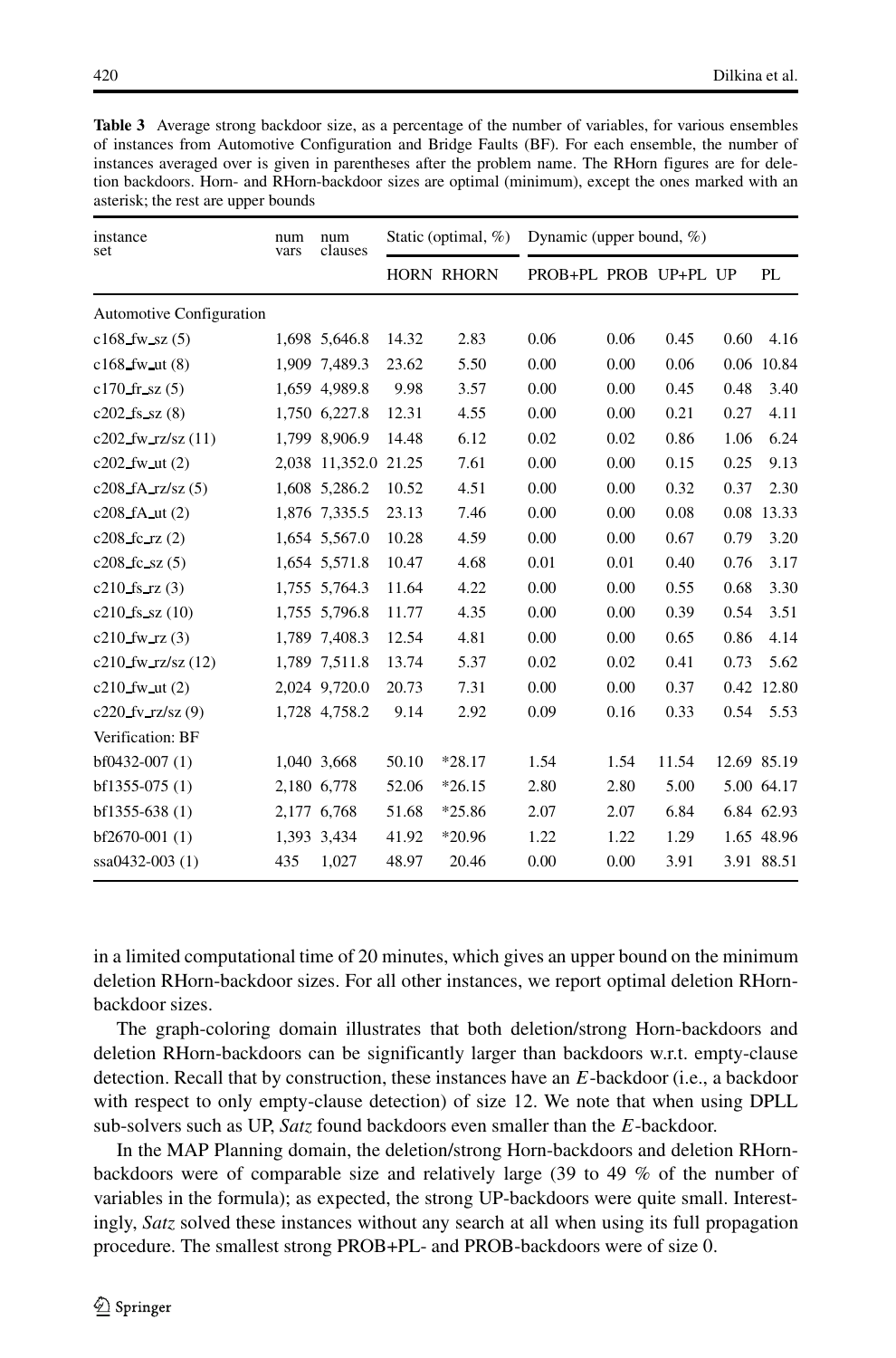For the Game Theory problem instances of computing a pure Nash equilibrium, the deletion/strong Horn-backdoor sets and deletion RHorn-backdoor sets contained approximately 68 and 67 % of the variables, respectively. In contrast, the strong PROB-backdoors were surprisingly small, close to 0 % of the variables.

In the Automotive Configuration problems, while the deletion/strong Horn-backdoors varied between 9 and 24 % of the variables, the RHorn-backdoor sets were considerably smaller, at 3 to 8 % of the variables. However, since these are deletion RHorn-backdoor sizes, the minimum strong RHorn-backdoor size could be even smaller. The strong PROB+PLbackdoors involved only 0 to 0.09 % of the variables.

Finally, in the Bridge Faults instances, we can again see that the deletion RHornbackdoor sets were considerably smaller than the Horn-backdoor sets, involving 20 to 28 % versus 42 to 52 % of the variables. Pure literal elimination was not effective on these problems, resulting in PL $\{$ <sup>1</sup>-backdoors of 49 to 89 % of the variables. On the other hand, using probing provided significant gains in backdoor size over unit propagation.

We can conclude that in practice RHorn-backdoors are often substantially smaller than Horn-backdoors, especially in the industrial automotive configuration and bridge fault benchmarks (as opposed to the three synthetic domains). Hence, between these two syntactic tractable classes, RHorn-backdoors are likely to yield significantly more computational advantage for constraint solvers than Horn-backdoors. However, deletion RHorn-backdoors are always considerably larger than backdoors with respect to the DPLL solvers UP, UP+PL, PROB and PROB+PL. In fact, strong PROB- and PROB+PL-backdoors are an order of magnitude smaller than deletion RHorn-backdoors. We found that all benchmarks exhibited strong PROB-backdoors that contained less than 3 % of the variables—providing evidence that real-world SAT instances often posses hidden structure (appropriately defined with respect to effective sub-solvers such as PROB) that succinctly captures the problem combinatorics.

Interestingly, for all benchmark instances, the  $PL^{\{1\}}$ -backdoor sizes were much larger than the UP- and UP+PL-backdoor sizes, and sometimes larger than the deletion RHornbackdoor sizes. In particular, adding PL propagation to UP to obtain UP+PL, and adding PL to probing to obtain PROB+PL propagation, had a minor effect on the size of the minimum strong backdoor. In fact, because of the computational overhead in keeping track of pure literals and their minor contribution to improving the effectiveness of backtrack search methods, pure literal elimination has been omitted in state-of-the-art SAT solvers such as *RSat* [\[51\]](#page-32-11).

# <span id="page-22-0"></span>**5 Backdoor sets in the presence of learning during search**

In the remaining part of this work, we discuss the notion of backdoors in the context of learning during search, and the related issue of the order in which various search tree branches are explored. Suppose  $B$  is a strong backdoor for  $F$  with respect to a certain sub-solver  $S$ . By definition, branching on the variables in  $B$  is sufficient for a systematic search procedure such as DPLL to solve  $F$  using  $S$  as the sub-solver. The fact that the systematic search procedure will succeed independent of the order in which it explores various truth valuations of variables in  $B$  is, in fact, a crucial notion that has only recently begun to be investigated, in the context of backdoors for mixed-integer programming solvers [\[19\]](#page-31-9). In practice, modern SAT solvers such as *RSat* [\[51\]](#page-32-11), *Minisat* [\[23\]](#page-31-12), and *zChaff* [\[45\]](#page-32-10) employ *clause learning* techniques, which allow them to carry over information from previously explored branches to newly considered branches. Prior work on proof methods based on clause learning and the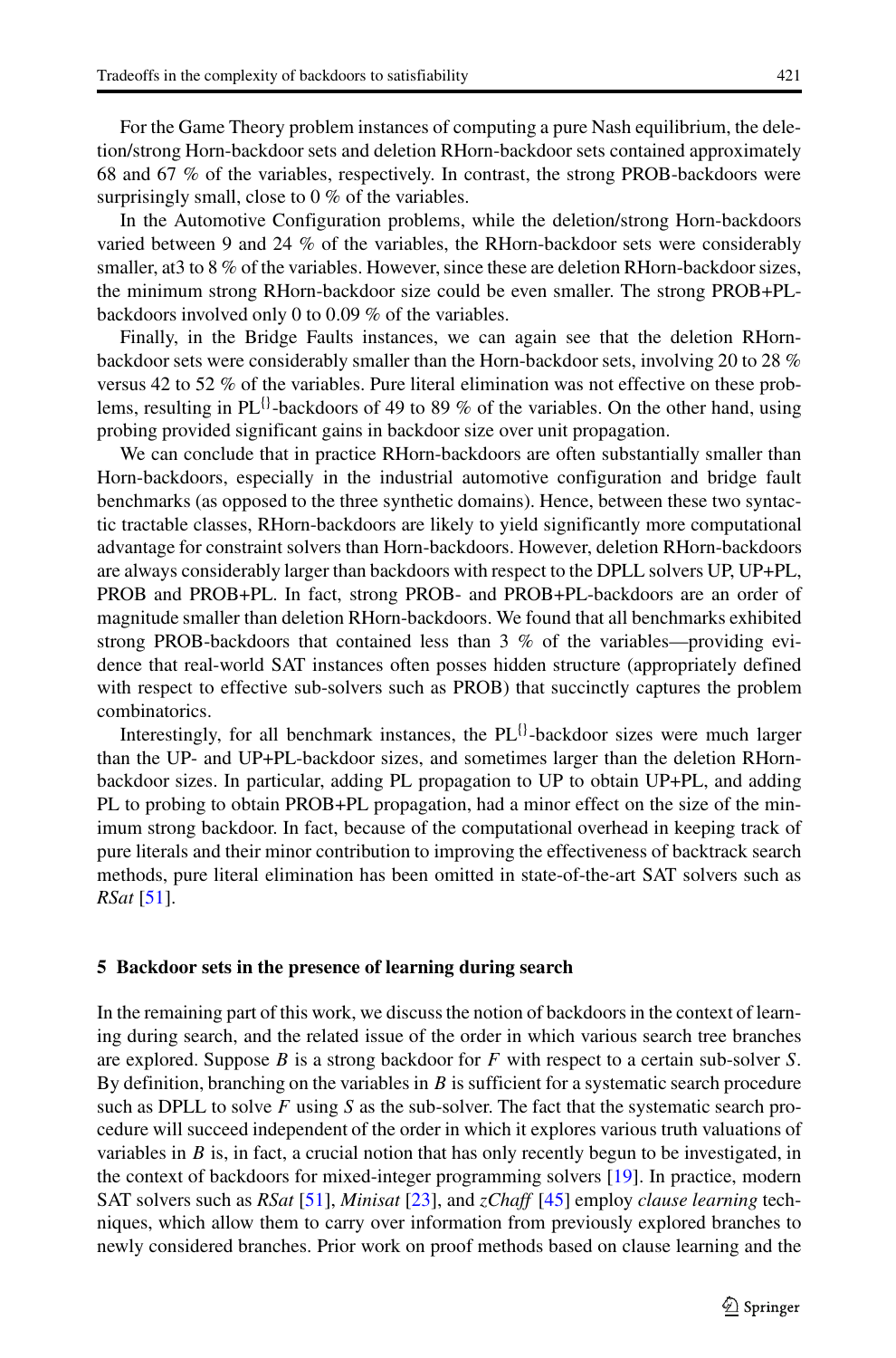resolution proof system suggests that, especially for unsatisfiable formulas, some variablevalue assignment orders may lead to significantly shorter search times than others when information is carried over from one search branch to another. In other words, it is very possible that "learning-sensitive" backdoors are much smaller than "traditional" strong backdoors if appropriate variable-value ordering is used and useful information is carried over from previously explored branches. As we will show through a carefully constructed example, the presence of clause learning can in fact make an exponential difference in the backdoor size. To make the notion of incorporating learning-during-search into backdoor sets more precise, we introduce the following extended definition:

**Definition 8** Given a Boolean formula F and a set  $B \subseteq \text{var}(F)$ , B is a *learning-sensitive backdoor* for F w.r.t. a sub-solver S if there exists a search-tree exploration order such that a clause-learning SAT solver branching only on the variables in B, with this order and with S as the sub-solver at the leaves of the search tree, either finds a satisfying assignment for  $F$  or proves that  $F$  is unsatisfiable.

Note that, as before, each leaf of this search tree corresponds to a truth assignment  $\tau$ :  $B \to \{0, 1\}$  and induces a simplified formula  $F[\tau/B]$  to be solved by S. However, the tree search is naturally allowed to carry over and use learned information from previous branches in order to help S determine  $F[\tau/B]$ . Thus, while  $F[\tau/B]$  may not be solvable by S *per se*, additional information gathered from previously explored branches may help S solve  $F[\tau/B]$ . Definition 8 captures the traditional notions of both weak and strong backdoor sets, in that there is a critical set of variables which finds a satisfying assignment if one exists, and shows infeasibility otherwise. We explain the power of learning sensitivity through the following example of an unsatisfiable formula, which has a natural learning-sensitive UPbackdoor (i.e., a learning-sensitive backdoor with respect to the unit propagation subsolver) of size 1 although its smallest traditional strong UP-backdoor is of size 2. We will then generalize this observation to an exponential separation between the power of learningsensitive backdoors and traditional strong backdoors for SAT.

*Example 2* Consider the following unsatisfiable SAT instance  $F_1$ :

$$
F_1 = (x \lor p_1) \land (x \lor p_2) \land (\neg p_1 \lor \neg p_2 \lor q) \land (\neg x \lor q \lor r) \land
$$
  
\n
$$
(\neg q \lor a) \land (\neg q \lor \neg a \lor b) \land (\neg q \lor \neg a \lor \neg b) \land
$$
  
\n
$$
(\neg r \lor a) \land (\neg r \lor \neg a \lor b) \land (\neg r \lor \neg a \lor \neg b)
$$

We claim that  $\{x\}$  is a size-1 learning-sensitive UP-backdoor for  $F_1$ , while all traditional strong UP-backdoors are of size at least two. First, let us understand why  $\{x\}$  works as a backdoor set when clause learning is allowed. When we set  $x = 0$ , this implies—by unit propagation—the literals  $p_1$  and  $p_2$ . Together, they imply q, which in turn implies a. Finally, q and a together imply both b and  $\neg b$ , causing a contradiction. At this point, a clauselearning algorithm will realize that the literal  $q$  forms what is called a unique implication point (UIP) for this conflict, and will learn the singleton clause  $-q^{14}$  $-q^{14}$  $-q^{14}$ . Now, when we set  $x = 1$  this along with the learned clause  $\pi q$  will unit propagate one of the clauses of  $x = 1$ , this, along with the learned clause  $\neg q$ , will unit propagate one of the clauses of  $F_1$  and imply r, which will then imply a and cause a contradiction as before. Thus, setting  $x = 0$  leads to a contradiction by unit propagation as well as a learned clause, and setting  $x = 1$  after this also leads to a contradiction.

<span id="page-23-0"></span><sup>&</sup>lt;sup>14</sup>We omit the details of the 1-UIP clause-learning mechanism and refer the interested reader to [\[45\]](#page-32-10).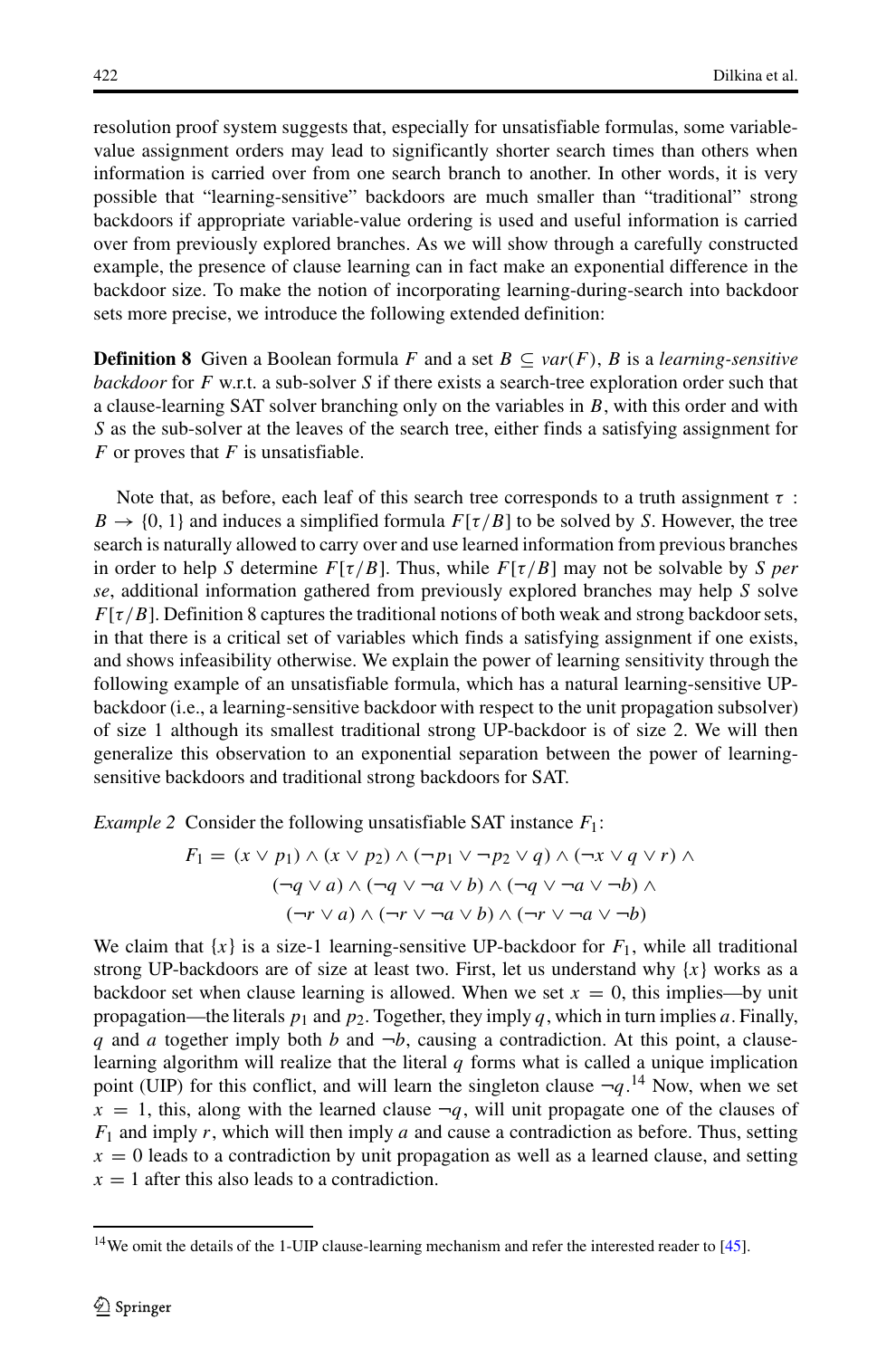To see that there is no traditional strong UP-backdoor of size one (and, in particular, that  $\{x\}$  does not work as a strong UP-backdoor without the help of the learned clause  $\neg q$ ), observe that for every variable of  $F_1$ , there exists at least one polarity in which it does not appear in any 1- or 2-clause (i.e., a clause containing only 1 or 2 variables) and therefore there is no empty clause generation or unit propagation under at least one truth assignment for that variable. (Note that  $F_1$  does not have any 1-clauses to begin with.) For example, q does not appear in any 2-clause of  $F_1$  and therefore setting  $q = 0$  does not cause any unit propagation at all, eliminating any chance of deducing a conflict. Similarly, setting  $x = 1$ does not cause any unit propagation. In fact, no variable of  $F_1$  can lead to a contradiction by itself (under *either* truth assignment to it), hence  $F_1$  has no traditional strong UP-backdoor of size 1. Note that  $\{x, q\}$  is a traditional strong UP-backdoor of size two for  $F_1$ .

# **Theorem 3** *There are* unsatisfiable *formulas for which the smallest learning-sensitive UPbackdoors are exponentially smaller than the smallest traditional strong UP-backdoors.*

*Proof* We, in fact, provide two proofs of this statement by constructing two unsatisfiable formulas  $F_2$  and  $F_3$  over  $N = k + 3 \cdot 2^k$  variables and  $M = 4 \cdot 2^k$  clauses, with the following property: Both formulas have a learning-sensitive backdoor of size  $k = \Theta(\log N)$ but no traditional strong backdoor of size smaller than  $2^k + k = \Theta(N)$ . The formula  $F_2$ is perhaps a bit easier to understand and has a relatively weak ordering requirement for the size- $k$  learning-sensitive backdoor to work (namely, that the all-1's truth assignment must be evaluated at the very end); the formula  $F_3$ , on the other hand, requires a strict value ordering to work as a backdoor (namely, the lexicographic order from  $000...0$  to  $111...1$ ) and highlights the strong role a good branching order plays in the effectiveness of backdoors.

Let  $\sigma$  denote a string of k 0's and 1's, such as 101...0. This naturally corresponds to a truth assignment to k Boolean variables. The variables of both  $F_2$  and  $F_3$  will be

$$
\{x_i \mid 1 \le i \le k\} \quad \bigcup \quad \{q_\sigma, a_\sigma, b_\sigma \mid \sigma \text{ is a 0-1 string of length } k\}
$$

For a string  $\sigma$ , consider the unique clause  $C_{\sigma}$  over the k variables  $x_i$  that falsifies  $\sigma$ . For example, for  $k = 3$  and  $\sigma = 001$ , the clause  $C_{001}$  is  $(x_1 \vee x_2 \vee \neg x_3)$ . One of the strings, without loss of generality the all-1's string  $111...1$ , will play a special role below, and for succinctness we denote it in bold type as **1**. The formula  $F_2$  is defined as follows:

$$
F_2 = \bigwedge_{\sigma \neq 1} ((C_{\sigma} \vee q_{\sigma}) \wedge (\neg q_{\sigma} \vee a_{\sigma}) \wedge (\neg q_{\sigma} \vee \neg a_{\sigma} \vee b_{\sigma}) \wedge (\neg q_{\sigma} \vee \neg a_{\sigma} \vee \neg b_{\sigma}))
$$

$$
\bigwedge \left( \left( C_1 \vee \bigvee_{\sigma'} q_{\sigma'} \right) \wedge (\neg q_1 \vee a_1) \wedge (\neg q_1 \vee \neg a_1 \vee b_1) \wedge (\neg q_1 \vee \neg a_1 \vee \neg b_1) \right)
$$

Notice that the sets of clauses in  $F_2$  corresponding to the  $2^k - 1$  strings  $\sigma \neq 1$  are similar in structure and involve distinct variables other than the x variables. The first clause conin structure and involve distinct variables other than the  $x$  variables. The first clause corresponding to the string 1 is, however, much longer—it includes *all*  $2^k$  of the q variables, along with all k of the x variables. The formula  $F_3$  is similar to it, the only difference being that if we think of the  $2^k$  strings  $\sigma$  as being ordered lexicographically, then the first clause for  $\sigma$  includes the q variables for all the preceding  $\sigma$ 's. More precisely, using  $\leq$  for the lexicographic order over the strings  $\sigma$ , we have

$$
F_3 = \bigwedge_{\sigma} \left( \left( C_{\sigma} \vee \bigvee_{\sigma' \preceq \sigma} q_{\sigma'} \right) \wedge (\neg q_{\sigma} \vee a_{\sigma}) \wedge (\neg q_{\sigma} \vee \neg a_{\sigma} \vee b_{\sigma}) \wedge (\neg q_{\sigma} \vee \neg a_{\sigma} \vee \neg b_{\sigma}) \right)
$$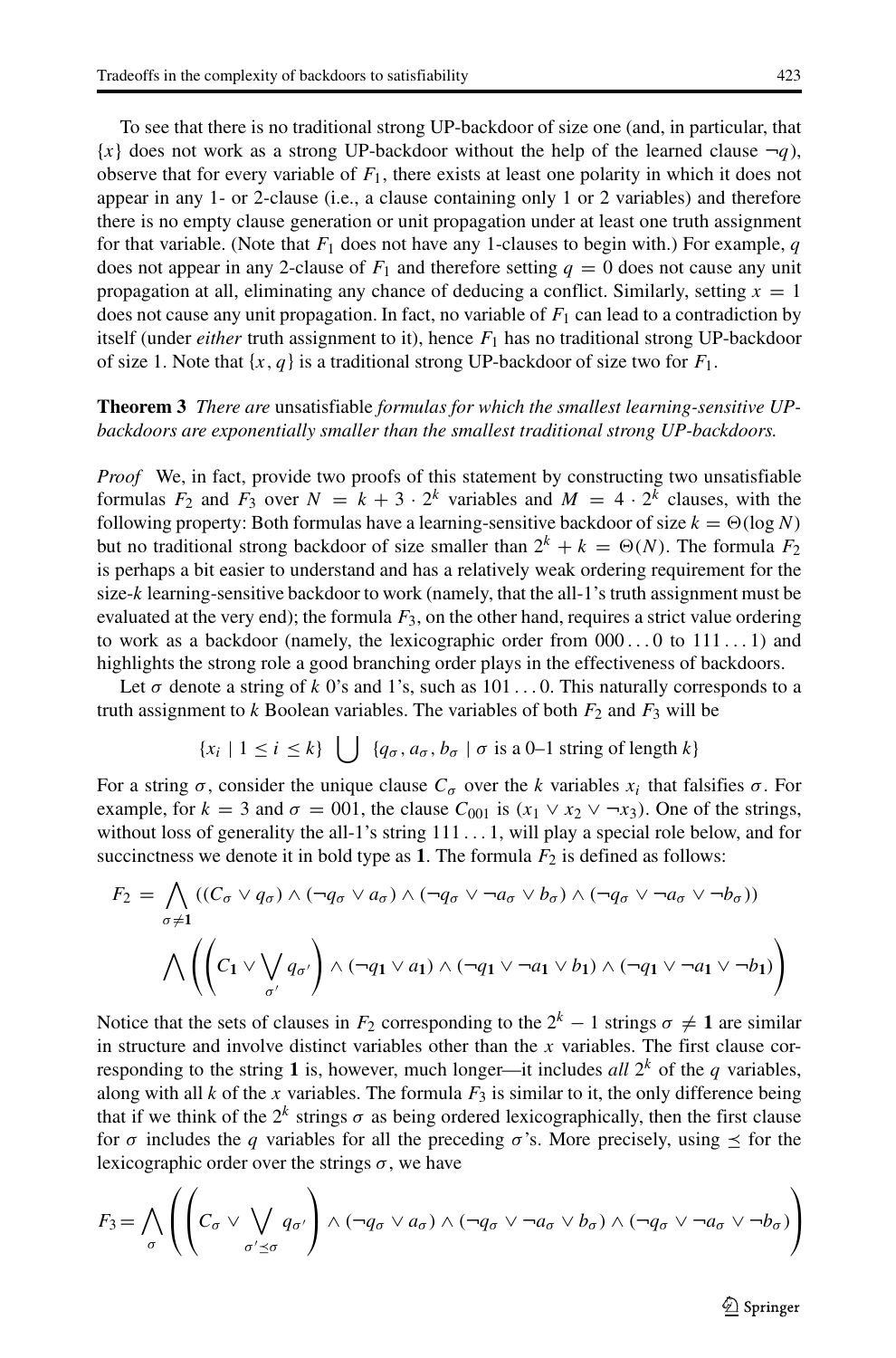We claim that  $B = \{x_i \mid 1 \le i \le k\}$  forms a learning-sensitive UP-backdoor for both  $F_2$ and  $F_3$ . To see this, consider the all-0's assignment to the variables in B. This assignment falsifies  $C_{000...0}$  and by unit propagation implies  $q_{000...0}$  in both  $F_2$  and  $F_3$ . As in Example 2, this implies  $a_{000...0}$  and eventually leads to a contradiction. At this point, the search procedure, again as in that example, learns the singleton 1-UIP clause  $\neg q_{000...0}$ . Now, consider the next string in the lexicographic order, namely,  $000...1$ , which falsifies  $C_{000...1}$ . In  $F_2$ , this immediately implies  $q_{000...1}$ , while in  $F_3$ , this along with the learned clause  $\neg q_{000...0}$  implies  $q_{000...1}$ . In either case, we continue as before, derive a contradiction, and learn the singleton clause  $\neg q_{000...1}$ . The process continues until we arrive at the last string,  $\sigma = 1$ . Now both  $F_2$  and  $F_3$  use *all* of the  $2^k - 1$  clauses learned so far in order to deduce  $q_1$  and thus derive a contradiction. This completes the proof that the set  $B$  forms a learning-sensitive backdoor for both  $F_2$  and  $F_3$ .

Note that the use of learned clauses was crucial in the above refutations. In the case of traditional strong backdoors, we do not have access to learned clauses. To see that all traditional strong backdoors for  $F_2$  and  $F_3$  will need at least  $2^k + k$  variables, we make use of the observation that these formulas are minimally unsatisfiable, that is, removing any single clause turns them into satisfiable formulas.<sup>[15](#page-25-0)</sup> It follows that any proof of unsatisfiability must "make use" of all clauses of these formulas. Specifically, consider the longest clause in both  $F_2$  and  $F_3$ ,  $C_{\text{long}} \equiv (C_1 \vee \bigvee_{\sigma'} q_{\sigma'})$ , which involves  $2^k + k$  variables. Consider a partial truth assignment  $\tau$  that satisfies all clauses of the formula other than  $C_{\text{long}}$ ;  $\tau$  exists because truth assignment  $\tau$  that satisfies all clauses of the formula other than  $C_{\text{long}}$ ;  $\tau$  exists because of the formula being minimally unsatisfiable. It follows that for any traditional backdoor set B, the truth assignment  $\tau|_B$  consistent with  $\sigma$  cannot cause any unit propagation through clauses other than  $C_{\text{long}}$ , nor can it generate an empty clause and deduce a conflict through these other clauses themselves. To prove the formula unsatisfiable under truth assignment  $\tau$ , the sub-solver must therefore deduce that clause  $C_{\text{long}}$  is violated. Without access to previously learned clauses, all literals of  $C<sub>long</sub>$  must be negated by either being included in B and assigned truth values, or because of being implied by unit propagation of other clauses—which we argued does not happen for  $\tau$ . Thus, we conclude that all variables of  $C_{\text{long}}$  must belong to  $B$ , implying  $|B| > 2^k + k$  as claimed.  $C_{\text{long}}$  must belong to B, implying  $|B| \ge 2^k + k$  as claimed.

In fact, the discussion in the proof of Theorem 3 also reveals that for the constructed formula  $F_3$ , any value ordering that starts by assigning 1's to all  $x_i$ 's will lead to a learningsensitive backdoor of size no smaller than  $2<sup>k</sup>$ . This immediately yields the following result, underscoring the importance of the "right" value ordering even among various learningsensitive backdoors.

**Corollary 1** *There are* unsatisfiable *formulas for which one value ordering of the variables can lead to exponentially smaller learning-sensitive UP-backdoors than a different value ordering.*

We now turn our attention to the study of strong backdoors for *satisfiable* instances. We show that clause learning not only helps with unsatisfiable instances, it can also lead

<span id="page-25-0"></span><sup>&</sup>lt;sup>15</sup>To see that  $F_2$  is minimally unsatisfiable, consider removing a clause D from  $F_2$ . If D is one of the clauses involving  $C_{\sigma}$  for some  $\sigma$ , set each  $x_i$  to  $\sigma_i$ , set all q variables to 0, and set all a and b variables arbitrarily. Otherwise, D must be one of the clauses involving  $\neg q_{\sigma}$ ,  $a_{\sigma}$ , and possibly  $b_{\sigma}$ ; in this case, set  $x_i$  to  $\sigma_i$  as before, set  $q_{\sigma}$  to 1, set all remaining q variables to 0, set  $a_{\sigma}$  and  $b_{\sigma}$  to satisfy the two remaining clauses that  $\neg q_{\sigma}$  appears in (this can always be done), and set the remaining a and b variables arbitrarily. The resulting truth assignment satisfies  $F_2$ . The same construction works for  $F_3$ .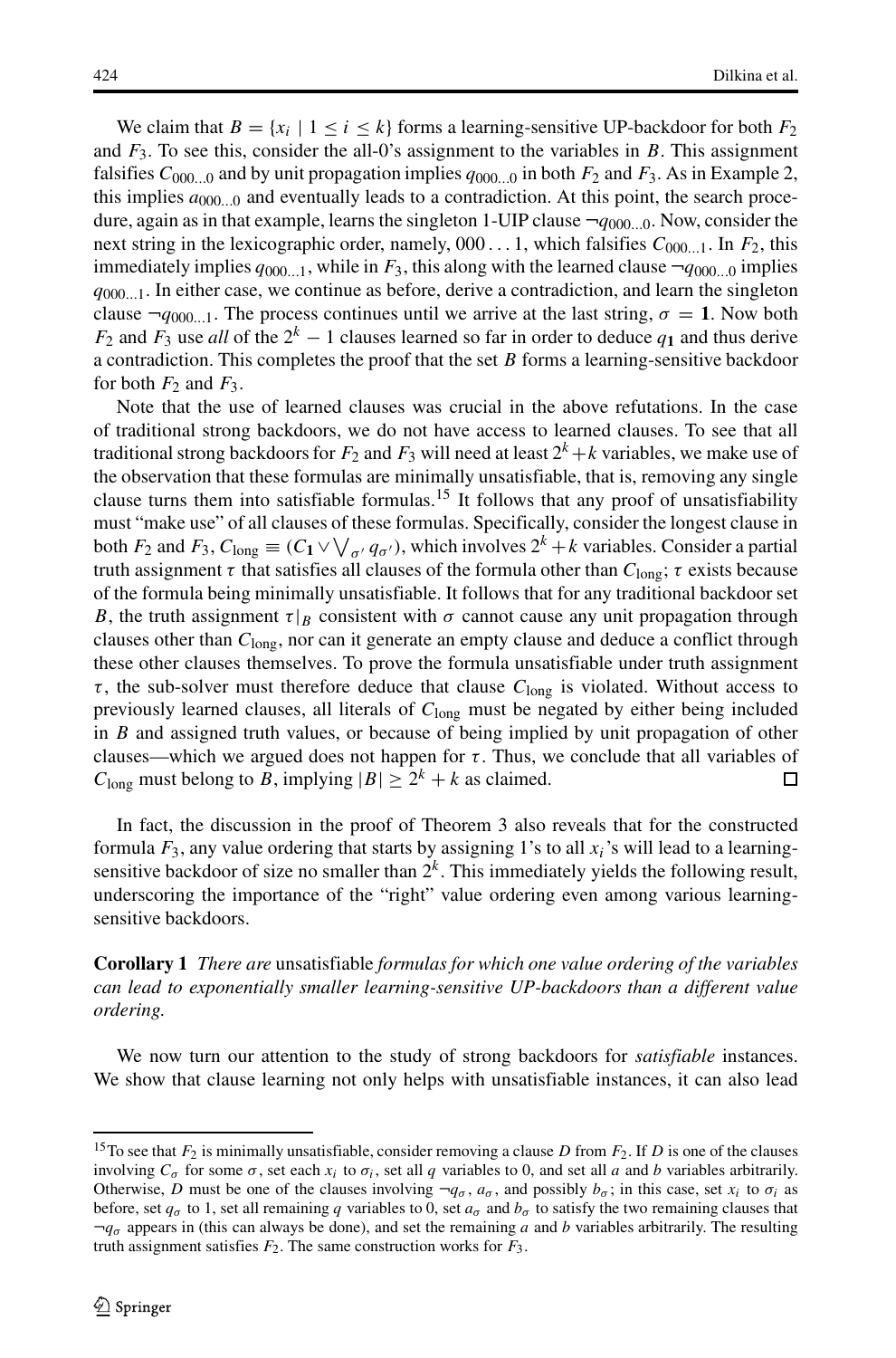to (somewhat) smaller strong backdoors for satisfiable instances. In fact, our experiments suggest a much more drastic impact of clause learning on backdoors for practical satisfiable instances than on backdoors for unsatisfiable instances.

**Theorem 4** *There are* satisfiable *formulas for which there exist learning-sensitive UPbackdoors that are smaller than the smallest traditional strong UP-backdoors.*

*Proof* Consider the satisfiable variant  $F_1^{\text{SAT}}$  of the F1 instance from Example 2 obtained<br>by replacing the last clause  $(-r \vee \neg a \vee \neg b)$ , with the clause  $(-r \vee n)$ . by replacing the last clause,  $(\neg r \lor \neg a \lor \neg b)$ , with the clause  $(\neg r \lor p_1)$ :

$$
F_1^{\text{SAT}} = (x \lor p_1) \land (x \lor p_2) \land (\neg p_1 \lor \neg p_2 \lor q) \land (\neg x \lor q \lor r) \land
$$
  
\n
$$
(\neg q \lor a) \land (\neg q \lor \neg a \lor b) \land (\neg q \lor \neg a \lor \neg b) \land
$$
  
\n
$$
(\neg r \lor a) \land (\neg r \lor \neg a \lor b) \land (\neg r \lor p_1)
$$

It is easy to see that  $F_1^{\text{SAT}}$  is satisfiable, with  $(x, p_1, p_2, q, r, a, b) = (1, 1, 0, 0, 1, 1, 1)$ being the only solution. As before, for every variable of  $F_1^{\text{SAT}}$ , there exists at least one polarity in which it does not occur in any 1, or 2-clause. Furthermore, no literal appears in polarity in which it does not occur in any 1- or 2-clause. Furthermore, no literal appears in all clauses, and so satisfying just one particular literal cannot make the unit propagation subsolver conclude that  $F_1^{\text{SAT}}$  is satisfied by the current partial truth assignment. Putting these<br>two observations together, we have that fixing the value of a variable to one polarity does two observations together, we have that fixing the value of a variable to one polarity does not cause any unit propagation and does not automatically satisfy all clauses. Therefore, this variable by itself is not a traditional strong backdoor for  $F_1^{\text{SAT}}$ .<br>On the other hand  $\{x\}$  again forms a learning-sensitive hack

On the other hand,  $\{x\}$  again forms a learning-sensitive backdoor for this formula. To see this, note that when  $x = 0$ , we deduce a conflict as before for  $F_1$  and learn the singleton clause  $\neg q$ . When x is set to 1, this, together with the learned clause  $\neg q$ , implies r, which in turn implies a and then b. r also implies  $p_1$ , which, together with  $\neg q$ , implies  $\neg p_2$ . At this point, all variables have truth values assigned by unit propagation and all clauses are satisfied. Thus,  $\{x\}$  correctly serves as a learning-sensitive backdoor for  $F_1^{\text{SAT}}$ . □

As a closing remark, we note that the presence of clause learning does not affect the power of weak backdoors w.r.t. tractable SAT sub-classes that are closed under clause removal (see Definition 5) such as 2CNF, Horn, or RHorn. Since backdoors w.r.t. such syntactic sub-solvers capture "static" substructure, they fail to benefit from clause learning. This is formalized in the proposition below. Whether clause learning can reduce weak backdoor size w.r.t. dynamic sub-solvers remains open. No such reduction exists for the formula  $F_1^{\text{SAT}}$  used in the proof of Theorem 4, as it does have a weak backdoor of size 1, namely  $\{r\}$ with truth assignment 1.

**Proposition 4** *Clause learning does not reduce the size of weak backdoors with respect to any syntactic class* C *that is closed under clause removal.*

*Proof* Let F be a CNF formula for which B is a learning-sensitive C-backdoor. Let τ be the final truth assignment to  $B$  explored by the clause-learning SAT solver before determining that the resulting simplified formula is in  $C$ . Specifically, the solver has determined that the resulting formula F', consisting of  $F[\tau/B]$  along with all clauses learned so far and<br>restricted by  $\tau$  is in the class C. However, since C is closed under clause removal, this restricted by  $\tau$ , is in the class C. However, since C is closed under clause removal, this means that  $F[\tau/B]$  itself belongs to C. Hence, B is also a traditional weak C-backdoor for F, as witnessed by the truth assignment  $\tau$ . F, as witnessed by the truth assignment  $\tau$ .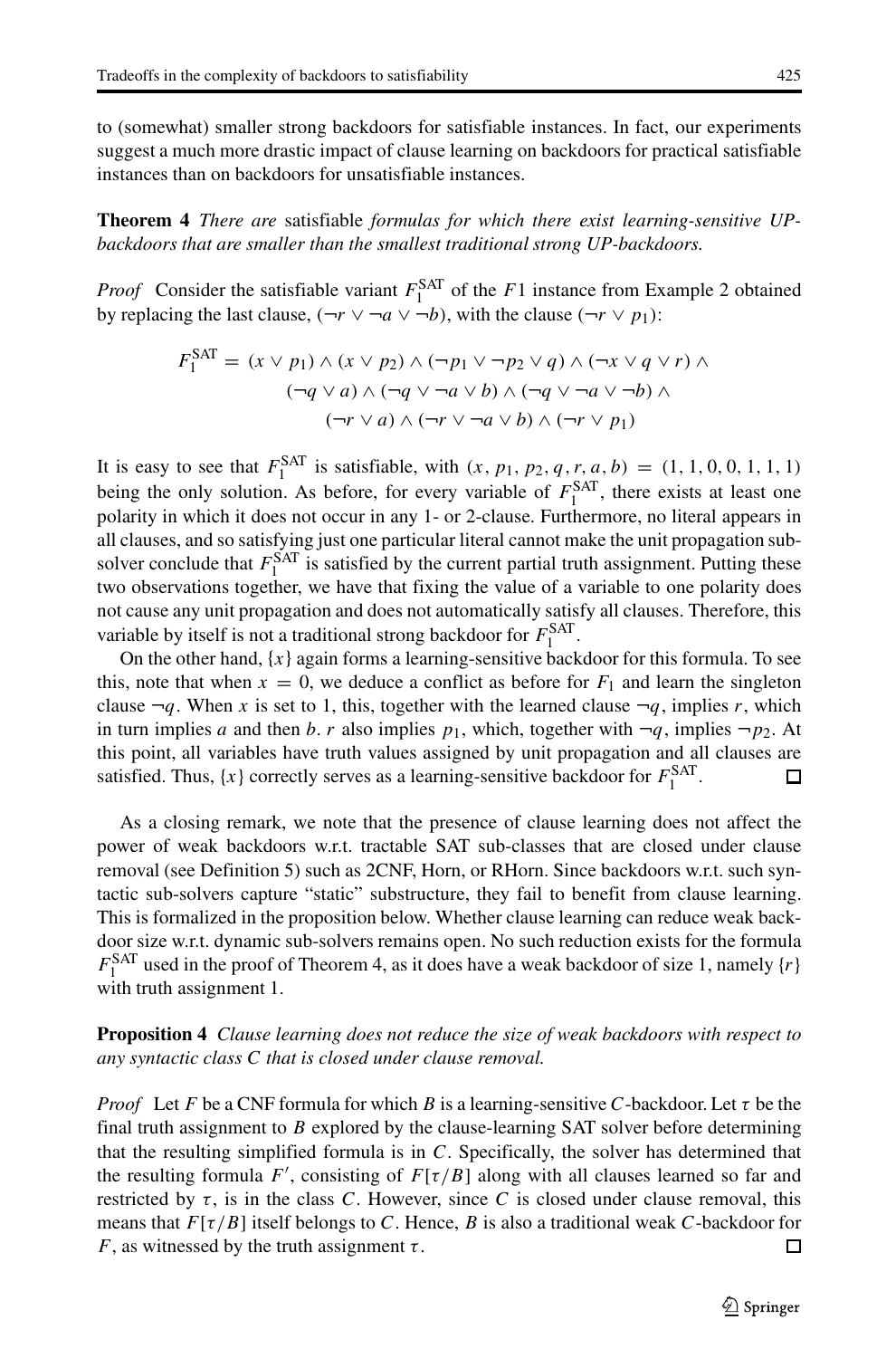## <span id="page-27-0"></span>**6 Experimental results: the effect of clause learning on backdoor size**

In order to experimentally evaluate the effect of clause learning on the size of backdoors, we computed upper bounds on size of the smallest learning-sensitive UP-backdoors and of traditional UP-backdoors. We used some well-known SAT instances from SATLIB [\[34\]](#page-31-27).

To compute the size of (not necessarily minimal) learning-sensitive backdoors, we used the SAT solver *RSat* [\[51\]](#page-32-11). At every search node, *RSat* employs unit propagation as the simplification procedure. At every conflict, it employs conflict clause learning based on a so-called unique implication point (UIP) scheme. We turned off restarts, and randomized the variable- and value-selection heuristics in order to force *RSat* to explore different search directions during multiple runs. In addition, we added code to trace the set of variables used for branching during search, that is, the backdoor set implicitly used by the solver. We ran this modified version of *RSat* 5,000 times per instance and recorded the smallest backdoor set encountered among all runs.

While *RSat* is mainly geared to utilizing clause learning, it might not be very good at finding small sets of branching variables. On the other hand, the SAT solver *Satz*, which does not use clause learning, relies heavily on good variable-selection heuristics in order to minimize the search time. Hence *Satz* is better at discovering smaller branching sets than *RSat*. For this reason, we used a modified version of *Satz-Rand* [\[30,](#page-31-22) [42\]](#page-32-17) that uses unit propagation as a sub-solver and also traces the set of branch variables. We ran the modified *Satz* 5000 times per instance and recorded the smallest backdoor set among all runs. This gave us an upper bound on the actual minimum weak backdoor size for satisfiable instances and on the minimum strong backdoor size for unsatisfiable instances. Using *Satz*instead of a modified version of *RSat* with learning turned off gave us much better bounds on traditional UP-backdoors.

| Instance         | UP-backdoor size |          |             |            |           |
|------------------|------------------|----------|-------------|------------|-----------|
| Name             | Satisfiable      | num vars | num clauses | without CL | with CL   |
| bf0432-007       | no               | 1,040    | 3,668       | 12.69 %    | 12.12%    |
| bf1355-075       | no               | 2,180    | 6,778       | 5.00 $%$   | 3.90%     |
| bf1355-638       | no               | 2,177    | 6,768       | 6.84%      | 3.86 %    |
| bf2670-001       | no               | 1,393    | 3,434       | $1.65\%$   | 1.22%     |
| apex7_gr_2pin_w4 | no               | 1,322    | 10,940      | 20.73 %    | 12.25 %   |
| parity unsat 4.5 | no               | 2,508    | 17,295      | 39.07 %    | 9.85%     |
| anomaly          | yes              | 48       | 261         | 4.17%      | 4.17%     |
| medium           | yes              | 116      | 953         | 14.66 %    | $1.72\%$  |
| huge             | yes              | 459      | 7,054       | 3.27%      | $1.09\%$  |
| bw_large.a       | yes              | 459      | 4,675       | 3.49 %     | 1.53 $%$  |
| bw large.b       | yes              | 1,087    | 13,772      | 11.59 %    | $1.93\%$  |
| bw_large.c       | yes              | 3,016    | 50,457      | 13.76 %    | 2.95%     |
| bw_large.d       | yes              | 6,325    | 131,973     | 43.27 %    | $3.37 \%$ |

<span id="page-27-1"></span>**Table 4** Upper bounds on the minimum backdoor size when using only unit propagation (within Satz), in column 'without CL', and when using clause learning and unit propagation (within RSat), in column 'with CL' . Results are given as a percentage of the number of variables. Bold font highlights clause learning results that are at least twofold better than the results without CL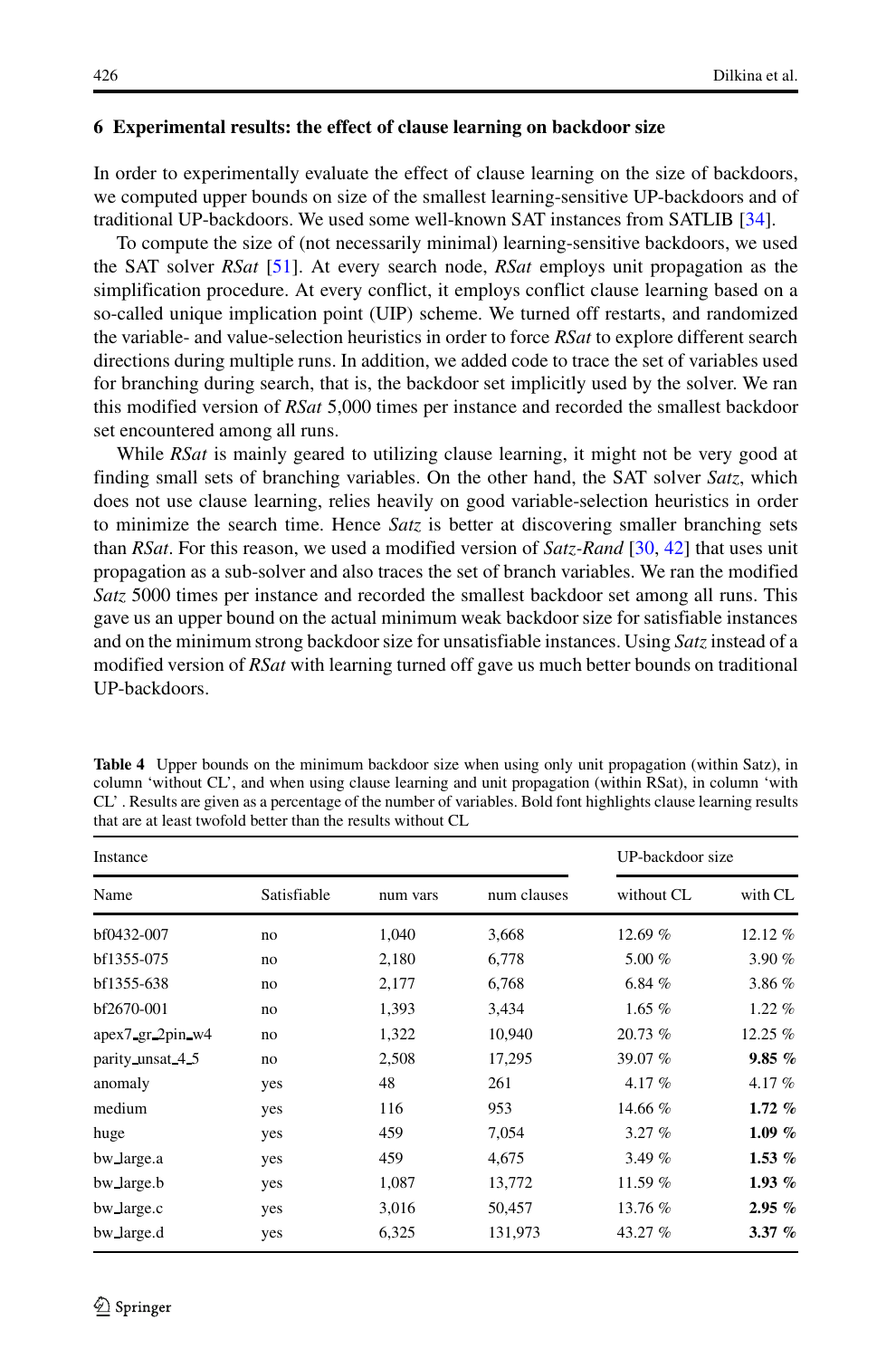The results are summarized in Table [4.](#page-27-1) Among the unsatisfiable instances (shown in the upper half of the table), the upper bounds on the learning-sensitive backdoors, although sometimes a factor of 1.5 or 2 smaller, are typically not drastically better from those obtained for traditional backdoors. A notable exception, however, is the *parity* instance where including clause learning reduces the backdoor upper bound from over 39 % of all problem variables to under 10 %. The reduction in backdoor size is significantly more apparent amongst the satisfiable instances (shown in the lower half of the table). For example, on the AI planning instance *bw large.d*, the upper bound found by the SAT solvers on the backdoor size reduces from over 43 % of all variables to under 3.5 % when a clauselearning heavy solver such as *RSat* is used. Similarly, the upper bound on the backdoor size for the SATLIB instance named *medium* reduces from nearly 15 % to under 2 % when learning-sensitive backdoors are used. Overall, these experiments provide practical evidence in support of our theoretical findings that learning-sensitive backdoors can often be much smaller than traditional backdoors.

# <span id="page-28-0"></span>**7 Conclusion**

The presence of tractable structure in many real-world instances of combinatorial problems plays a critical role in extending the reach of state-of-the-art constraint solvers to solve these problems. This work explores such structure in the form of backdoor sets, focusing in particular on the tradeoffs between static properties (e.g., tree-width of the constraint graph, simplification to 2CNF, simplification to Horn form) vs. dynamic properties (e.g., simplification to RHorn, propagation using UP or PL, probing, inconsistency detection) exploited by the prevalent notions of structure.

The complexity of finding backdoors is influenced significantly by the features of the underlying sub-solver or tractable problem class. In particular, while the problem of determining whether there exists a strong Horn- or 2CNF-backdoor (a static class) of size  $k$  is known to be in NP and fixed parameter tractable, we showed that this problem becomes harder than NP (unless  $NP = \text{coNP}$ ) as soon as the seemingly small but dynamic feature of empty-clause detection (present in all modern SAT solvers) is incorporated into the classes Horn and 2CNF. While such a feature increases the worst-case complexity of finding backdoors (again, unless  $NP = \text{coNP}$ ), our experiments showed that in practice it also has a clear positive impact: It reduces the size of the backdoors dramatically. For the class RHorn, we proved that deletion backdoors can be exponentially larger than strong backdoors, in contrast to the known results for 2CNF- and Horn-backdoors. Nonetheless, we showed experimentally that deletion RHorn-backdoors themselves can be substantially smaller than strong Horn-backdoors. We also demonstrated that strong backdoors w.r.t. dynamic simplification techniques such as UP, PL, UP+PL, and PROB can be substantially smaller than strong Horn-backdoors and deletion RHorn-backdoors, and that *Satz-Rand* is remarkably good at finding small strong backdoors on a range of unsatisfiable problem domains.

We also extended the concept of backdoors to the context of learning, where information learned from previous search branches is allowed to be used by the sub-solver underlying the backdoor. We proved that the smallest backdoors for SAT that take into account clause learning can be exponentially smaller than traditional strong backdoors oblivious to this critical solver feature. Our empirical results demonstrated that the added power of learningsensitive backdoors is also often observed in practice.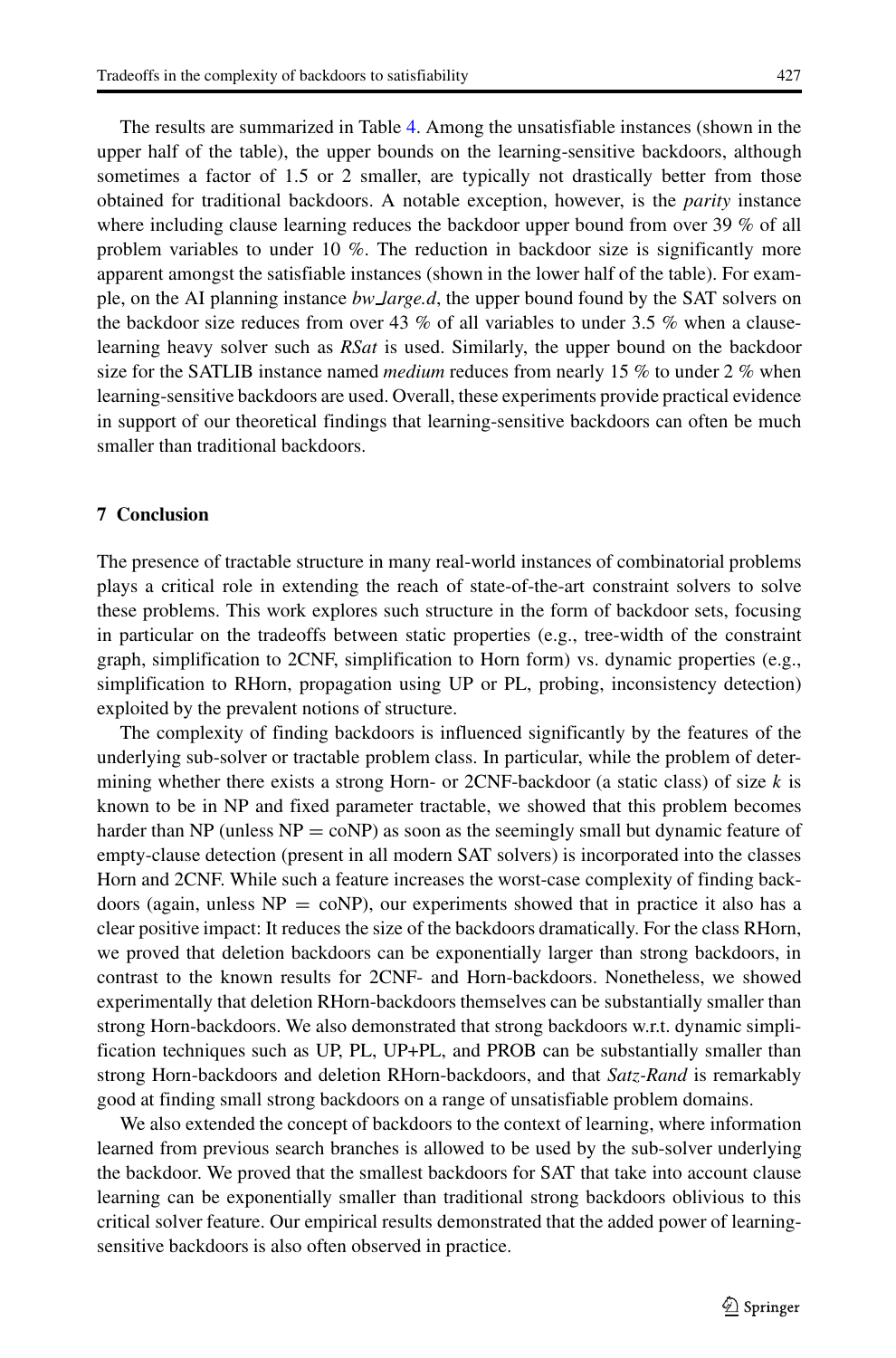**Acknowledgments** This work was supported by the Intelligent Information Systems Institute at Cornell University (AFOSR grant FA9550-04-1-0151), NSF Expeditions in Computing award for Computational Sustainability (grant 0832782), and NSF IIS award (grant 0514429). The first author was partially supported by the NSERC PGS Fellowship. Most of this work was done while the first and last author were at Cornell University.

The authors would like to thank Jörg Hoffmann for providing the generator for the MAP domain. A preliminary version of this article appeared at the 13th International Conference on Principles and Practice of Constraint Programming, Providence, RI in September 2007 [\[16\]](#page-31-28). Part of this work was also presented at the (unarchived) 10th International Symposium on Artificial Intelligence and Mathematics, Fort Lauderdale, FL in January 2008 [\[18\]](#page-31-29). Some of the latter parts of this work appeared, without proofs, at the 12th International Conference on Theory and Applications of Satisfiability Testing, Swansea, UK, in June 2009 [\[20\]](#page-31-30).

#### **Appendix: CNF encoding of the pure nash equilibria problem**

For completeness, we describe the Pure Nash Equilibria (PNE) setting in game theory and a translation of instances of this problem to CNF formulas. Consider an n-player game *<sup>G</sup>* in which the actions of a player and his payoff depend on the actions of a subset of the other players. *G* is called a *graphical game*; when the payoffs of all players depend on the actions of all other players, the graphical game degenerates into a classical "full-interaction" game. We can represent the mutual interactions between the players in  $\mathscr G$  as edges in an undirected graph G whose nodes correspond to the players. Specifically, the payoff of a player  $p$  is a function of his action and the actions of all his neighbors  $Nbr(p)$  in G. This payoff function defines p's *best-response strategy*, which is a mapping from the actions of the players in  $Nbr(p)$  to an action for p that maximizes his own payoff. For simplicity, one often assumes that p always has a *unique* best-response action given the actions of his neighbors, and thus talk of the best-response *function*. Although we make this assumption in the instances chosen for our experiments, the CNF translation discussed below applies also to the general case where a player can have several best-response actions in any given setting.

We will assume that each player has a finite set of actions and a payoff function that assigns a real number to every selection of actions by him and his neighbors. For the simplified case of binary games, where each player has exactly two action choices, the CNF encoding discussed below can be naturally simplified so that there is only one Boolean variable per player, the two values of which denote the two possible actions of the player. Our experiments in this work involve only binary games, and hence we use this simplified encoding for the experiments. For completeness, however, we discuss the general encoding here, allowing each player to potentially have a choice between several (but finitely many) possible actions.

In a pure Nash equilibrium, each player chooses an action and has no incentive to unilaterally deviate and change his action, given the actions chosen by the other players remain fixed (i.e., each player has chosen a best response action to the choices of his neighbors). We encode the problem of deciding whether  $\mathscr G$  has a PNE as a CNF formula F that is satisfiable if and only if *G* has a PNE.

For every player p in  $\mathscr G$  and every possible action a of p, there is a Boolean variable  $x_n^a$ in F encoding the choice of action a for p. We add a constraint stating that exactly one of all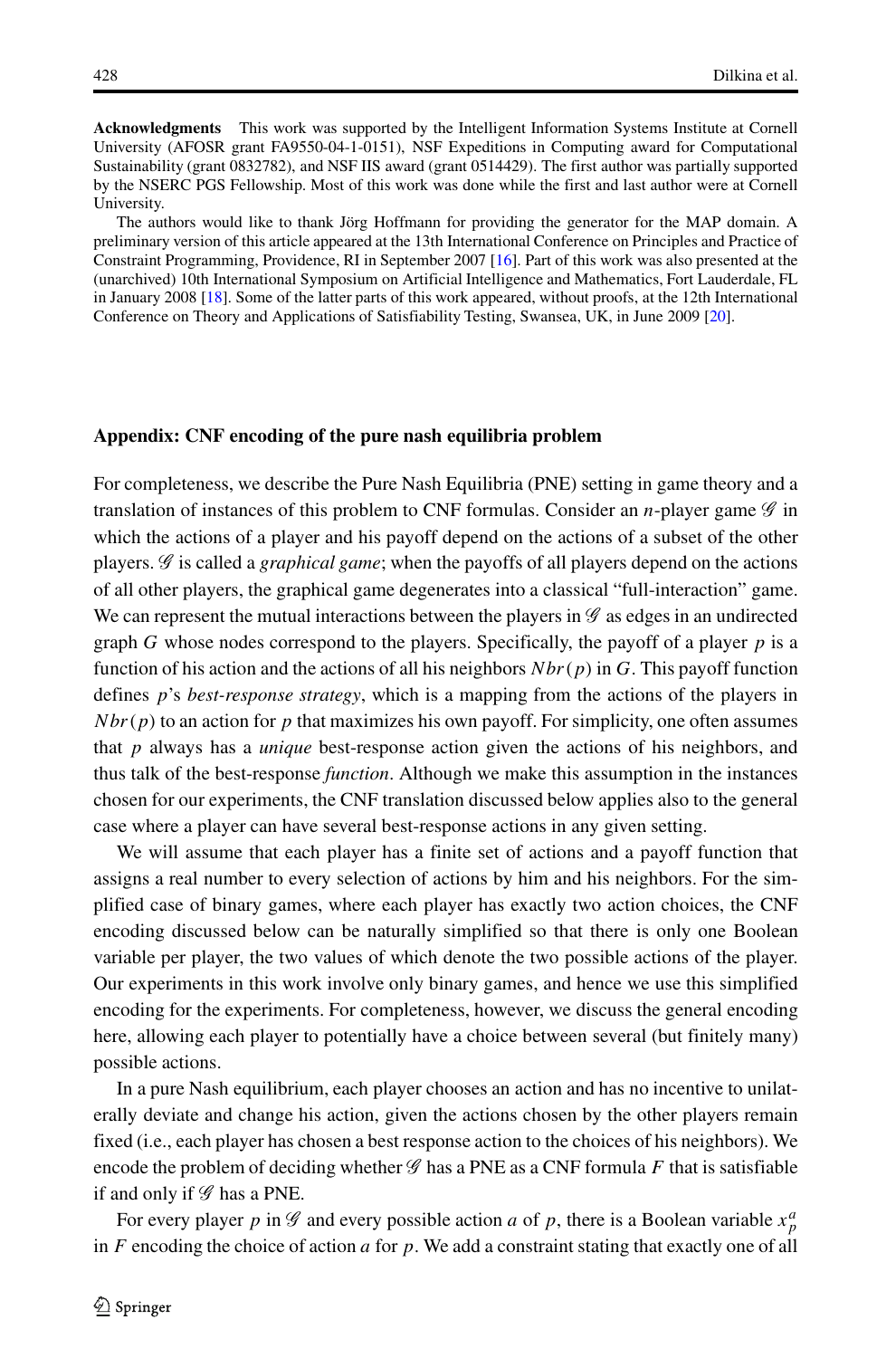$\neg x_p^a \lor \neg x_p^{a'}$ 

possible actions of p must be taken.<sup>[16](#page-30-9)</sup> Further, let the neighbors of p be  $(q_1, q_2, \ldots, q_k)$ , in some arbitrary but fixed order. As discussed above, the payoffs in *G* determine a set of bestresponse actions  $BR_p(a_1, a_2, ..., a_k)$  for p when the action of player  $q_i$  is  $a_i$ ,  $1 \le i \le k$ . Therefore, F must encode the fact that when literals  $x_{qi}^{u_i}$  are True for all  $1 \le i \le k$ , then literals  $x^b$  are False for all non-best-response actions of n i.e. for all  $b \in \text{action}(n)$ literals  $x_p^b$  are False for all non-best-response actions of p, i.e., for all  $b \in \text{actions}(p) \setminus BR_{-}(a_1, a_2, \ldots, a_k)$  $BR_p(a_1, a_2, \ldots, a_k).$ 

Overall, these constraints can be summarized as the following set of constraints in  $F$  for each player <sup>p</sup>:

$$
\bigvee_{a \in \text{actions}(p)} x_p^a \tag{1}
$$

$$
\forall a, a' \in \text{actions}(p); a \neq a'
$$
 (2)

$$
\left(\bigwedge_{q_i \in Nbr(p)} x_{q_i}^{a_i}\right) \rightarrow \neg x_p^b \quad \forall a_i \in \text{actions}(q_i), b \in \text{actions}(a) \setminus BR_p(a_1, a_2, \dots)
$$
 (3)

The last of these constraints is not a clause but can be easily translated into the standard clausal form:

$$
\left(\bigvee_{q_i \in Nbr(p)} \neg x_{q_i}^{a_i}\right) \vee \neg x_p^b \quad \forall a_i \in \text{actions}(q_i), b \in \text{actions}(a) \setminus BR_p(a_1, a_2, \dots)
$$
 (4)

This finishes the translation of the PNE problem on the game *<sup>G</sup>* into a CNF formula F.

# **References**

- <span id="page-30-7"></span>1. Aspvall, B.: Recognizing disguised NR(1) instances of the satisfiability problem. J. Algoritm. **1**(1), 97– 103 (1980)
- <span id="page-30-6"></span>2. Aspvall, B., Plass, M.F., Tarjan, R.E.: A linear-time algorithm for testing the truth of certain quantified boolean formulas. Inf. Process. Lett. **8**(3), 121–123 (1979)
- <span id="page-30-5"></span>3. Beame, P., Kautz, H., Sabharwal, A.: Understanding and harnessing the potential of clause learning. JAIR: J. Artif. Intell. Res. **22**, 319–351 (2004)
- <span id="page-30-0"></span>4. Biere, A., Cimatti, A., Clarke, E.M., Fujita, M., Zhu, Y.: Symbolic model checking using SAT procedures instead of BDDs. In: DAC-99: 36th Design Automation Conference, pp. 317–320 (1999)
- <span id="page-30-8"></span>5. Brockington, M., Culberson, J. C.: Camouflaging independent sets in quasi-random graphs. In: Johnson, D.S., Trick, M.A. (eds.) Cliques, Coloring and Satisfiability: The Second DIMACS Implementation Challenge, volume 26 of DIMACS Series in Discrete Mathematics and Theoretical Computer Science, pp. 75–88. American Mathematical Society (1996)
- <span id="page-30-1"></span>6. Burch, J.R., Clarke, E.M., McMillan, K.L., Dill, D.L., Hwang, L.J.: Symbolic model checking: 1020 states and beyond. Inf. Comput. **98**, 142–170 (1992)
- <span id="page-30-4"></span>7. Chandru, V., Hooker, J.N.: Detecting embedded Horn structure in propositional logic. Inf. Process. Lett. **42**(2), 109–111 (1992)
- <span id="page-30-2"></span>8. Chen, H., Dalmau, V.: Beyond hypertree width: decomposition methods without decompositions. In: CP-05: 11th International Conference on Principles and Practice of Constraint Programming, pp. 167–181 (2005)
- <span id="page-30-3"></span>9. Chen, H., Gomes, C.P., Selman, B.: Formal models of heavy-tailed behavior in combinatorial search. In: CP-01: 7th International Conference on Principles and Practice of Constraint Programming, volume 2239 of LNCS. (2001)

<span id="page-30-9"></span><sup>&</sup>lt;sup>16</sup>We could, in principle, relax this constraint and require that at least one of the actions must be chosen. This would still maintain the requirement that F is satisfiable if and only if  $\mathscr G$  has a PNE. However, choosing exactly one action for each player is more natural.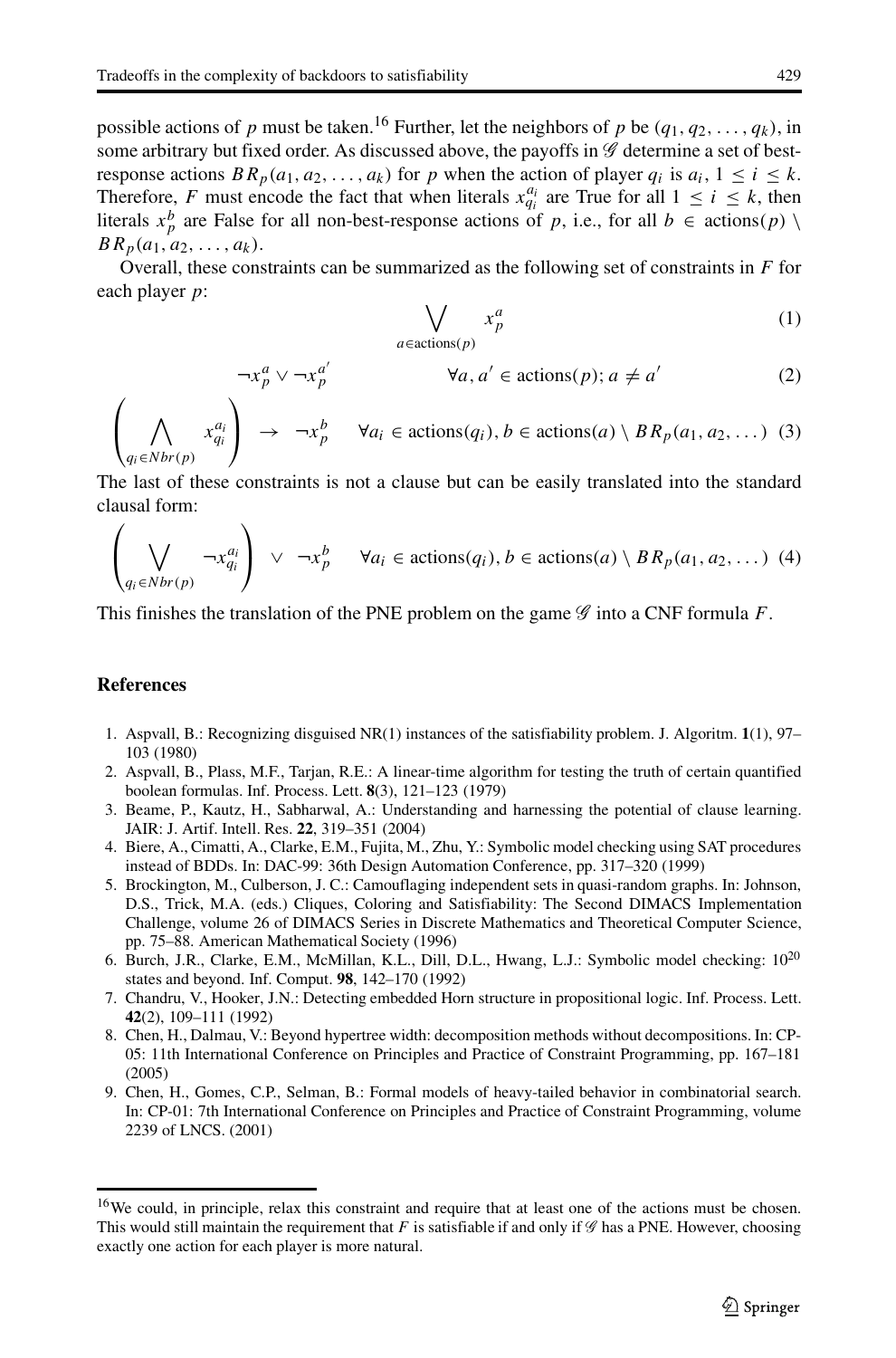- <span id="page-31-7"></span>10. Davis, M., Putnam, H.: A computing procedure for quantification theory. Commun. ACM **7**, 201–215 (1960)
- <span id="page-31-8"></span>11. Davis, M., Logemann, G., Loveland, D.: A machine program for theorem proving. Commun. ACM **5**, 394–397 (1962)
- <span id="page-31-2"></span>12. Dechter, R.: Constraint Processing. Morgan Kaufmann Publishers Inc. (2003). ISBN 1558608907
- <span id="page-31-3"></span>13. Dechter, R., Pearl, J.: Network-based heuristics for constraint-satisfaction problems. Artif. Intell. **34**(1), 1–38 (1987)
- <span id="page-31-13"></span>14. del Val, A.: On 2-SAT and renamable horn. In: AAAI-00: 17th National Conference on Artificial Intelligence, pp. 279–284 (2000)
- <span id="page-31-6"></span>15. Deville, Y., Van Hentenryck, P.: An efficient arc consistency algorithm for a class of CSP problems. In: IJCAI-91: 12th International Joint Conference on Artificial Intelligence, pp. 325–330 (1991)
- <span id="page-31-28"></span>16. Dilkina, B., Gomes, C.P., Sabharwal, A.: Tradeoffs in the complexity of backdoor detection. In: CP-07: 13th International Conference on Principles and Practice of Constraint Programming, volume 4741 of LNCS, pp. 256–270 (2007)
- <span id="page-31-24"></span>17. Dilkina, B., Gomes, C.P., Sabharwal, A.: The impact of network topology on pure Nash equilibria in graphical games. In: AAAI-07: 22nd Conference on Artificial Intelligence, pp. 42–49 (2007)
- <span id="page-31-29"></span>18. Dilkina, B., Gomes, C.P., Sabharwal, A.: Tradeoffs in backdoors: inconsistency detection, dynamic simplification, and preprocessing. In: ISAIM-08: 10th International Symposium on Artificial Intelligence and Mathematics (2008)
- <span id="page-31-9"></span>19. Dilkina, B., Gomes, C.P., Malitsky, Y., Sabharwal, A., Sellmann, M.: Backdoors to combinatorial optimization: feasibility and optimality. In: CPAIOR-09: 6th International Conference on Integration of AI and OR Techniques in Constraint Programming, pp. 56–70 (2009)
- <span id="page-31-30"></span>20. Dilkina, B., Gomes, C.P., Sabharwal, A.: Backdoors in the context of learning. In: SAT-09: 12th International Conference on Theory and Applications of Satisfiability Testing, volume 5584 of LNCS, pp. 73–79 (2009)
- <span id="page-31-14"></span>21. Dowling, W.F., Gallier, J.H.: Linear-time algorithms for testing the satisfiability of propositional horn formulae. J. Log. Program. **1**(3), 267–284 (1984)
- <span id="page-31-18"></span>22. Downey, R.G., Fellows, M.R.: Parameterized Complexity (Monographs in Computer Science). Springer (1998). ISBN 978-0387948836
- <span id="page-31-12"></span>23. Eén, N., Sörensson, N.: MiniSat: a SAT solver with conflict-clause minimization. In: SAT-05: 8th International Conference on Theory and Applications of Satisfiability Testing (2005)
- <span id="page-31-26"></span>24. Erdos, P., Renyi, A.: On random graphs. Publicationes Mathemticae (Debrecen) **6**, 290–297 (1959)
- <span id="page-31-10"></span>25. Fichte, J.K., Szeider, S.: Backdoors to normality for disjunctive logic programs. In: AAAI-13: 27th Conference on Artificial Intelligence (2013)
- <span id="page-31-19"></span>26. Flum, J., Grohe, M.: Parameterized Complexity Theory. Springer (2006). ISBN 9783642067570
- <span id="page-31-4"></span>27. Freuder, E.C.: A sufficient condition for backtrack-free search. J. ACM **29**(1), 24–32 (1982)
- 28. Freuder, E.C.: A sufficient condition for backtrack-bounded search. J. ACM **32**(4), 755–761 (1985)
- <span id="page-31-5"></span>29. Freuder, E. C.: Complexity of k-tree structured constraint satisfaction problems. In: AAAI-90: 8th National Conference on Artificial Intelligence, pp. 4–9 (1990)
- <span id="page-31-22"></span>30. Gomes, C.P., Selman, B., Kautz, H.: Boosting combinatorial search through randomization. In: AAAI-98: 15th National Conference on Artificial Intelligence, pp. 431–437 (1998)
- <span id="page-31-11"></span>31. Gomes, C.P., Selman, B., Crato, N., Kautz, H.: Heavy-tailed phenomena in satisfiability and constraint satisfaction problems. J. Autom. Reason. **24**(1–2), 67–100 (2000)
- <span id="page-31-15"></span>32. Henschen, L., Wos, L.: Unit refutations and Horn sets. J. ACM **21**, 590–605 (1974)
- <span id="page-31-23"></span>33. Hoffmann, J., Gomes, C., Selman, B.: Structure and problem hardness: Goal asymmetry and DPLL proofs in SAT-based planning. Logical Methods Comput. Sci. **3**(1–6), 1–41 (2007)
- <span id="page-31-27"></span>34. Hoos, H.H., Stützle, T.: SATLIB: an online resource for research on SAT. In: Gent, I.P., van Maaren, H., Walsh, W (eds.) SAT2000, pp. 283–292. IOS Press (2000). <http://www.satlib.org>
- <span id="page-31-21"></span>35. ILOG, SA. CPLEX 10.1 Reference Manual (2006)
- <span id="page-31-0"></span>36. Kautz, H.A., Selman, B.: Planning as satisfiability. In: ECAI-92: 10th European Conference on Artificial Intelligence, pp. 359–363 (1992)
- <span id="page-31-1"></span>37. Kautz, H.A., Selman, B.: Pushing the envelope: planning, propositional logic, and stochastic search. In: AAAI-96: 13th Conference on Artificial Intelligence, pp. 1194–1201 (1996)
- <span id="page-31-25"></span>38. Kearns, M.J., Littman, M.L., Singh, S.P.: Graphical models for game theory. In: UAI-01: 17th Conference on Uncertainty in Artificial Intelligence, pp. 253–260 (2001)
- <span id="page-31-17"></span>39. Kilby, P., Slaney, J.K., Thi´ebaux, S., Walsh, T.: Backbones and backdoors in satisfiability. In: AAAI-05: 20th National Conference on Artificial Intelligence, pp. 1368–1373 (2005)
- <span id="page-31-20"></span>40. Kottler, S., Kaufmann, M., Sinz, C.: Computation of renameable horn backdoors. In: SAT-08: 11th International Conference on Theory and Applications of Satisfiability Testing, pp. 154–160 (2008)
- <span id="page-31-16"></span>41. Lewis, H.R.: Renaming a set of clauses as a Horn set. J. ACM **25**(1), 134–135 (1978)